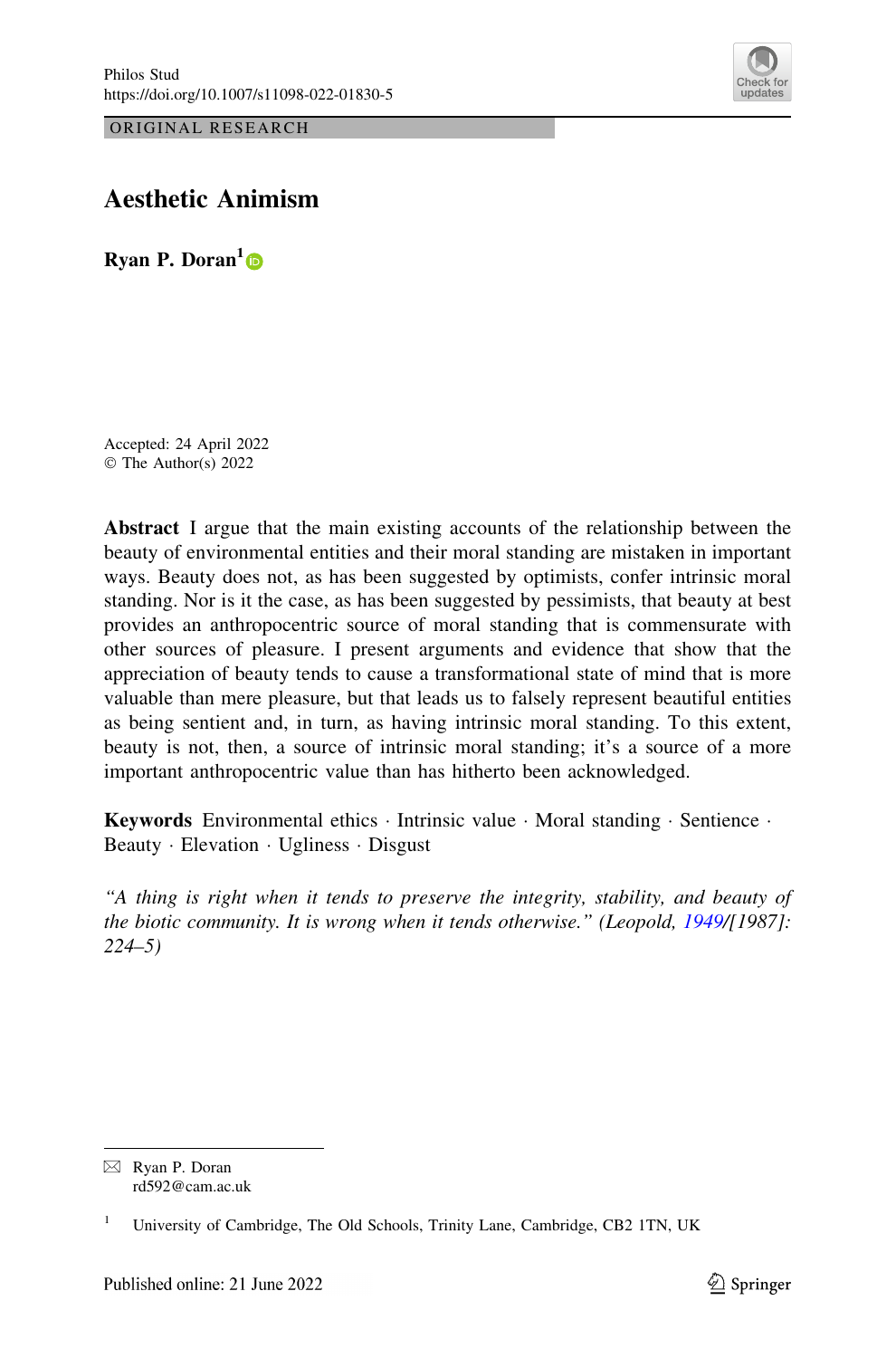# 1 Introduction

Why should we protect non-animal environmental entities such as plants and landscapes? And what role, if any, does the beauty of such entities play in this?

Some environmental ethicists have been optimistic about the relationship between moral standing and a certain kind of beauty. They suggest that non-animal environmental entities such as plants and landscapes have *intrinsic* moral standing they are worthy of protection independently of their relationship to humans and other living creatures—to the extent that they are non-functionally beautiful, where something is non-functionally beautiful when its beauty is not determined by its proper functions. This kind of beauty includes pleasing sensory properties, and arrangements thereof.

Other environmental ethicists have been more pessimistic about the role of nonfunctional beauty in justifications of the moral standing of such environmental entities. At best, they suggest that the non-functional beauty of such entities provides a lesser, *anthropocentric*, moral standing—namely, that such entities are worthy of protection just insofar as their beauty provides pleasure to humans. At worst, they suggest that non-functional beauty is superficial and distracts us from the properties—such as the property of possessing interests—that do in fact generate moral standing to the extent that they are present in such entities.

In this paper, I argue that both the optimists and pessimists about the relationship between non-functional beauty and moral standing are wrong in important ways. Specifically, I argue, and present evidence, for two main claims.

First, that experiences of non-functional beauty cause false mental representations of sentience which are partly responsible for our intuitions that non-animal environmental entities have intrinsic moral standing, focusing especially on the moral standing of plants. As a result, I argue that arguments based on the intuitive impermissibility of destroying such environmental entities, as are offered by the optimists, are likely to be a weak basis on which to defend them.

Second, that even if the evidence of aesthetic animism presented here exerts a debunking pressure on the intuitions that the optimists have appealed to, it also suggests that some of the pessimists' various claims are equally wrong.

While the pessimists are correct that non-functional beauty is only a source of anthropocentric moral standing, they are not correct to suggest that the role that nonfunctional beauty plays in the moral standing of environmental entities is commensurate with other sources of pleasure. Rather, the account put forward here suggests that the non-functional beauty of such environmental entities tends to be a source of a much more important kind of experience than mere pleasure.

Nor is it the case, as the pessimists also suggest, that non-functional beauty distracts us from features—such as sentience and the possession of interests—that would confer intrinsic moral standing to the extent that they are present. On the contrary, the account defended here suggests that the experience of non-functional beauty leads us to *falsely represent* such features as being present, or to represent them as being present for poor reasons.

Overall, the account defended here is more pessimistic about the role of nonfunctional beauty in the moral standing of the environment than the view defended by the optimists, but more optimistic than the view defended by the pessimists.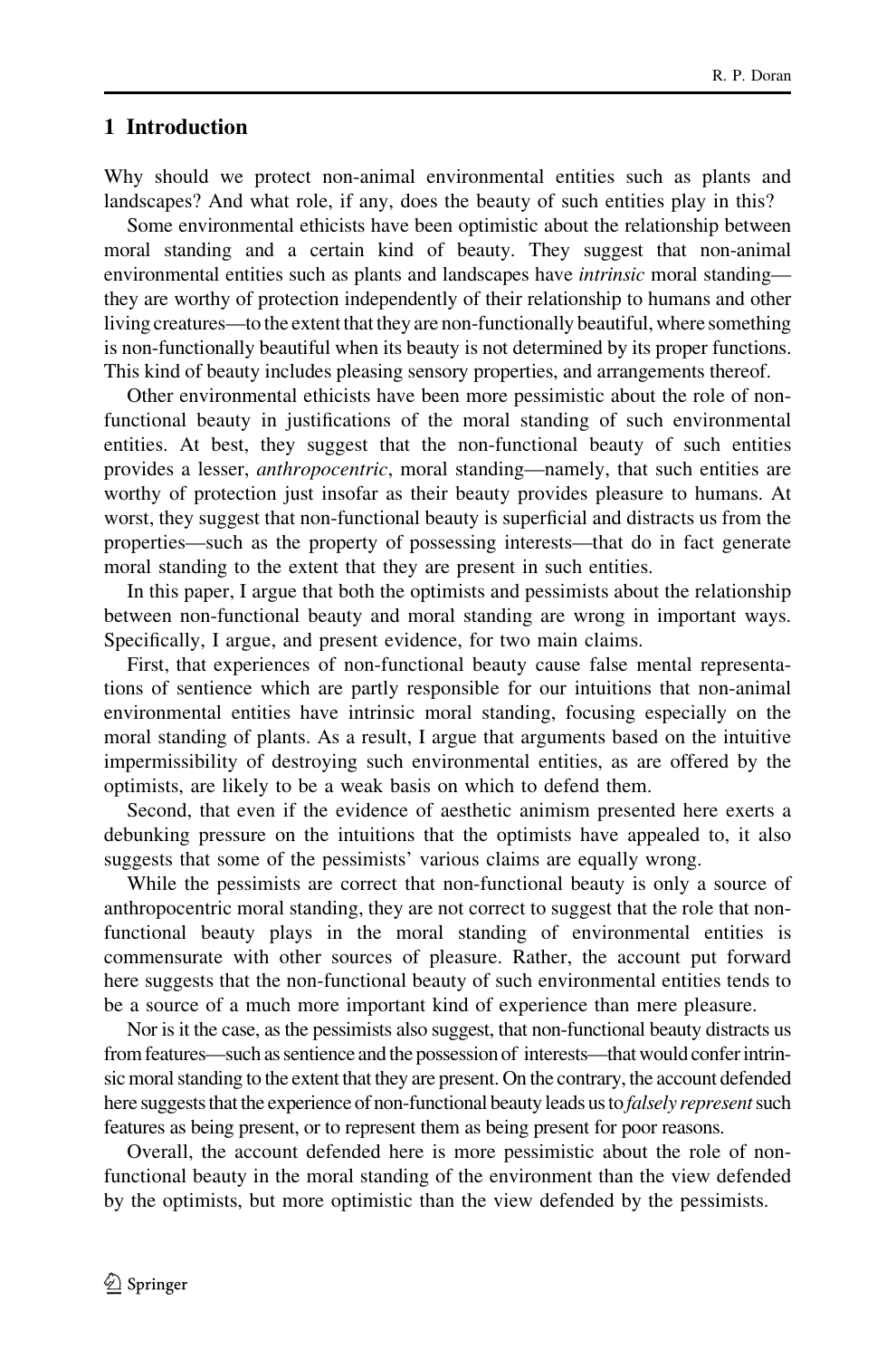# <span id="page-2-0"></span>2 Two kinds of beauty

Before beginning in earnest, some distinctions concerning beauty are needed. Beauty is widely (though not universally) thought to be the disposition that some objects have to please us for themselves, independently of any desires we may have to use them (two of the classical loci for this view are Shaftesbury, [1711](#page-35-0)/[1999]; and Kant, [1790](#page-33-0)/[2000]). Different kinds of beauty can be distinguished in terms of the role that different kinds of properties play in determining this disposition to please in a disinterested fashion.

One kind of beauty, which some have labelled 'formal' and 'free' beauty ('formal beauty' hereafter), is at least partly determined by properties that can be sensed, and which are widely agreed to be represented in perception—such as colours, shapes, and pitches, and harmonious combinations thereof (e.g., Kant, [1790/](#page-33-0)[2000]; Zangwill, [2001](#page-35-0); Carroll, [1991;](#page-33-0) Bell, [1914](#page-32-0)).<sup>1</sup>

A second kind of beauty, which some have labelled 'dependent' or 'adherent' beauty ('dependent beauty' hereafter), is at least partly determined by properties that are not sensed—such as kind properties and functional properties—and which are not widely agreed to be represented in perception. Different kinds of dependent beauties can be distinguished according to the kind of non-sensory property that determines the beauty—such as 'functional' beauty (e.g., Parsons & Carlson, [2008;](#page-34-0) Paris, [2020\)](#page-34-0).

Access to formal beauty is at least not purely mediated by our conceptual repertoire, and, unlike dependent beauty, in many cases is often not mediated by our conceptual repertoire at all, and so our access to formal beauty can be, and indeed often is, more direct than our access to dependent beauty.

These kinds of beauty admit of pure and impure cases. Pure formal beauties are determined *exclusively* by the sensory properties of an object. Examples of this kind of beauty include beautiful abstract patterns. Pure dependent beauties are determined exclusively by the non-sensory properties of an object. Examples of

<sup>&</sup>lt;sup>1</sup> Three clarifications need to be introduced here to prevent confusion with other uses of 'form' and 'formal beauty.' First, some, such as Carroll ([1991\)](#page-33-0) and Zangwill [\(2001](#page-35-0)), suggest that 'formal beauty' is only determined by properties that can be sensed through hearing and sight. Second, some suggest that 'form' refers to one particular kind of property that is sensed in vision and audition—namely, a property that is more akin to structure and shape—and that 'formal beauty' is only determined by this property. Kant [\(1790](#page-33-0)/[2000]: §14, 5: 224 & 225), for example, at times suggests that colours and tones are merely ''agreeable'' or ''charming,'' and that in all the pictorial arts, for example, it is only the drawing or outline that determines the form; colours merely "enliven" and "charm." Levinson [\(2016](#page-34-0): 102) characterises 'formal beauty' as a subcategory of abstract beauty that consists in the beauty of patterns and configurations. Third, for some, there can be cases of 'form' and 'formal beauty' that are not even partly determined by properties that can be sensed. Paris  $(2020)$  $(2020)$ , for example, characterises functional beauty as that which is pleasingly well-formed, where something is well-formed when its parts achieve its proper end. In cases where the constellation of psychological dispositions (e.g., aims, desires, beliefs) that constitute a given moral virtue work together to achieve the proper end of that virtue (e.g., a compassionate state-of-affairs in the case of the virtue of being compassionate), this constellation would have 'form' in the sense intended by Paris [\(2020](#page-34-0)), and therefore could be formally beautiful. But since such constellations do not have properties that can be sensed, they cannot be formally beautiful in the sense discussed here. For a discussion of whether only low-level, sensory properties appear in perception, see Siegel and Byrne [\(2017](#page-35-0)).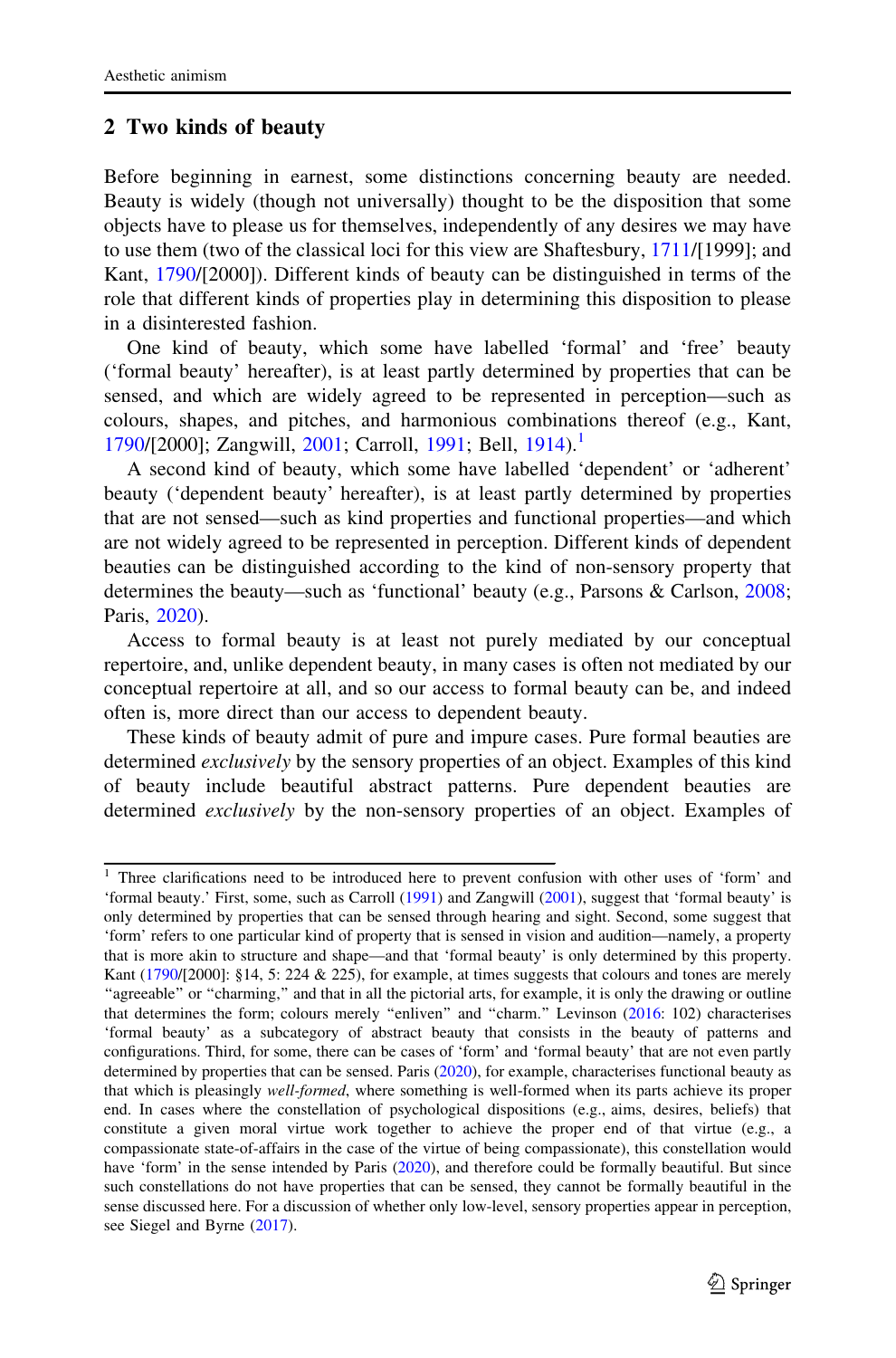this kind of beauty include beautiful virtues, such as compassion, and beautiful theorems.

Impure beauties are determined by both sensory and non-sensory properties. An example of an impure beauty where the non-sensory property that partly determines the beauty is not a functional property would be the attributive beauty of a tree that merely approximates the average tree. Here, the beauty of the tree is not equal to the beauty of the tree considered merely as a sensory array of lines, shapes and patches of colour; rather, the beauty of the tree is equal to the beauty of the sensory array as it presents the tree to be—namely, as approximating the average tree for a given individual, as determined by the mean of features such as canopy shape and density and leaf size and colour in the exemplars that the individual has been exposed to, and not by their knowledge of which such features function well. That is to say, the property of approximating the prototype of a tree co-determines the beauty of the tree in conjunction with its sensory properties.<sup>2</sup> An example of an impure beauty where the non-sensory property determining the beauty is a functional property would be the beauty of urohidrosis. Birds such as storks and New World vultures defecate on their own legs. The excrement coated appearance of the bird's featherless legs, considered by itself, is positively ugly. But when considered in light of the function that defecating on their legs serves, in helping these birds to cool themselves and avoid heat stress in the inhospitable environments in which these birds live (e.g., Kahl, [1963\)](#page-34-0), and in further appreciating how this puts a waste product to good use on a part of the birds where feathers aren't required for the birds to be able to fly, these excrement-covered legs can seem beautiful.<sup>3</sup>

Among these different kinds of beauty, pure formal beauties and impure dependent beauties where the determining non-sensory property is non-functional are likely to be more accessible than impure dependent beauties where the determining non-sensory property is functional. Detection of many purely formal beauties—such as where a fashion design is beautiful because the formal features of one of the garments that makes up the design 'picks out' the formal features of the other garments in the design—involves basic mechanisms of perceptual organisation, such as feature grouping and binding (see e.g., Ramachandran & Hirstein, [1999\)](#page-34-0), which are innate human psychological capacities whose operation proceeds in an automatic manner. Similarly, detection of many impure dependent beauties where the non-sensory property is non-functional—such as beauties that are determined by meeting our prototypes—involves basic mechanisms of categorisation, such as prototype acquisition and deployment, which are also innate human

<sup>&</sup>lt;sup>2</sup> Sometimes people's prototypes will reflect not only the statistical average, but also relevant functions. Lettuce is a prototypical diet food, for example, in part because it is the most common, and in part because it is well-placed to achieve the aim of dieting in being low in calories. In this example, I only refer to impure dependent beauties where something is beautiful because, for example, it conforms to the statistical average. For a discussion of the connection between prototypes and beauty, see Hogan ([2016\)](#page-33-0) and Doran [\(2020](#page-33-0)).

<sup>&</sup>lt;sup>3</sup> Saito [\(1998](#page-35-0): 103-4) rightly cautions against suggesting that features that appear ugly by sight alone such as the excrement-crusted legs of storks and New World vultures—are in fact beautiful if they become beautiful once knowledge about their function is acquired, as this would be to commit a mereological fallacy.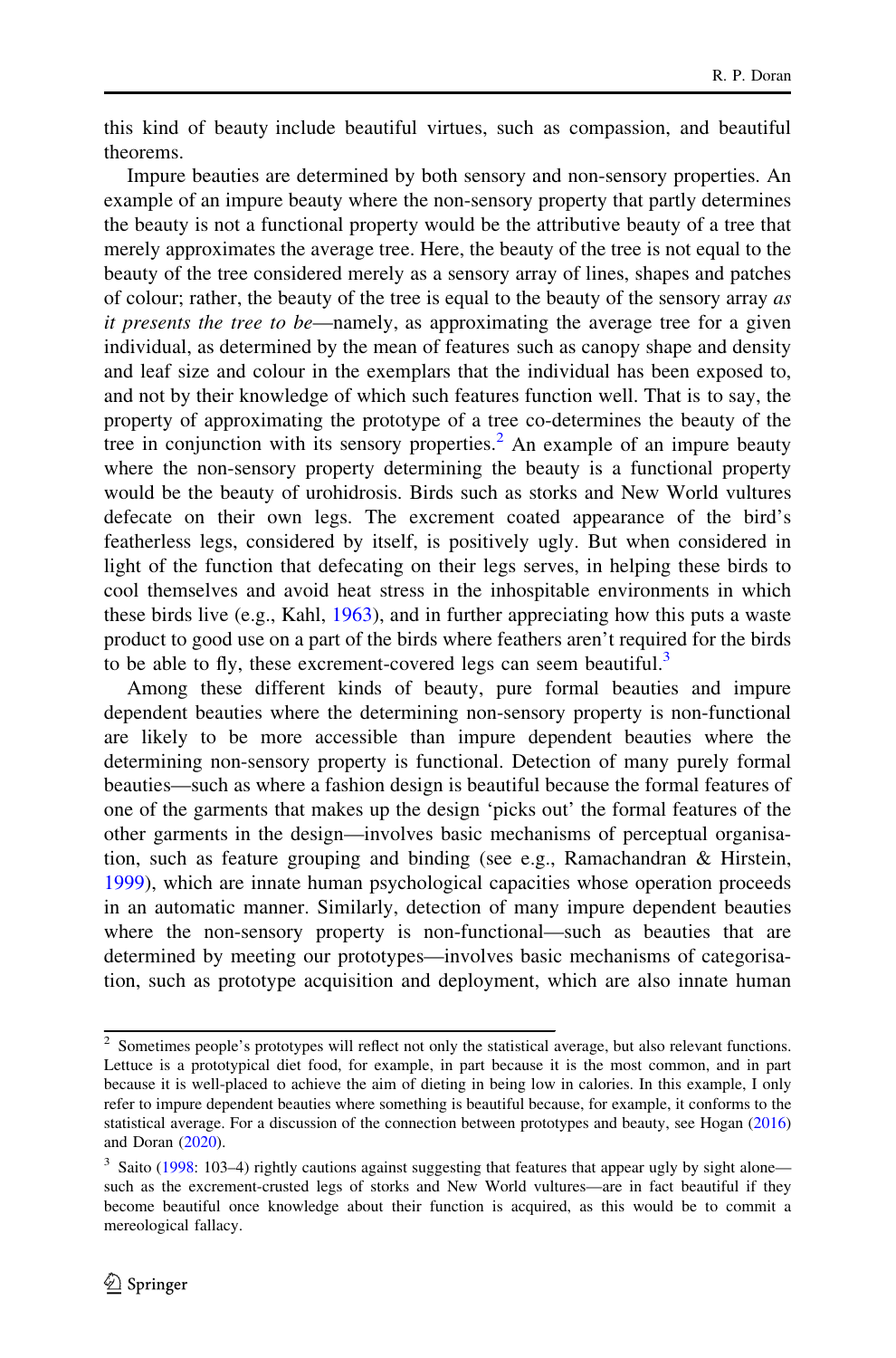psychological capacities whose operation proceeds in an automatic manner and is unaffected by top-down influences to an important extent. As a result, such beauties are likely to be automatically detected by a wide range of people.

By contrast, the detection of impure dependent beauties where the determining property is functional often involves psychological representations that are not innate, and which cannot be gleaned automatically from the mere naïve experience of the beautiful objects concerned. We cannot, for example, come to know that the excrement on the legs of storks and New World vultures serves a cooling function, and thereby come to detect its beauty, merely by looking at the birds' excrementcovered legs.<sup>4</sup> Indeed, even when we have acquired the relevant knowledge to be able to detect such impure functional beauties and the conditions are such that we can detect the ability of an appearance to meet the functions concerned well, we may yet fail to do this. As Kant ([1790/](#page-33-0)[2000]: §16, 5: 229) notes, a botanist may not pay any attention to the ability of a flower to help the plant achieve its reproductive function when appreciating its non-functional beauty.<sup>5</sup> As such, such impure functional beauties are unlikely to be automatically, or even reliably, detected by a wide range of people.

Based on the foregoing, we can draw the following distinction, which, as we will see, will be important for understanding the positions that are the focus of this paper. What we might call 'non-functional beauties' include pure formal beauties, as well as impure dependent beauties where the non-sensory properties that partly determine this beauty are not functional properties. As we have seen, these beauties will tend to be widely and automatically detected. By contrast, what we might call 'functional beauties' include those impure dependent beauties where the non-sensory properties that partly determine the beauty are functional properties. As we have seen, these beauties will not tend to be widely and reliably detected.<sup>6</sup>

With this distinction set out, we are in a position to turn to existing accounts of the moral standing of the environment, and of its relationship to beauty.

<sup>&</sup>lt;sup>4</sup> Moreover, as noted by Budd ([2003:](#page-32-0) 29, 42), in many cases of biological entities where we can glean something's function from our perceptual experience, this may not be possible from the stationary or isolated appearance of the biological entity in question, since functions are often a matter of bringing about certain effects in response to certain causes (in a temporal sequence).

<sup>&</sup>lt;sup>5</sup> Two further clarificatory points are required here to prevent potential confusion. First, some philosophers have used 'pure' in a slightly different way in this context. Kant [\(1790/](#page-33-0)[2000]), for example, refers to judgements of formal beauty, as it is characterised above, as cases of 'pure' beauty. I do not follow Kant here: as I have noted, we can have pure judgements of dependent beauty, as where we find the trait of compassion beautiful (see e.g., Doran, [2022a\)](#page-33-0). Second, many have emphasised that Kant ([1790/](#page-33-0)[2000]: §16) suggests that dependent beauties can only be functional beauties (see e.g., Zangwill, [2001:](#page-35-0) 59, and Budd, [2003:](#page-32-0) 42). We do not need to follow Kant in this respect here either; and indeed, some, such as Budd (ibid.), have criticised Kant for the exclusion of non-functional dependent beauties.

<sup>&</sup>lt;sup>6</sup> I will not discuss how pure dependent beauties such as moral virtues fit into this distinction as they are not relevant to the central concern of this article, and doing so may complicate matters unnecessarily as, for example, moral virtues are thought to be functional beauties in some cases (e.g., Paris, [2020\)](#page-34-0), and nonfunctional beauties in other cases (e.g., Doran, [2022a](#page-33-0)).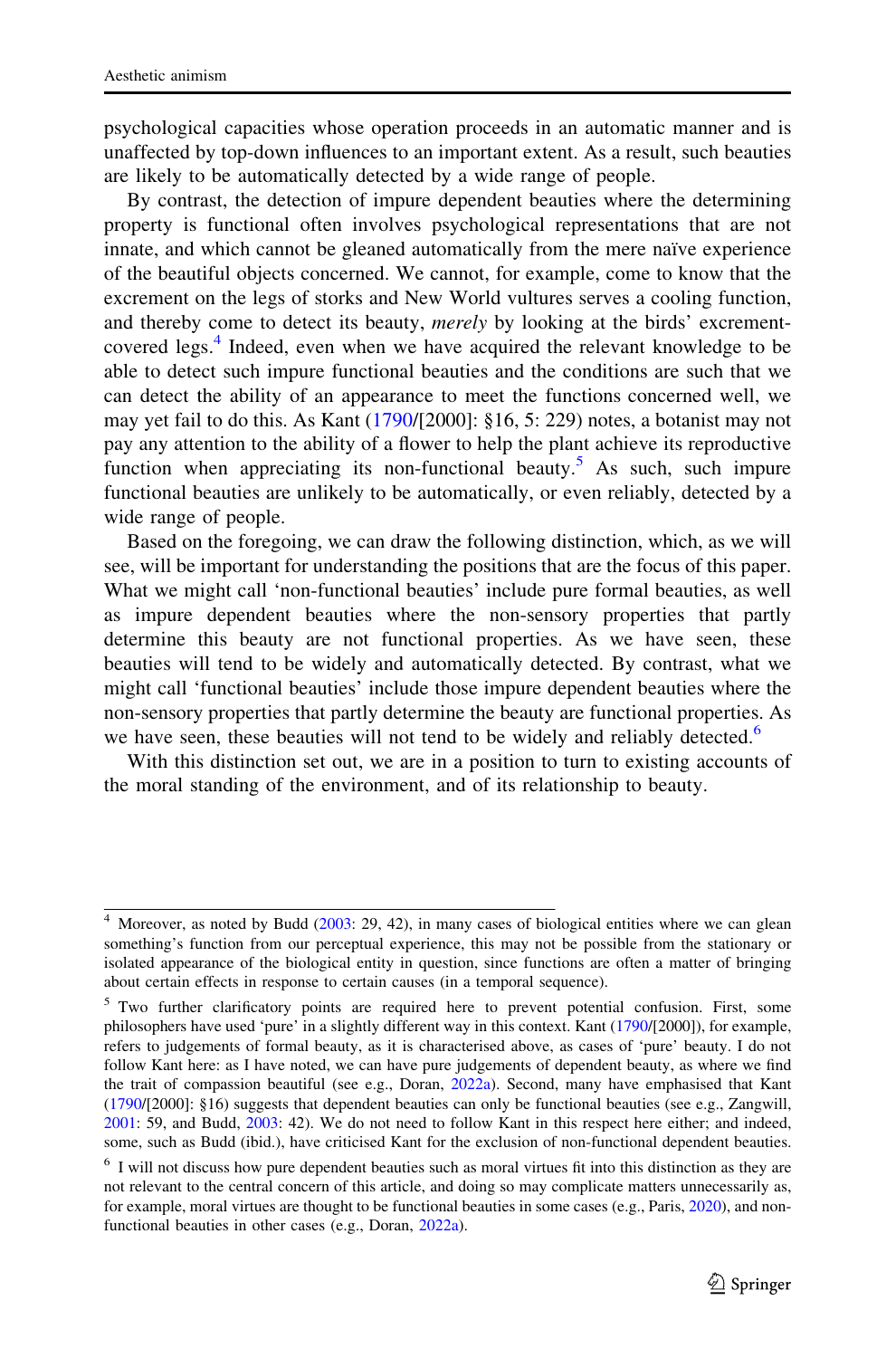# <span id="page-5-0"></span>3 Why have non-animal environmental entities been thought to have moral standing? And what role has beauty been thought to play in this?

According to the two main standard views of moral standing, what makes something worthy of considering in our practical judgements about what we should do is a certain psychological capacity.

On the sentience view, it is the capacity to feel valanced states, and particularly negatively valanced states—such as pain and suffering—that confers moral standing. As Bentham [\(1823](#page-32-0)/[1907]: 311) puts it, when thinking about what has moral standing, "the question is not, Can they reason? nor, Can they talk? but, Can they suffer?" On the personhood view, by contrast, it is the capacity to reason—in the sense of freely choosing one's ends and not slavishly following one's first nature—that confers moral standing (e.g., Kant, [1785/](#page-33-0)[1998]).

On such views, humans and some animals have moral standing, but other entities in our environment, such as plants and landscapes, do not have moral standing in themselves. As these objects lack nervous systems, let alone nervous systems capable of instantiating negatively-valanced states and freely-chosen decisions to act, they do not have the hardware required for them to possess the capacities that confer moral standing. As a result, on such views we only need consider how our actions with respect to these objects will affect creatures with the relevant capacities. Plants, for example, may provide resources to humans such as food, medicines, materials for manufacturing and building, or opportunities for aesthetic appreciation. To this extent, they will frequently help to alleviate negativelyvalanced states and promote positively-valanced states, or feature as the objects of freely-chosen ends.

Indeed, some have attempted to defend beautiful nature on just such grounds. In his lectures, Kant [\(1775–1784](#page-34-0)/[1997]) outlines the dominant view of the time, also articulated by Baumgarten in his textbook *Philosophical Ethics* [\(1751](#page-32-0), [1763](#page-32-0)), that ''No man ought to damage the beauty of nature; even though he cannot use it; other people may yet be able to do so'' (213), where one such use for the beauty of nature may be providing contemplative pleasure to others independently of practical use (see also Passmore,  $1974$ : 101–2).<sup>7</sup> Similarly, Sidgwick suggests that beauty might confer just such an indirect moral standing because it engenders pleasure, when he notes that ''no one would consider it rational to aim at the production of beauty in external nature, apart from any possible contemplation of it by human beings'' [\(1874](#page-35-0)/[2012]: 101).

For many, such psychological accounts fail to capture all of the reasons why something, and particularly environmental entities, can have moral standing; and moreover, are *anthropocentric*—even *chauvinistic* (Routley, [1973:](#page-34-0) 207)—in focusing on what is valuable to humans.

 $7$  Although for some in the eighteenth century, such as Hume [\(1739](#page-33-0)/[1975]), some inanimate natural beauties are beautiful, and thereby valuable, because of their practical usefulness.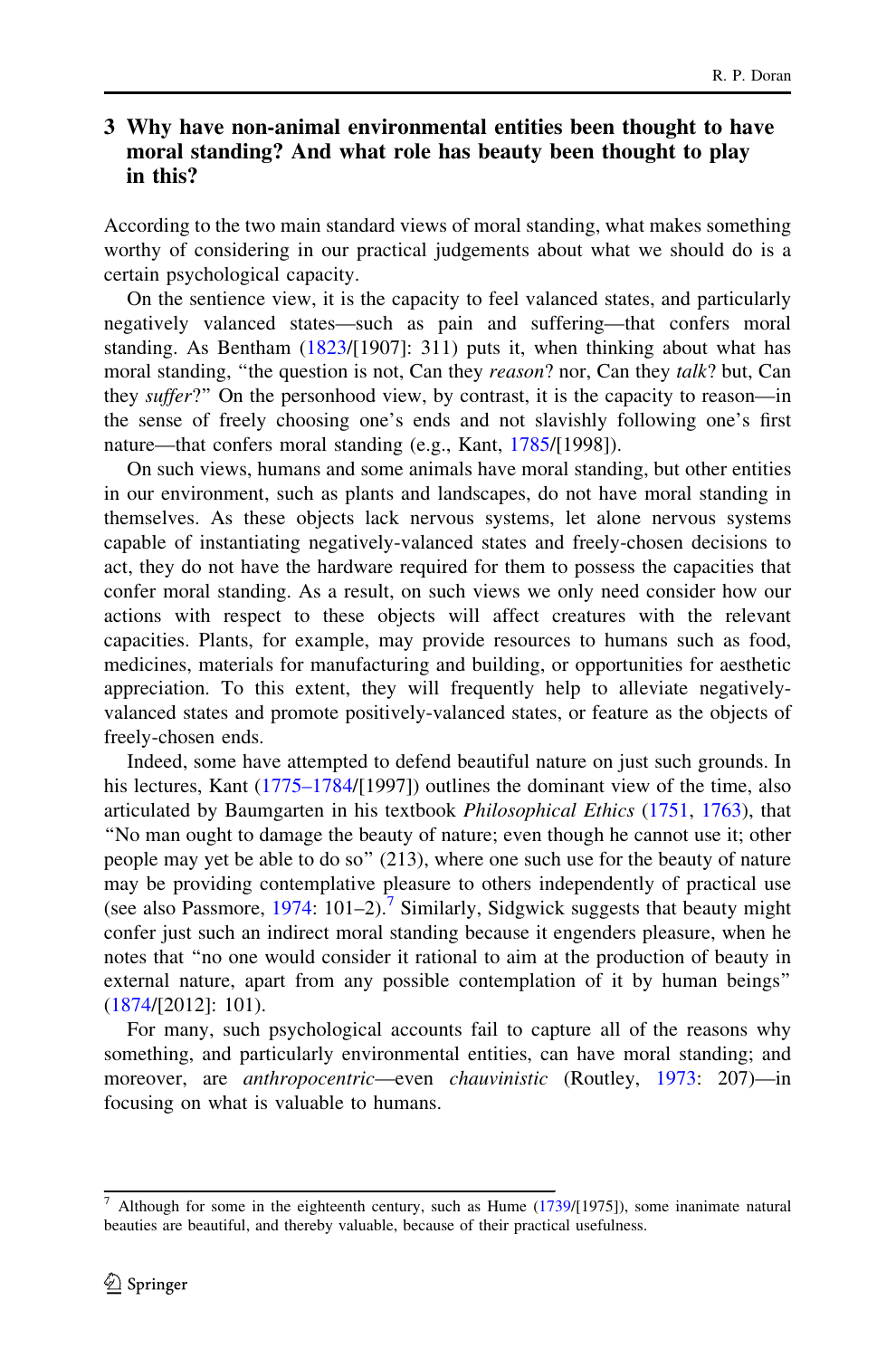To motivate the idea that the psychological views of moral standing are unduly restrictive, some philosophers, such as G.E. Moore [\(1903](#page-34-0)/[1922]) and Routley [\(1973](#page-34-0)), formulated isolation thought experiments. In such thought experiments, we are invited to imagine that non-animal environmental entities exist independently of all observers, who themselves are normally thought to possess intrinsic moral standing, and to ask ourselves whether it would be better if these environmental entities existed or did not exist, on Moore's ([1903](#page-34-0)/[1922]: 84–5) formulation; or whether it would be wrong for the last people on earth to destroy them, on Routley's [\(1973](#page-34-0): 207) formulation.

The intuitive answer that we are supposed to arrive at in response to these thought experiments is that it would be better if such entities existed, or wrong to destroy them, and since ex hypothesi there's nothing with the relevant capacities around to care about their existence, this must be because they have intrinsic moral standing. But what could confer this moral standing, and what role does beauty functional or non-functional—play in this?

In their original formulations, beauty was appealed to in *justifying* our intuitions in these thought experiments, often without much by way of explanation. Routley [\(1973](#page-34-0): 208) notes that ''on an environmental ethic the last people have behaved badly; they have simplified and largely destroyed all the natural ecosystems, and with their demise the world will soon be an  $u\not g/\gamma$  and largely wrecked place" (my emphasis). Indeed, Moore develops his isolation thought experiments in order to show that Sidgwick's hedonism about the value of beauty is false. $8$  He writes:

Let us imagine one world exceedingly beautiful. Imagine it as beautiful as you can; put into it whatever on this earth you most admire—mountains, rivers, the sea; trees, and sunsets, stars and moon. Imagine these all combined in the most exquisite proportions, so that no one thing jars against another but each contributes to the beauty of the whole. And then imagine the ugliest world you can possibly conceive. Imagine it simply one heap of filth, containing everything that is most disgusting to us, for whatever reason, as a whole, as far as may be, without one redeeming feature… The only thing we are not entitled to imagine [according to Sidgwick's suggestion] is that any human being has ever, by any possibility, *can*, live in either, can ever see and enjoy the beauty of the one or hate the foulness of the other. Well, even so, supposing them quite apart from any possible contemplation by human beings; still, is it irrational to hold that it is better that the beautiful world should exist, than the one which is ugly? Would it not be well, in any case, to do what we could to produce it rather than the other? Certainly, I cannot help thinking that it would, and I hope that some may agree with me in this extreme instance. (Moore, [1903](#page-34-0)/[1922]: 84–85)

What kinds of beauty do Routley and Moore have in mind here? While Routley and Moore don't explicitly specify the kind of beauty that they have in mind in this

<sup>&</sup>lt;sup>8</sup> While Moore principally targets Sidgwick, he notes that aesthetic hedonism is "commonly held" (28), having also been held by Aristippus and the Cyrenaic school he founded, Epicurus and the Epicureans, and other utilitarians such as Bentham, Mill and Herbert Spencer (63).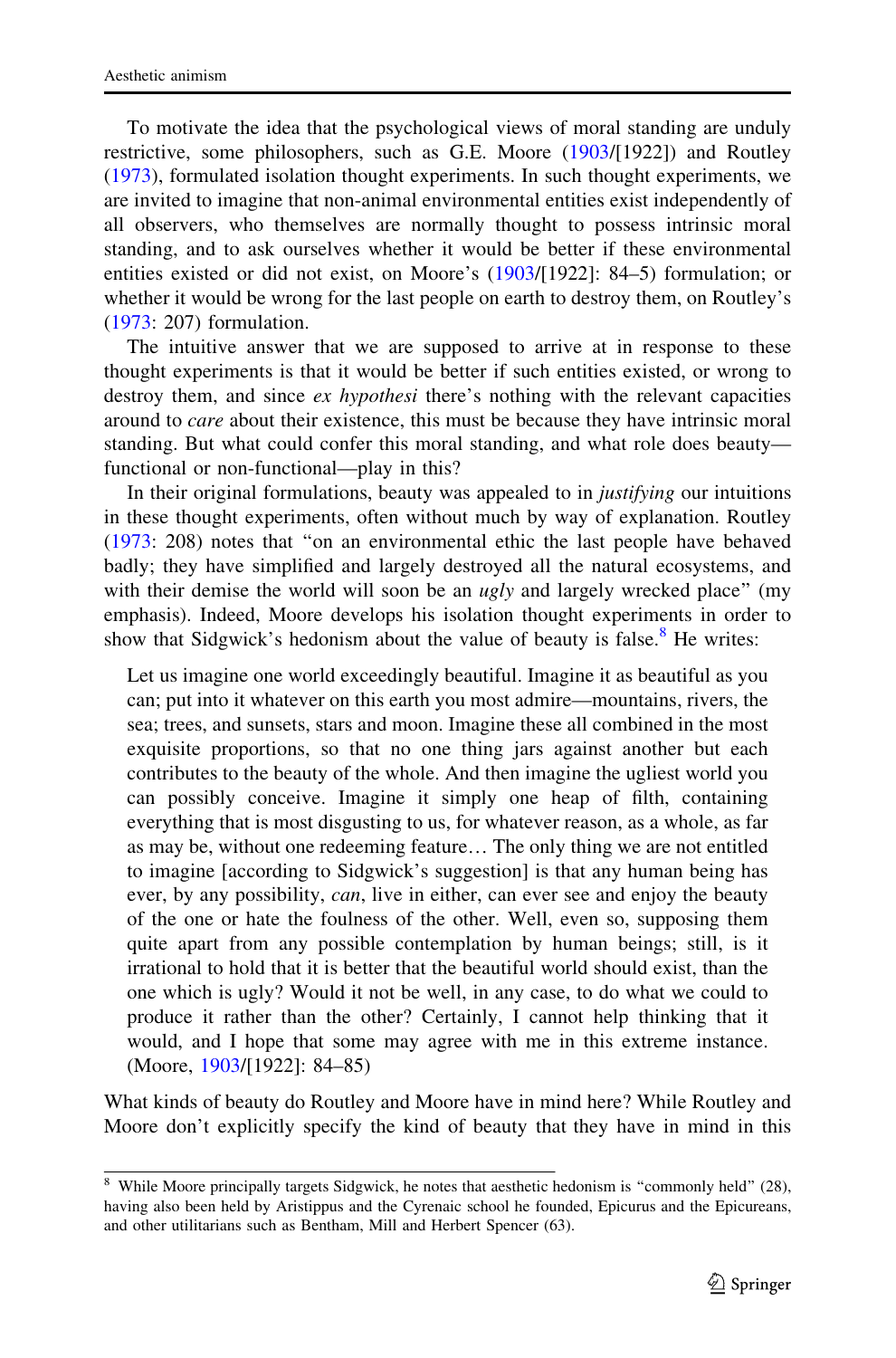context, it is likely that they at least include, if not primarily intend, non-functional beauty in this context. First, many of the beauties mentioned—such as stars and mountains—do not have functions and so could not be truly beautiful in the sense of being functionally beautiful (though they could be beautiful by say, approximating the average appearance of such kinds to the extent that there is variation in such entities' appearances). Second, Moore's target in formulating his isolation thought experiment, at least, is Sidgwick's account of beauty's contribution to the moral standing of the environment, and Sidgwick explicitly targets non-functional beauty (Sidgwick, [1874](#page-35-0)/[2012]: e.g. 97). Third, beauty is discussed in this context in ways that suggest that purely formal beauty is intended: Moore talks about ''exquisite proportions'' and of having parts that don't ''jar,'' where we primarily use ''jar'' to talk about *discordant sensations* rather than *dysfunctional parts*.

Some philosophers, then, have been optimistic about the moral standing of environmental entities and the role of non-functional beauty in relation to this. Their views suggest that in addition to the psychological grounds for moral standing, the non-functional beauty of entities is a non-anthropocentric source of moral standing, and that, as a result, the range of environmental entities that have intrinsic moral standing includes both living and non-living entities.

Such appeals to non-functional beauty have since been largely disregarded by their successors, who favour views which are similar to the earlier, and more pessimistic, views of the relationship between non-functional beauty and moral standing, as noted by Kant and as espoused by Sidgwick.

For the optimist's successors, it is difficult to see how non-functional beauty could have value independently of the kind of creatures that can feel pleasure or choose the appreciation of beauty as an end, or how non-functional beauty could confer a greater amount of moral standing than any other source of the same magnitude of pleasure. In his formulation of Routley's last people thought experiment, Jamieson notes that ''what [the last man] destroys is of great beauty and majesty, but… it doesn't matter, since it will never be appreciated or valued by anyone'' (Jamieson, [2008:](#page-33-0) 74; see also Lee, [1995](#page-34-0): 220); and Passmore suggests that the aesthetic appreciation of nature, and particularly the solitary appreciation of wildernesses, is simply one among many kinds of enjoyment, and that it is far from clear that it should be given ''special consideration'' among such sources ([1974:](#page-34-0)  $105-111$ .<sup>9</sup> According to the pessimists, then, non-functional beauty can't furnish things with intrinsic moral standing; rather, non-functional beauty is merely an anthropocentric source of moral standing, on a par with, for example, the way that the deliciousness of some plants confers on them a weak moral standing.

<sup>&</sup>lt;sup>9</sup> Such pessimistic views seem to naturally fall out of the idea that beauty is the disposition to please, perhaps disinterestedly. It is not obvious, however, as has sometimes been suggested by Cooper ([1998\)](#page-33-0) and Rolston ([2002\)](#page-34-0), that such an account of beauty can be thought to warrant the view that non-functional beauty confers intrinsic moral standing merely by emphasising its dispositional nature. Even if nonfunctional beauty exists in the world as the *disposition* that some objects have to please disinterestedly, and so would remain even if living things disappeared or were destroyed, it nonetheless seems plausible to think that its *value as such* would evaporate, as this at least *is* arguably dependent on the presence of human perceivers.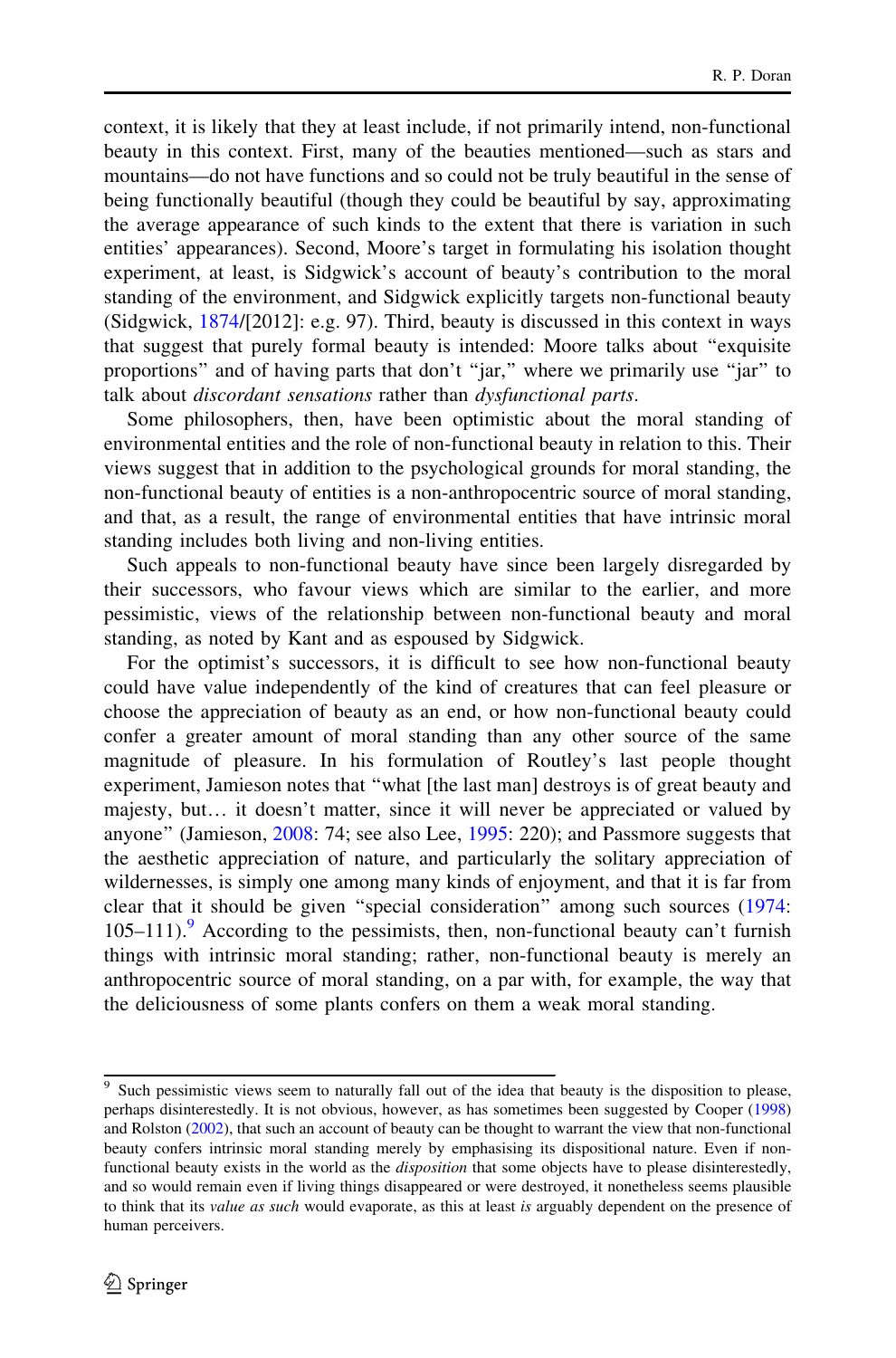Such is the cynicism for non-functional beauty among Moore and Routley's successors that they even reject the claim that non-functional beauty plays a lesser role in helping us to detect and preserve those things that have moral standing for reasons that are independent of their non-functional beauty. Their objections go as follows. In the case of humans, non-functional beauty tends to produce immoral behaviours by causing us to focus on human appearances, which are morally irrelevant and worse superficial and lead to objectification, rather than the features that ground moral standing in the case of humans—such as sentience or the capacity to freely choose ends, or related features such as the possession of interests. So too it is in the case of the non-animal environment, at least to the extent that non-animal environmental entities have features that might be able to ground their moral standing—such as, for example, having 'interests' in the sense that things can be said to *go well* or *badly* for them (see the discussion below; Loftis, [2003](#page-34-0); see also Parsons & Carlson, [2008](#page-34-0): 116-19 for a similar objection). And even if nonfunctional beauty currently happened to motivate us to detect such moral-standingconferring features and to protect the environmental entities that possess them, it would do this in a manner that is too fragile to be important: as Lee ([1995:](#page-34-0) 220) suggests ''given its proneness to variations and shifts in taste, [non-functional beauty] is too insecure a basis on which to rest environmental protection'' (see also Passmore, [1974](#page-34-0): 109; and Hargrove, [1989:](#page-33-0) 185, for similar objections).

Indeed, even environmental ethicists such as Rolston [\(2002](#page-34-0)), Hettinger ([2005\)](#page-33-0), Lintott ([2006\)](#page-34-0) and Parsons and Carlson ([2008\)](#page-34-0), who have wished to defend beauty more broadly in light of such criticisms, tend to claim that these objections result from a myopic focus on non-functional beauty, to the exclusion of functional beauty.

They suggest an alternative way to account for our intuitions to isolation-style thought experiments, which follows those environmental ethicists who argue, controversially (see e.g., Feinberg, [1980;](#page-33-0) and Simmons, [2010](#page-35-0)), that there is a third, weaker, source of moral standing in addition to those based on the possession of psychological capacities: namely, the possession of 'interests' or 'wellbeing' in a certain sense (see e.g., Taylor, [1981](#page-35-0), [1986;](#page-35-0) and Goodpaster, [1978\)](#page-33-0). For supporters of this account of moral standing, environmental entities which have a natural teleology, such as plants, have moral standing to the extent that they can be said to have 'interests' in the sense that things can go well or badly for them, even if they do not themselves care about these interests.

Based on this way of grounding the moral standing of the environment, those environmental ethicists who have wished to rehabilitate beauty by shifting the focus from non-functional to functional beauty suggest that in discovering an environmental entity's functional beauty—that is, in discovering the way that features of an entity's appearance achieve certain functions—we often come to discover, and care about, the moral-standing-conferring interests of those entities. Take the case of the pitcher plant, Nepenthes hemsleyana. The part of the plant that connects the chamber of the pitcher to the lid is wide, elongated and curved. This allows the plant to better reflect echolocation signals, attracting Hardwicke's woolly bats to roost inside its chamber, and deposit nitrogen-rich faeces in the pitcher, which is essential for the production of chlorophyll (required for photosynthesis) and amino acids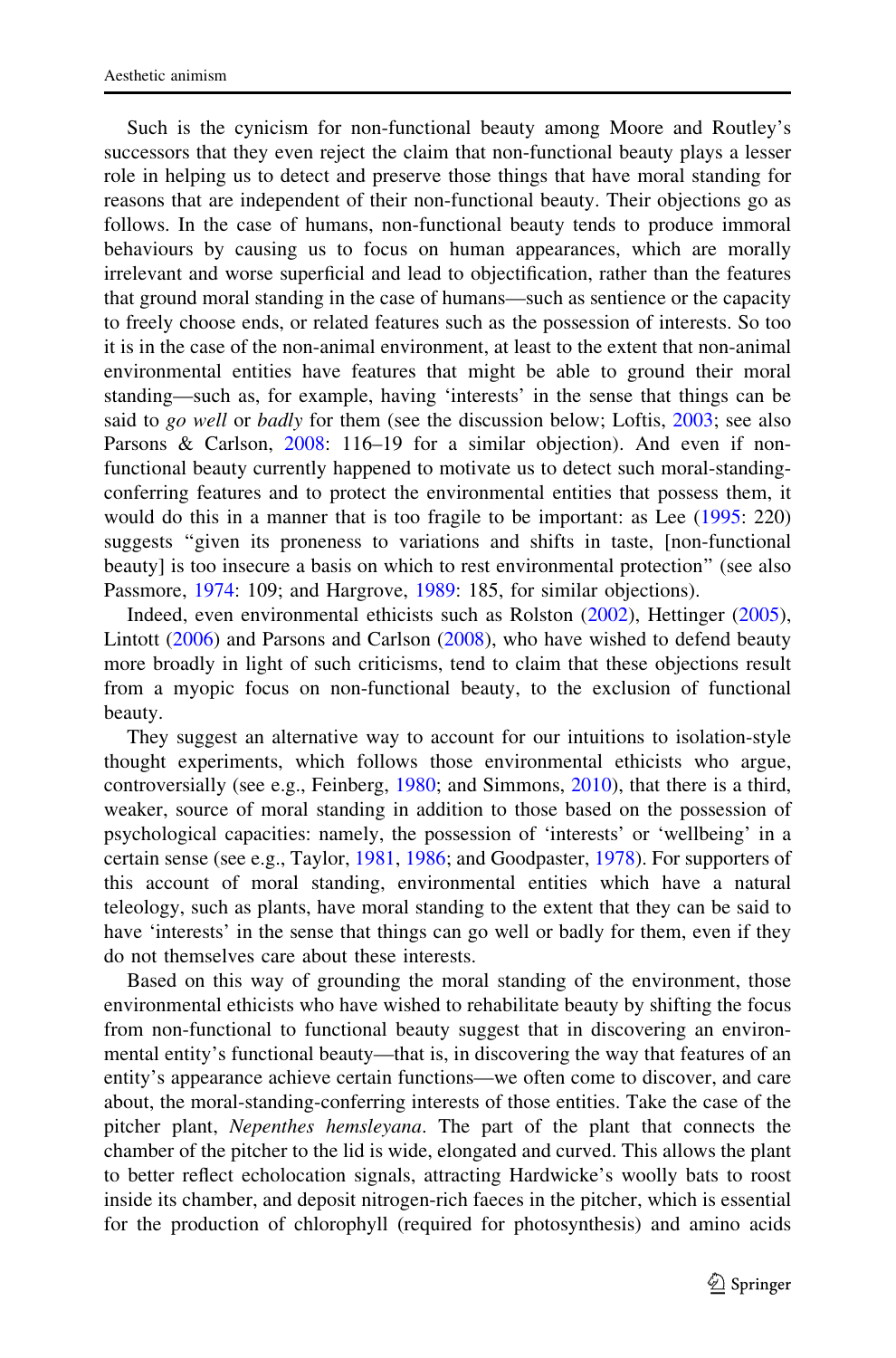<span id="page-9-0"></span>(required for growth), among other things (Grafe, et al.,  $2011$ ; Schöner et al.,  $2015$ ). As such, in discovering this aspect of the plant's functional beauty, we are led to its interest to generate energy and grow, and in taking pleasure in this functional beauty, we are likely to come to care for such interests, since this beauty is dependent on these interests. Given the connection between functional beauty and interests, on the interest-based account of moral standing, a last man who destroyed entities which are functionally beautiful, without good cause, would be doing something wrong.

While this turn away from non-functional beauty to functional beauty amounts to a tactical retreat from the attempt to justify the idea that inanimate environmental entities have intrinsic moral standing (though cf. Parsons & Carlson, [2008](#page-34-0): 124–30), supporters of this turn note that it avoids the objections levelled against nonfunctional beauty: since there is a fact of the matter about how well an organism's appearance meets its proper functions, functional beauty is hardly fragile; and since an organism's functional beauty is partly determined by its proper functions, which themselves tend to be connected to an organism's interests, functional beauty may motivate us to detect and protect an organism's interests, and so functional beauty is hardly normatively irrelevant, or worse, superficial and likely to lead to objectification.

Even where non-functional beauty isn't entirely eschewed by contemporary environmental ethicists, they tend to follow Plato [\(c. 370 BC](#page-34-0)/[2010]: 201b) in suggesting that non-functional beauty is valuable insofar as it is a *handmaiden* beauty to these less obvious, but more normatively significant, functional beauties of the environment; despite the fact that this will tend to lead us to act in an unjust manner by leading us to favour non-functionally beautiful entities. Rolston ([2002:](#page-34-0) 129), for example, argues that he would be wrong not to appreciate his wife's nonfunctional beauty since this ''might give [him] entrance to her further merits'' and that ''mutatis mutandis, our relations with sandhill cranes and sequoia trees might be similar.''

### 4 Why are the existing views wrong? And what role does non-functional beauty truly play in the moral standing of the environment?

I propose that these accounts of the roles of beauty in the moral standing of the environment are mistaken in important ways, particularly as they concern nonfunctional beauty. Contra the optimists about non-functional beauty, such as Moore [\(1903](#page-34-0)/[1922]) and Routley ([1973\)](#page-34-0), I argue that the non-functional beauty of nonanimal environmental entities does not confer intrinsic moral standing, and that the intuitions that they do stem in part from *false* representations of the beautiful entity as animated. In making this argument I focus especially on plants.

More specifically, I argue that the experience of beauty generally tends to give rise to a special affective state, which I call 'ecstasy' following Marghanita Laski [\(1961](#page-34-0)), and that this state tends to give rise to false mental representations of animism in the form of sentience. As a result, since things with sentience are thought to have intrinsic moral standing, I propose that experiences of the non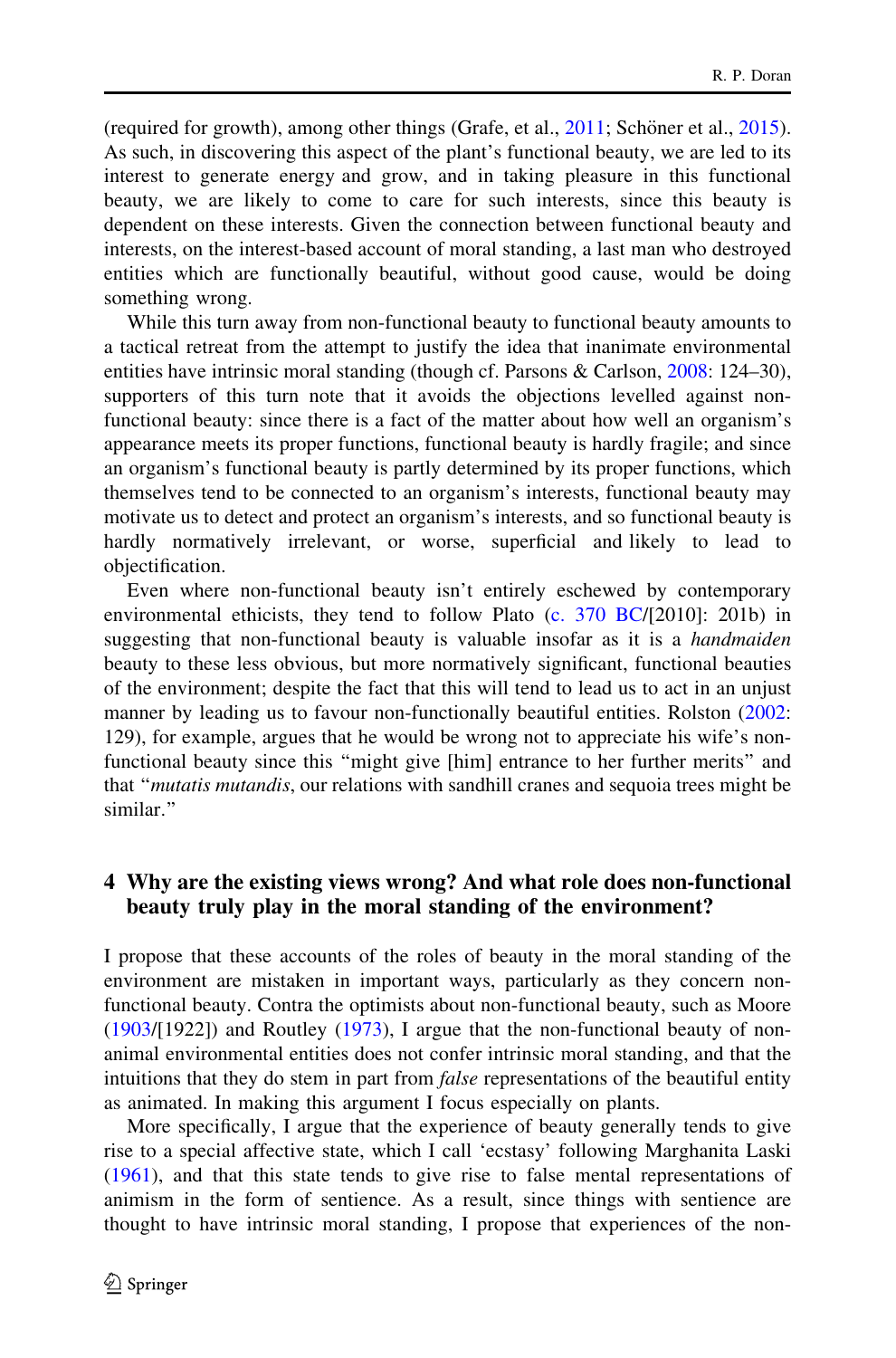<span id="page-10-0"></span>functional beauty of environmental entities tend to pump the intuition that these things have intrinsic moral standing.

Contra the pessimists about non-functional beauty, such as Lee ([1995\)](#page-34-0), Loftis [\(2003](#page-34-0)), Rolston ([2002\)](#page-34-0), and Passmore ([1974](#page-34-0)) I argue for two claims. First, rather than leading us towards or away from the existing features of non-animal biological entities that may in themselves confer some degree of moral standing, such as their interests, the non-functional beauty of such objects generates false representations of such features by leading to representations of animation and in turn moral standing. Second, the fact that non-functional beauty tends to give rise to such an affective state also explains why the anthropocentric value of non-beauty is greater than merely providing pleasure: non-functional beauty tends to be a source of experiences that are elevated, insofar as they express higher capabilities and orient us towards others. As a result, beauty both exercises some of the sensibilities that play a role in our moral lives, and is a source of experiences that are subjectively more valuable than mere experiences of pleasure.

In the remainder of this paper, I argue for these claims on a priori grounds, with reference to existing findings, and by presenting the results of two novel experiments.

#### 4.1 Does the experience of beauty lead to false representations of sentience, and intrinsic moral standing? And if so, why?

Why think that the experience of non-functional beauty might lead to false representations of animism in the form of sentience? And why think that such representations of sentience will tend to lead to attributions of moral standing?

With regard to first question, a range of philosophers from different periods and traditions—from the platonists to the romantics, and from modern European philosophers to some contemporary analytic aestheticians—have implied that the experience of beauty tends to lead us to represent beautiful objects as being animated, in many cases focusing on non-functional beauty.

Among analytic aestheticians, Ronald Hepburn [\(1966](#page-33-0): 294) defends such a view, in pointing out a number of ways in which the experience of natural beauty including its non-functional beauty—has the character of ''tending towards an ideal 'oneness with nature' or as leading to the disclosure of 'unity' in nature.'' Hepburn notes that this unity can take a number of different, though frequently co-occurring, forms in the experience of the beauties of nature: he notes that the unity is sometimes perceptual in nature, as when we see the sensory content of our experiences—such as colours and shapes—hanging together harmoniously. At yet other times, we simply have a background sense of ''reconciliation, suspension of conflict, and of being in that sense at one'' with the beautiful object (Hepburn, [1966:](#page-33-0) 297).

Certain modern European philosophers have characterised the experience of nonfunctional beauty in similar ways, and have made the way in which the experience tends toward attributions of sentience more explicit. According to their most charitable interpreters, Adorno and Horkheimer [\(1969](#page-32-0)/[2002]) claim that positivistic conceptions of natural phenomena—including mechanistic and teleological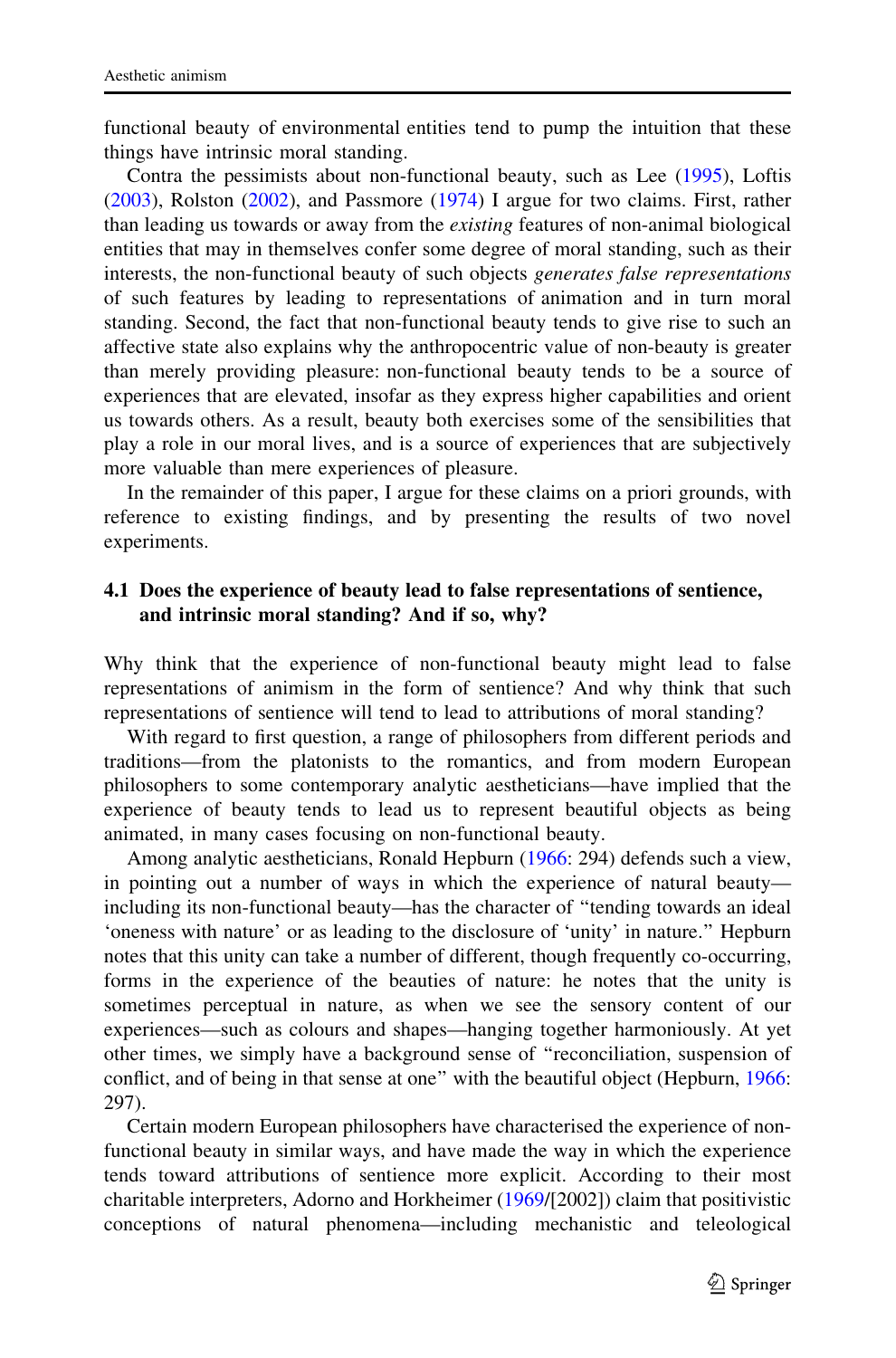descriptions—de-animate natural phenomena (Bernstein, [2001](#page-32-0): 192). For Adorno [\(1970](#page-32-0)/[2004]), the solution to this disenchantment is to appreciate the nonfunctional beauty of natural objects. This appreciation reintroduces the sense of mystery that positivistic conceptions strip out, in the sense of suggesting the presence of something beyond itself—something that is largely ineffable, but which is capable of suffering and which, like the mythical explanations of natural phenomena in terms of agents that the positivism of the enlightenment replaced, is not fully deterministic (Stone,  $2006$ : 244–5).<sup>10</sup>

Partially echoing Adorno and Horkheimer's analysis, Næss ([1989:](#page-34-0) 173–9, 189–90) argues that engaging with the beauty of nature gives rise to a state, which Næss calls 'friluftsliv,' in which we ''identify'' with other biotic beings, and thereby attain a sense of unity with them, a "widening," "deepening," and "realising" of the self, and come to ''care'' for them. This state arises when we appreciate nature without "derob[ing] nature as such of its sensory diversity, and assert[ing] that it is really colourless'' by thinking about it purely mechanistically or instrumentally.

Largely independently of this philosophical work, and focusing primarily on moral beauty rather than the non-functional beauty of natural objects (though see Strick & van Soolingen, [2018](#page-35-0), for an exception), psychologists have investigated this unitive, and sometimes plaintive, state, which they variously call 'elevation,' 'being moved,' and 'kama muta.' These investigations have shown that this state is paradigmatically characterised by, for example, feeling uplifted, relaxed, and inspired, having a warm or glowing feeling in the chest, getting chocked up, chills, feeling at one with world, and wanting to be morally better (e.g., Landis et al., [2009,](#page-34-0) Algoe & Haidt, [2009](#page-32-0); Zickfeld et al., [2018;](#page-35-0) Zickfeld et al., [2019;](#page-35-0) see also Doran, [2022a](#page-33-0)). Indeed, there is some evidence that such a state might lead to the attribution of mental capacites that are linked to sentience, at least in the context of moral beauty. Feeling this state in response to witnessing morally beautiful acts has been shown to lead to greater humanisation of the individuals undertaking those beautiful actions (Blomster et al., [2020](#page-32-0)), and having the capacity to feel affective states, and in particular to feel second-order affective states (such as the capacity for pride, and hope), has been shown to be thought to be characteristic of what it is to be human (e.g., Demoulin et al., [2004\)](#page-33-0).

<sup>&</sup>lt;sup>10</sup> There are other accounts of how beauty and animacy might be connected. Some, such as Hegel [\(1835](#page-33-0)/ [1975]) and Ruskin ([1843-60](#page-35-0)/[1907]), have claimed, for example, that at least some of the properties that realise beauty are directly linked to perceptions of animacy. According to Ruskin's theory of 'vital beauty,' the appearance of being animated in the sense of exhibiting ''power'' and seeming ''capable of most quick and joyous sensation'' is beautiful. And for Hegel, true beauty lies in the sensuous manifestation of a soul operating freely. Others have connected beauty, in the form of cuteness, to mental state attributions: The beauty of mammals has been shown to be predicted by their approximation to the baby schema (Landová, et al., [2018](#page-34-0)), approximating the baby schema has been suggested to lead to attribution of the capacity for sentience (Lorenz, [1950/](#page-34-0)[1980]), and beautiful animals are regarded as being deserving of greater protection than ugly animals (Gunnthorsdottir, [2001;](#page-33-0) Rozin & Ruby, [2020\)](#page-35-0). I do not discuss such views at length here, as it is not clear that they apply to beauty generally—for example, few beautiful non-animal entities approximate the baby schema. Indeed, many commentators of Hegel (such as Adorno, [1970/](#page-32-0)[1997]: e.g., 98) have thought that Hegel thinks that non-human nature cannot be beautiful because it does not have a soul to manifest (for discussion, see Peters, [2015](#page-34-0), esp. Ch. 2).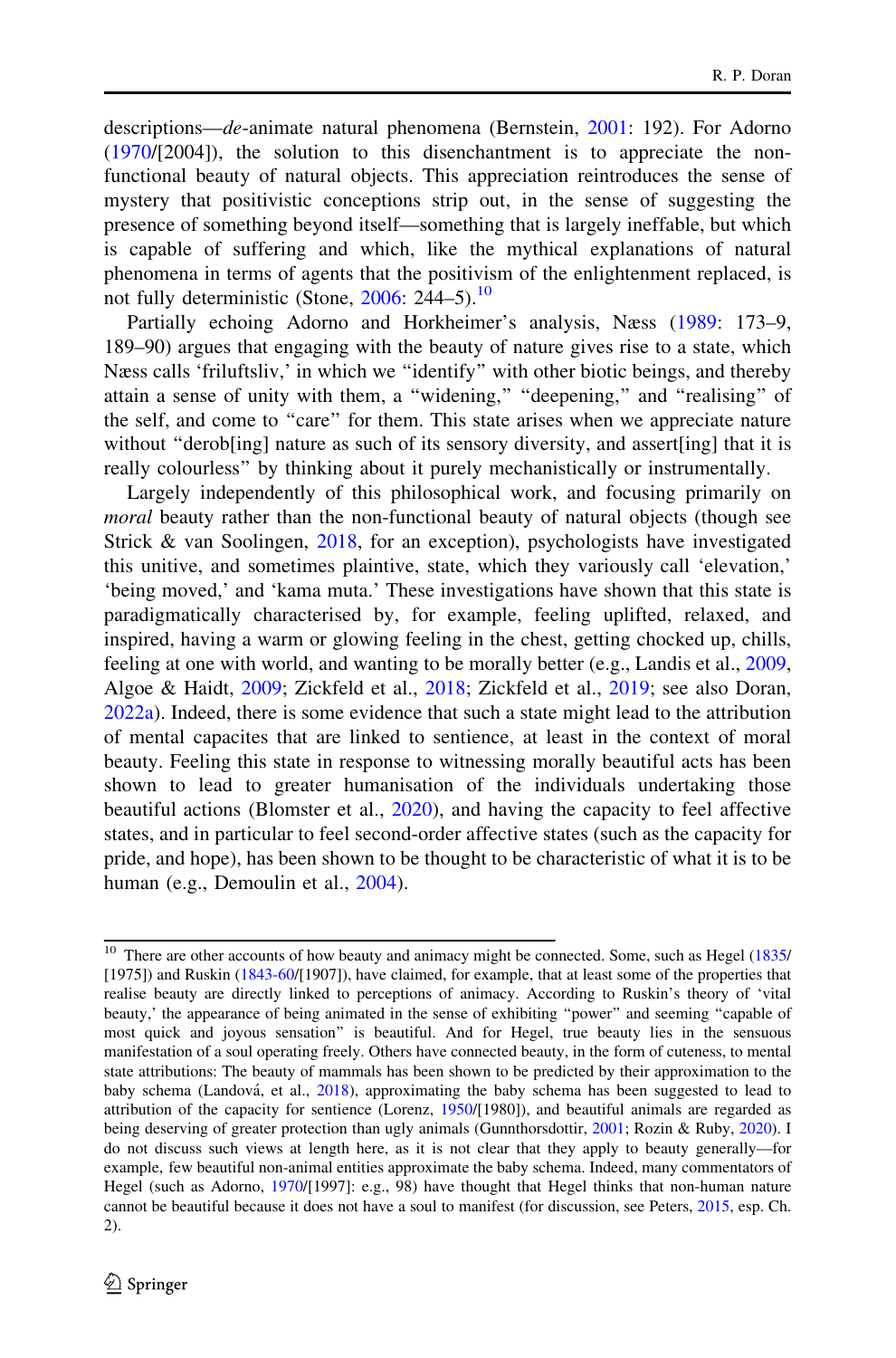What is it about the experience of beauty that might tend towards sentience attribution, particularly in cases of non-animal environmental entities? For all kinds of non-animal environmental entities, including plants and landscapes, those components of the response to beauty that involve transformation of the self in some manner are likely to be partly responsible for sentience attributions. More specifically, two components seem to be especially likely to tend in the direction of animacy. First, feelings that are akin to empathic concern or compassion seem likely to lead to the inference of the presence of something that is fitting of those states—namely, the capacity to suffer.<sup>11</sup> And second, the sense that we are unified with the beautiful object, and perhaps with a larger reality more generally seems likely to tend to lead us to mentally transfer our own capacities for mental states to the beautiful objects themselves.

In the case of plants, specifically, rather than abiotic environmental entities, the experience of beauty might tend towards animism for another reason. There is evidence that people ordinarily intuitively represent plants as being sentient, and override these intuitive judgements through deliberative processes when they assert that plants are not sentient. Arico et al.  $(2011)$  $(2011)$  found that participants exhibit a delay in denying that plants can feel pain or feel happy, but not when denying that artefacts (such as vehicles), or abiotic natural entities (such as clouds), have the capacity for such states. Arico and colleagues interpret this as indicating that people automatically represent plants as being sentient, and have to overcome these intuitive representations in order to answer accurately. There is also some evidence to suggest that feeling positive affect might lead to greater endorsement of intuitive representations and of currently accessible information (Clore et al., [2001](#page-33-0); King et al., [2007](#page-34-0); King & Hicks, [2009;](#page-34-0) though for dissenting evidence, see Isen, [2008\)](#page-33-0). With this in mind, we might expect that the ecstatic experience of beauty—as a positively-valanced response—might lead people to fail to overcome their intuitive representations of plants as sentient.

Why think that such representations of sentience, specifically, among psychological capacities, will tend to lead to attributions of moral standing? As noted in Sect. [3](#page-2-0), there are two main psychological capacities that are thought to be grounds for having moral standing as a matter of metaphysical fact—namely, the capacity for sentience, and the capacity to reason and freely choose ends. However, evidence from psychology and experimental philosophy suggests that, pre-theoretically at least, we tend to *think* that only sentience is relevant for moral standing. Pretheoretically, we tend to divide mental states into those that are related to agency and those that are related to sentience (Gray et al., [2007\)](#page-33-0), and we tend to think that,

This idea has some resemblance to the idea of dyadic completion; see Gray et al. [\(2014](#page-33-0)).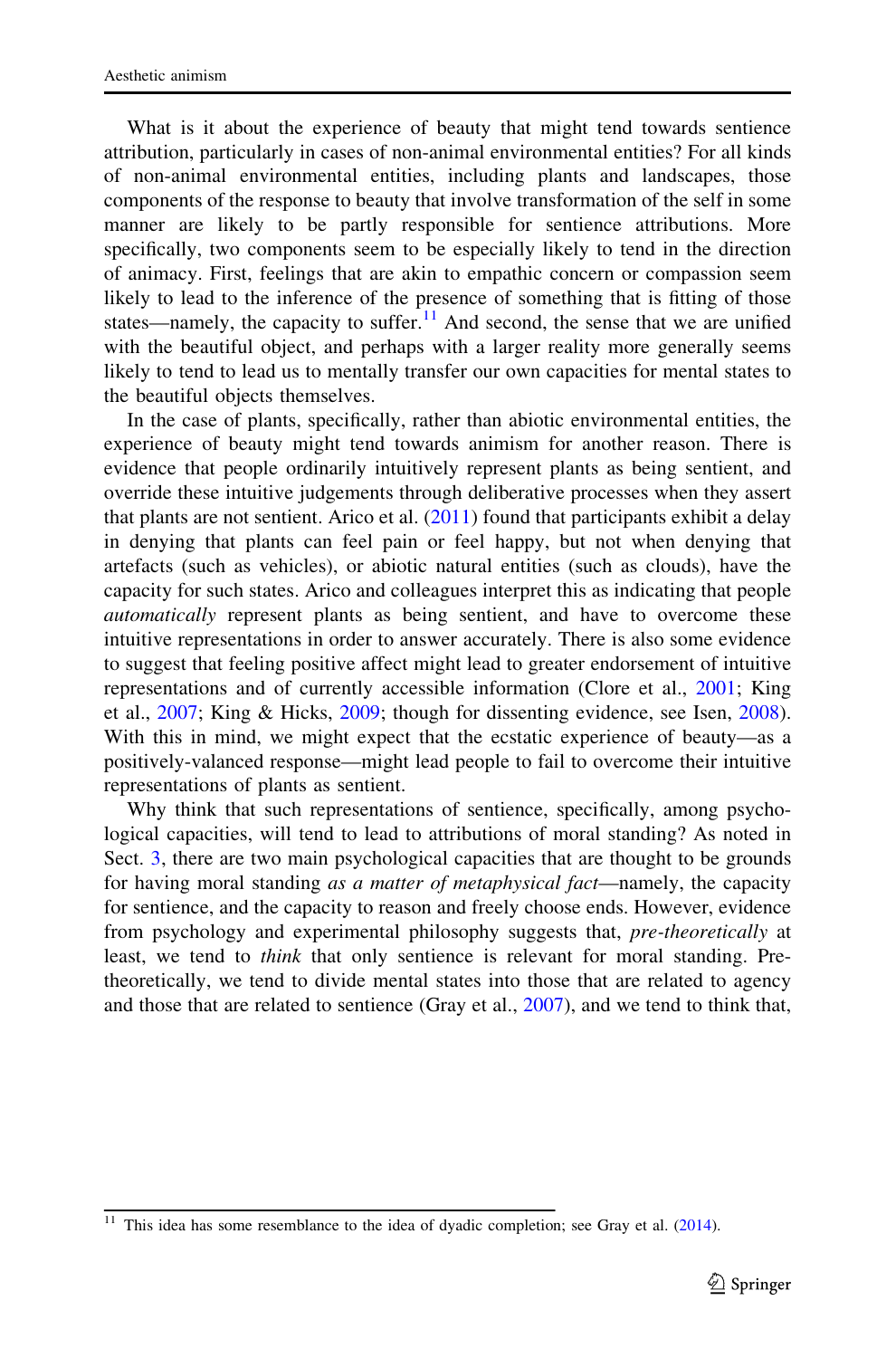by and large, only mental states that contribute towards sentience are relevant to moral standing (Jack & Robbins, [2012;](#page-33-0) Piazza et al.,  $2014$ ).<sup>12</sup>

Collectively, this work suggests that appreciation of the non-functional beauty of environmental entities may give rise to representations of animacy, and specifically, sentience, and in turn, representations of intrinsic moral standing. Since these representations of sentience are likely to be false in the case of non-animal environmental entities, the intuitions that non-animal entities have intrinsic moral standing due to their beauty should be discarded to the extent that they arise from such representations (as discussed at greater length in Sect. [5\)](#page-26-0).

Notwithstanding this philosophical and empirical work, some may remain sceptical on a number of grounds. With exceptions such as those discussed above, the idea that beauty gives rise to a unitive state has largely been eschewed by contemporary analytic philosophers, who tend to be squeamish about its grand and quasi-mystical language (Hepburn, [1966:](#page-33-0) 294, see also Riggle, [2016:](#page-34-0) 2); and empirical evidence concerning this state has largely concerned *moral* beauty. As such, it may be doubted that the non-functional beauty of non-animal environmental entities does indeed tend to give rise to such a state, and that such a state leads to representations of animacy, and as a result, moral standing. To help assuage such concerns, and to begin to cast light on the aspects of the experience that lead to representations of animation, a series of two studies was conducted. As a first step to investigate this relationship, the studies reported here examined the relationship between the experience of non-functional beauty and sentience representations in plants, as it is easier to test sentience representations of plants than of abiotic environmental entities, but future work should address sentience representations of the latter. In addition to the full description of the studies and findings offered below, a briefer summary is provided at the end of Sects. [4.1.1](#page-14-0) and [4.1.2](#page-20-0).

<sup>&</sup>lt;sup>12</sup> There is mixed empirical support for the idea that beliefs about an entity's agency contribute to an entity's perceived moral standing (see e.g., Jack & Robbins, [2012](#page-33-0); Piazza et al., [2014](#page-34-0)). The issue is difficult to settle: First, agency may have high cue validity for sentience, since there is evidence of bidirectional causal relationships between attributions of agency and sentience (e.g. Nahmias et al., [2020\)](#page-34-0). Second, when agency and sentience are *stipulatively* pulled apart in experiments, it has proved difficult to devise a description of agency that is not confounded with sentience. Jack and Robbins [\(2012](#page-33-0)) and Piazza et al. ([2014\)](#page-34-0) used vignettes that describe an entity with agency as one which has the capacity for intelligence and inquisitiveness, where inquisitiveness clearly suggests the capacity for a state that is hedonically-valanced—namely, interest. As such, if beauty gives rise to animistic representations in the form of attributions of agency, it is not clear whether beauty should be expected to affect perceived moral standing to that extent. Irrespective of whether an entity's agency per se is thought to affect its moral standing, should we even expect a relationship between beauty and attributions of agency? Perhaps so. As we have seen, Hegel ([1835](#page-33-0)/[1975]), for example, claims that true beauty is just the sensuous manifestation of a soul operating freely (i.e. an agent); and so this allows for the possibility that, although non-human nature cannot be *truly* beautiful since it has no freedom to manifest, it may at least *appear* to be so. In the remainder of the paper, I set aside the possibility that aesthetic appreciation might be connected to animation qua agency, and perceived moral standing as a result. Thanks to a reviewer for pressing me to consider the relationship between beauty and animism in Hegel.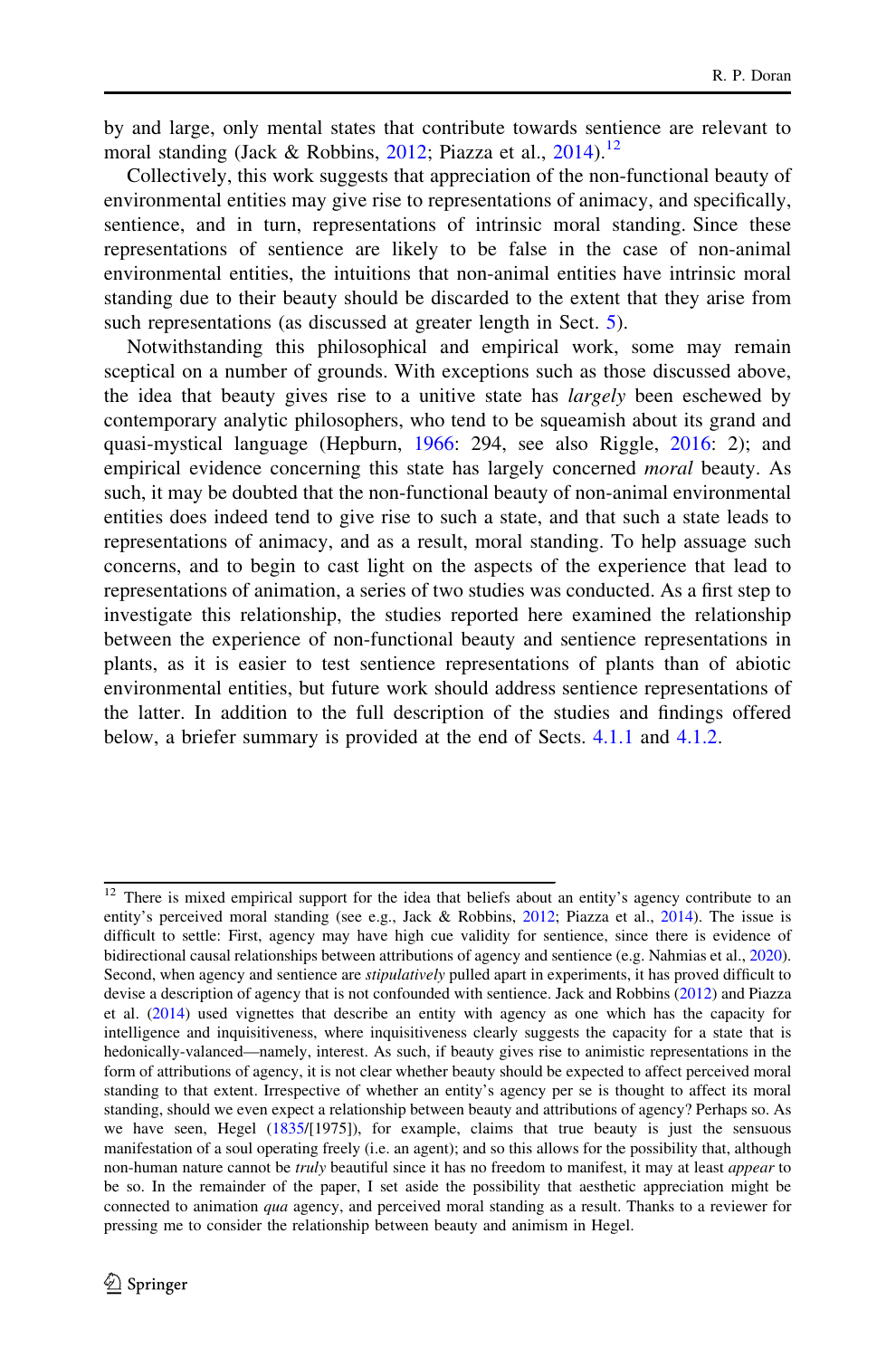# <span id="page-14-0"></span>4.1.1 Study 1—Does the appreciation of non-functional beauty lead to representations of animacy in plants?

To begin to test the idea that the experience of the non-functional beauty of nonanimal environmental entities gives rise to representations of animation, and specifically sentience, a study was conducted focusing on non-functionally beautiful and ugly plants. Ethical approval for all of the studies reported here was granted by the University of Sheffield. In the interests of conducting transparent and replicable experimental philosophy, the supplementary materials are available on the Open Science Framework [\(https://doi.org/10.17605/OSF.IO/HU8AD](https://doi.org/10.17605/OSF.IO/HU8AD)).

Materials & method Participants were randomly assigned to an ugliness or beauty condition. In each condition, participants were presented with five ugly or beautiful plants. These were selected on the basis of two phases of pre-testing of 144 images of plants selected by the author (total  $N = 196$ , further details can be found in the *supplementary materials*). Five of the images of the ugliest plants—including images of two kinds of pitcher plant, Cretan birthwort, 'vegetable sheep,' and welwitschia—and five images of the most beautiful plants—including images of a dahlia, crocus, hydrangea and two kinds of peony—were selected for the main study. Participants in the beauty condition were presented with the five beautiful plants and asked to pick the most beautiful/least ugly, and participants in the ugliness condition were presented with the five ugly plants and were asked to select the ugliest/least beautiful. Participants were then presented with the image they selected once again, and were asked to focus on the plant's beauty or ugliness, rate its beauty/ugliness, and experience it as such (full details are provided in the supplementary materials).

Participants were asked to report their experience of the beauty or ugliness of the plant that they viewed on 21 scales. Participants were presented with two scales related to generic pleasant or unpleasant feelings first, in order to prevent participants from using the scales that refer to determinate ways of being pleasant or unpleasant to record the mere positive valence of their experience (for a similar method, see Doran, [2021](#page-33-0)), followed by 19 randomly ordered scales. Five scales aimed to capture components of the disgust response, thirteen scales aimed to capture components of the ecstasy response, and one scale aimed to measure morbid fascination.

The scales intended to capture the components of ecstasy in addition to its hedonic valence were adapted from existing measures of the constructs 'kama muta' and 'elevation' (e.g., Algoe & Haidt, [2009](#page-32-0); Zickfeld et al., [2018,](#page-35-0) [2019](#page-35-0)), and drew on a wide range of descriptions of the phenomenology of the experience of beauty (e.g., Plato, [c. 370 BC/](#page-34-0)[1875]; Bell, [1914](#page-32-0); Laski, [1961](#page-34-0); Beardsley, [1981](#page-32-0)). The components of the response measured include physiological changes such as chills, goosebumps, opening up of the chest, and a lump in the throat and moist eyes, a sense of feelings of tenderness, compassion, unity, inspiration, calmness, revitalisation and upliftment, thoughts such as a sense of the world being perfect or of people being good, and action tendencies to be a good person in some manner.

The scales intended to capture the components of disgust in addition to its hedonic valence were adapted from existing measures of state disgust (e.g., Bates &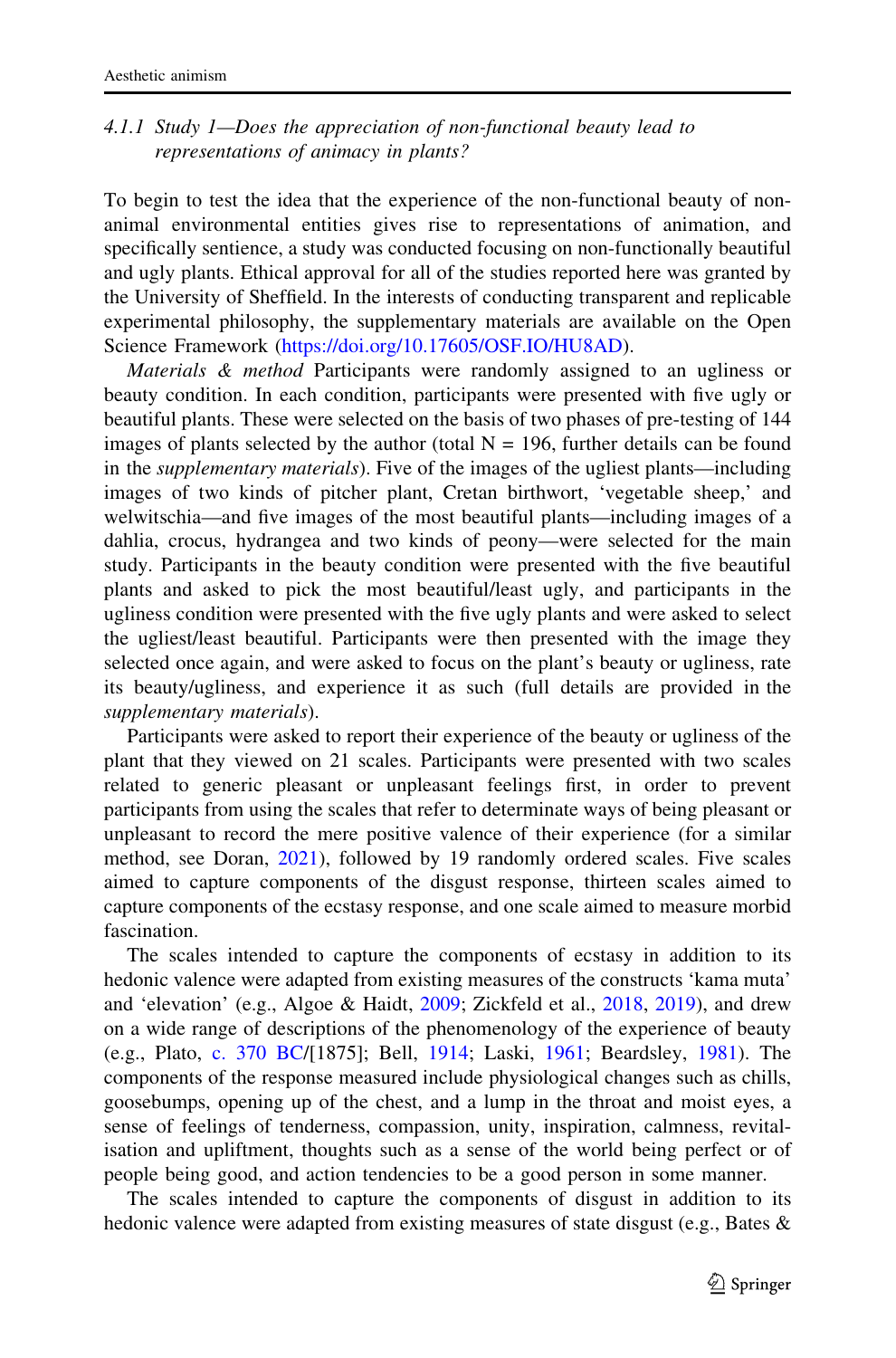Chadwick, [2015\)](#page-32-0), drawing on characterisations of the state in the psychological and philosophical literature (e.g., Rozin et al., [2008;](#page-34-0) Doran, [2022c\)](#page-33-0). The components of the response measured include bodily changes related to the upper gastrointestinal tract, such as a sense of wanting to retch, gag, or throw up; bodily changes related to the lower gastrointestinal tract, such as nausea and of one's stomach churning; feelings of disgust, revulsion and of being 'grossed out'; and action tendencies to avoid the offending object, especially as related to contamination (further details on the items are provided in the supplementary materials).

Disgust was measured to control for the possibility that experiences of ugliness might lead to de-animation rather than experiences of beauty leading to animation. There are some grounds for suspecting that ugliness might lead to de-animation: Ugliness has been argued to be constituted by the disposition to disgust (see e.g., Moore,  $1903/[1922]$  $1903/[1922]$ : 84–85, and Doran,  $2022b$ ), and disgust is thought to be the functional opposite of 'elevation' (Haidt, [2000](#page-33-0)) and has been shown to lead to dehumanisation (e.g., Buckels  $\&$  Trapnell, [2013](#page-32-0)). Morbid fascination was measured to control for the possibility that feeling *bewitched* by ugliness might lead to representing the ugly object as animated in some fashion.

Once participants had reported what their experience of the plant's beauty or ugliness was like, participants were told that shortly after the photograph of the plant was taken, the plant was consumed by locusts. Participants were asked to what extent they believed that the plant would have felt pain whilst being consumed. Finally, participants completed a measure of their dispositional sensitivity to beauty (Diessner et al., [2008](#page-33-0)) to begin to test the validity (in the psychological and not the philosophical sense) of the ecstasy measure, and attention checks to detect any participant satisficing.

It is likely that participants judged and appreciated the images of the plants in terms of their non-functional beauty, rather than their functional beauty. As noted in Sect. [2](#page-2-0), detection and appreciation of many of the functional beauties of biological entities requires the deployment of knowledge of the entity's adaptations—and in many cases such knowledge cannot be gleaned from mere naïve viewing (particularly from isolated and stationary appearances), and even when such knowledge is acquired, it may not be deployed. Moreover, to the extent that the appearances of the plants that were selected are able give some indication of their possible functions to naïve perceivers, it's the case that many of the ugly plants selected, rather than the beautiful plants, appear to be well-adapted. Many of the ugly plants—such as the monkey cup and two types of pitcher plants—have mouthlike structures that appear to be well-adapted to catching flying insects; whereas it is far from obvious how the beautiful plants, which tend to feature flowers, are welladapted to become pollinated (even if, indeed, one has any awareness that attracting pollinators tends to be the adaptive function of flowers). Yet the ugly plants selected were judged to be very ugly in all of the studies, suggesting that participants were not judging and appreciating the plants based on their functional beauty. For these reasons, it is unlikely that participants judged and appreciated the plants based on their functional beauty, or perceptions thereof. By contrast, as was also noted in Sect. [2](#page-2-0), detection and appreciation of non-functional beauties depends on the operation of psychological capacities which are innate, and which tend to operate in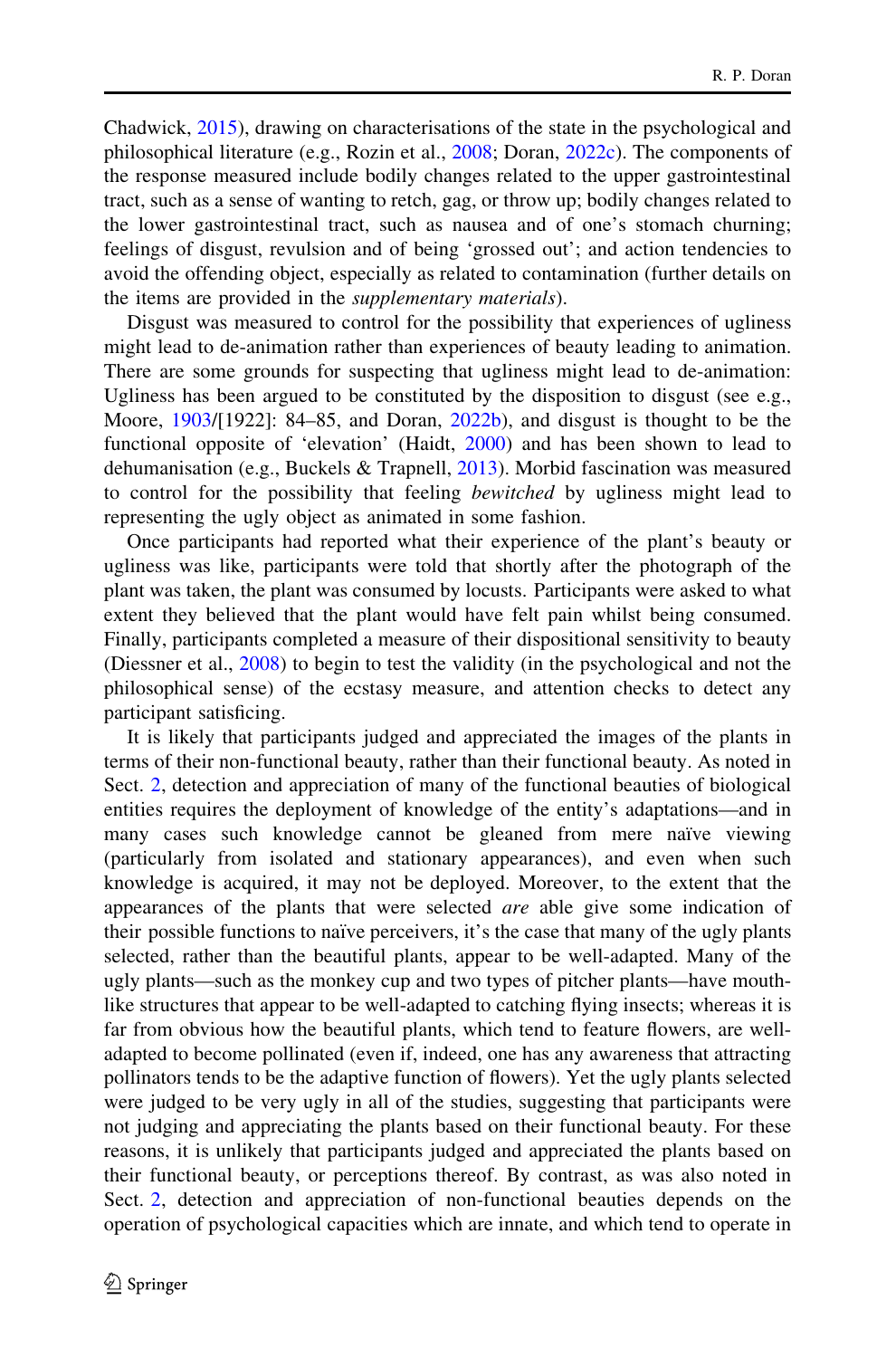an automatic manner; and so it is highly likely that participants' responses were sensitive to this kind of beauty. $13$ 

318 participants were recruited online from Prolific in the US to take part, with the aim of obtaining a sample of approximately 300 (for justification of the sample size, see the *supplementary materials*). 16 participants failed the attention checks and were excluded from the analysis leaving a final sample of 302 (56% females, mean age =  $32$ , SD = 11).

Results, Principal components analysis To identify the components underlying the experience items that were given to participants, a principal component analysis was run. Principal component analysis is a process that allows us to determine which of the items tend to cluster together, and so can help us to determine whether responses to the items are being driven by a smaller set of underlying components that cannot be directly measured by a single item. A principal component analysis using oblique rotation (direct oblimin) was conducted on all of the experience scales, with the exception of the scale measuring morbid fascination as this scale was unsuitable for inclusion as it had very small correlations with all other scales. An oblique rotation was selected as it was anticipated that some of the components that emerged would be negatively related to one another, given that it is thought that elevation, which is related to what I term 'ecstasy,' is thought to be the opposite of disgust (e.g., Haidt, [2000](#page-33-0)). The point of inflexion on the scree plot, and Kaiser's criterion of retaining factors that exceed 1 both indicated a twocomponent solution. As expected, one component included all of the ecstasy scales, and clearly indicated an underlying ecstasy component, and the second component included all of the disgust scales and the displeasure scale and clearly represented an underlying disgust component. The pleasure scale and the chills and goosebumps scale loaded on both components (with the threshold for loading set at 0.4, Stevens, [2002\)](#page-35-0), and so the PCA was re-run without these variables, yielding a similar result (full details of all PCAs reported, including loadings, eigenvalues, % of variance explained, goodness-of-fit indicators, and correlations between components, are available in the supplementary materials). Reliability analyses were run to assess how consistent the scales that loaded onto the ecstasy component and disgust component were. Both the set of items that loaded onto the ecstasy component and the set of items that loaded onto the disgust component had Cronbach's alphas of 0.95, indicating that they are extremely consistent, $14$  and so overall ecstasy and disgust scales were composed by taking the mean of the items in each set.

Mediation analysis To test whether the aesthetic character of the plants affected representations of sentience via the types of experience measured—that is, to test

<sup>&</sup>lt;sup>13</sup> Although I do not discuss at length in this paper the pessimists' various claims that non-functional beauty may be a poor basis for grounding the moral standing of the environment based on the ostensive variability of taste, such as Passmore's claim that people in the future may cease to find natural entities beautiful altogether [\(1974:](#page-34-0) 109, see also Sect. [3\)](#page-5-0), the fact that detection of non-functional beauty depends on capacities that are shared and whose operation is automatic suggests that the significance of such worries may be overstated where they concern non-functional beauty (for further considerations that count against variability in the tendency to appreciate, as well as detect, non-functional beauty, see f.n. 17).

<sup>&</sup>lt;sup>14</sup> Only deletion of the lump in throat and tears in eyes item would have improved the reliability of the ecstasy scale, but as the improvement was negligible (.003), the item was retained, nonetheless.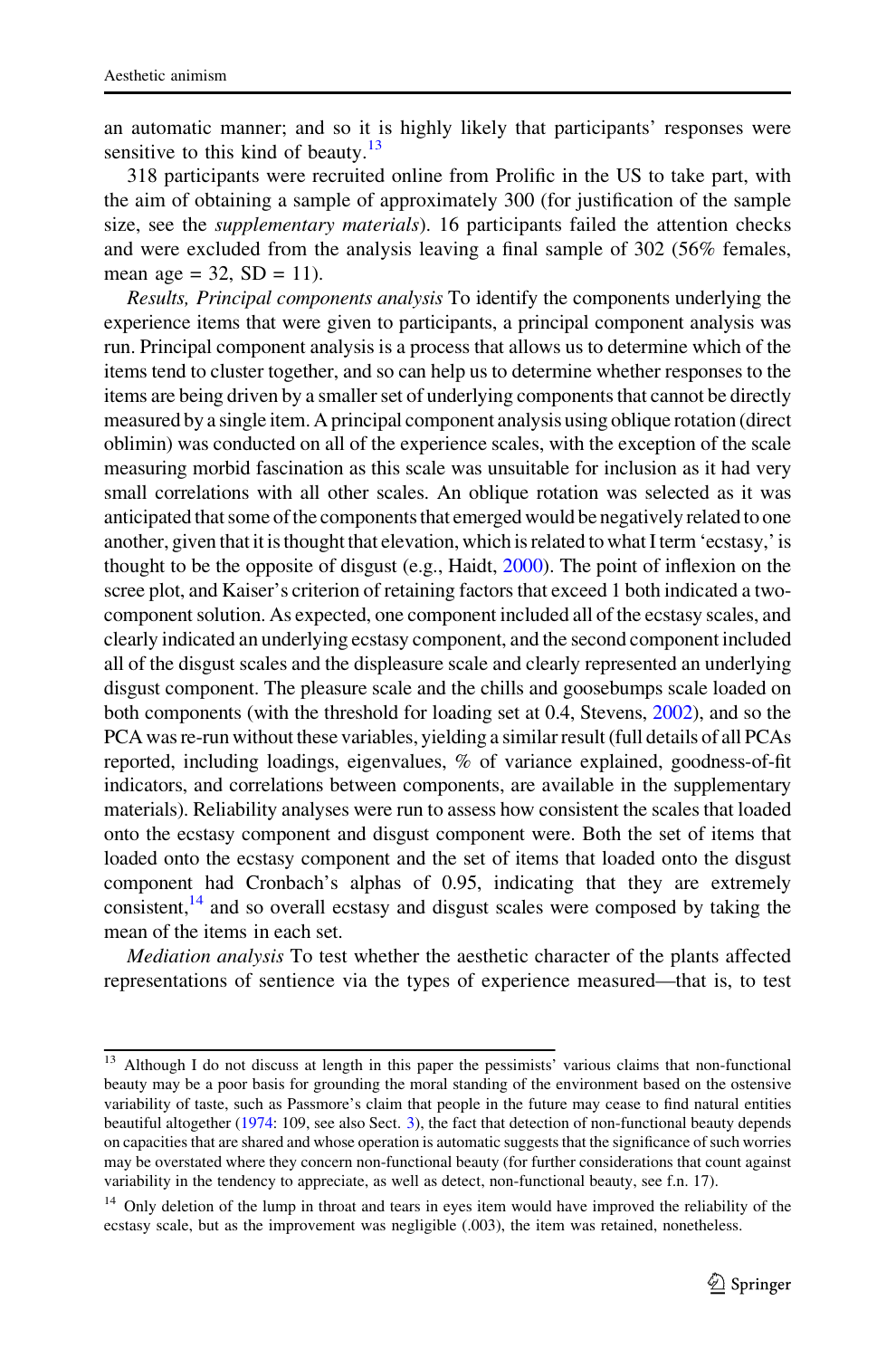whether the condition (being presented with a beautiful versus an ugly plant) caused changes in the participants' judgements of beauty, which in turn caused changes in the participants' experiences, and which themselves caused changes in participants' attributions of sentience—a multiple mediation analysis was conducted using ordinary least squares path analysis (Hayes, [2013,](#page-33-0) see Fig. 1), with aesthetic



Fig. 1 A mediation model showing the effect of the condition on judgements of sentience via the aesthetic judgement made and experiences of ecstasy, disgust and morbid fascination, where \*\*\* = p < .001, \*\* = p < .01, \* = p < .05,  $\dot{ }$  = p < .1, and ns = not significant. Each coefficient in this figure is an estimate of a one-unit change in the variable concerned on another variable (in terms of the scales used to measure these variables). So, for example, the difference between the ugliness and beauty condition was estimated to result in a 5.33 change in the aesthetic judgement variable; and every one-unit increase in the ecstasy scale was estimated to result in a .43 increase in the sentience judgement scale

judgement, ecstasy, disgust, and morbid fascination as mediators. Bias-corrected bootstrap confidence intervals for the effect of condition on judgements of sentience indirectly via the aesthetic judgement made and the experiences of ecstasy had in turn, indicate that this indirect effect was significant at the 0.05 level (0.86, 95% CI [0.39, 1.35]). There were no other indirect or direct effects. That is to say, these results suggest that, compared to participants who viewed ugly plants, participants who viewed beautiful plants tended to attribute sentience to the plants to a greater degree to the extent that they made more positive aesthetic judgements of the plant, and in turn experienced greater feelings of ecstasy in response; and not to the extent that they experienced feelings of disgust and morbid fascination.

Exploring the structure of ecstasy To determine what it is about ecstasy that affects representations of sentience, a further principal component analysis was conducted with more liberal thresholds for component retention, in line with Joliffe's criteria for retention ([2002\)](#page-33-0). All of the items that were intended to capture the experience of ecstasy were included in the analysis. A three-component solution emerged as the most optimal. Although the third component had an eigenvalue that was just below Joliffe  $(2002)$  $(2002)$ 's recommendation of 0.7, the resulting set of components had a clear pattern of loadings, and was theoretically meaningful, and so was retained. The item measuring feeling energised and revitalised loaded onto two components (with the threshold for cross-loading as 0.4) and so this item was excluded and the analysis re-run. The most important component clearly included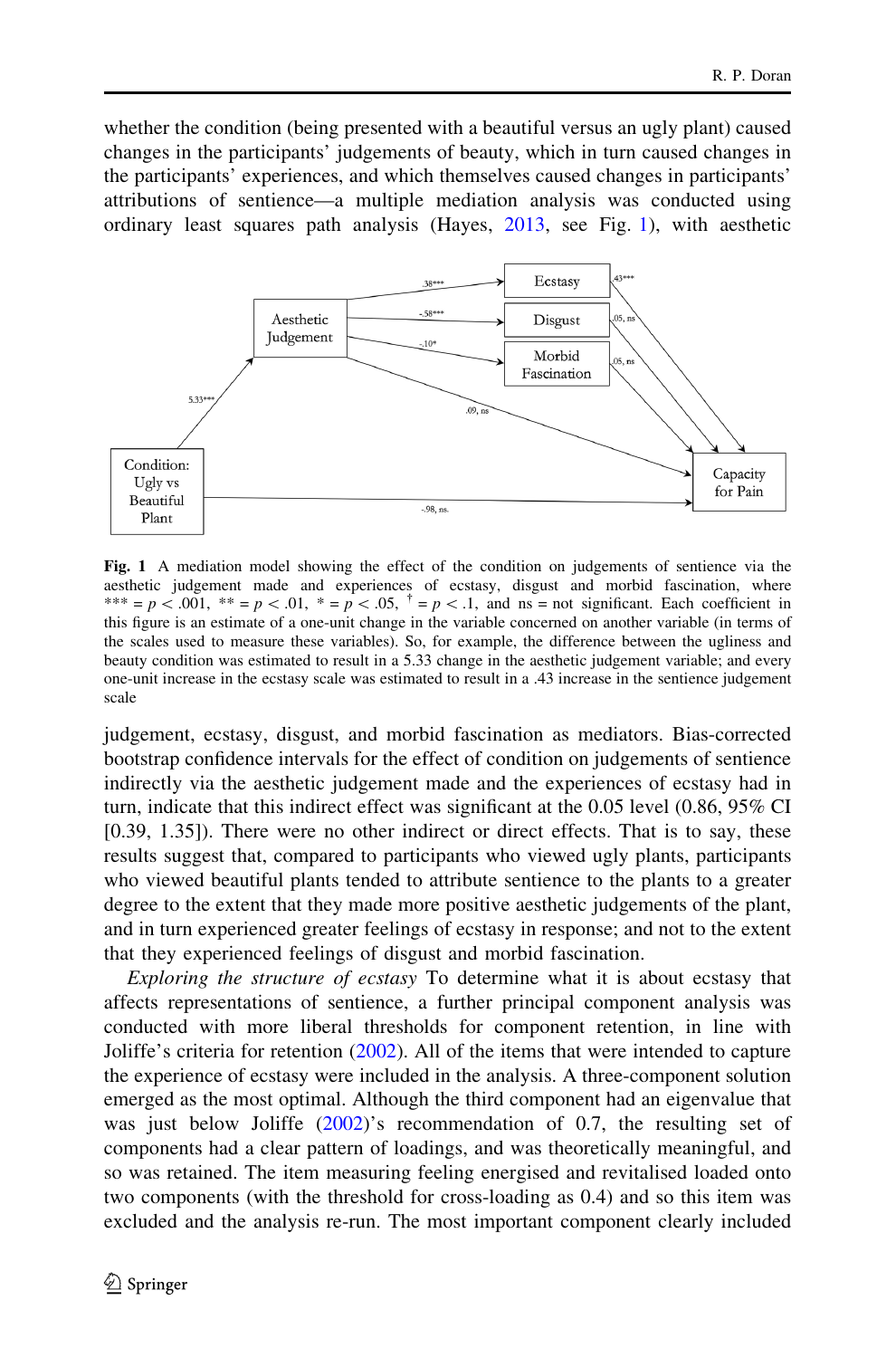items that referred to items measuring transformational aspects of the experience of beauty, either where the self was transcended, one was oriented towards others, or one gained knowledge or meaning. A second component clearly measured rarefied and intense bodily experiences such as feeling chills, piloerection, a lump in the throat and tears in one's eyes. The third component clearly referred to the selffocused and pleasant aspects of the experience of beauty, and included feeling uplifted, relaxed, and pleased. These components correlated moderately to strongly with one another, suggesting that they may indicate different aspects of the same underlying construct. Reliability analyses were run to assess how consistent the scales that loaded onto the different components were. All of the sets of scales had adequate-to-excellent reliability: with Cronbach's alphas of 0.79 (for the rarefied sensations scales), 0.93 (for the transformational scales), and 0.91 (for the hedonic scales). Therefore, sub-scales of ecstasy were composed by taking the mean of the items in each set.

Mediation analysis with subscales of ecstasy To examine whether the effect of ecstasy might depend on the particular aspect of the experience of ecstasy, an additional multiple mediation analysis was conducted using ordinary least squares path analysis with aesthetic judgement, the subscales of ecstasy, and disgust as mediators (see Fig. 2).<sup>15</sup> Bias-corrected bootstrap confidence intervals for the effect



Fig. 2 A mediation model showing the effect of the condition on judgements of sentience via the aesthetic judgement made and experiences of disgust and the different components of ecstasy, where \*\*\* = p < .001, \*\* = p < .01, \* = p < .05,  $\bar{f} = p \lt 0.1$ , and ns = not significant

of condition on judgements of sentience indirectly via the aesthetic judgement made and the experiences of transformational ecstasy had in turn, indicate that this

<sup>&</sup>lt;sup>15</sup> Collinearity statistics indicated that there was not problematic levels of multicollinearity between the ecstasy scales, according to the conservative criteria of a VIF  $>$  5 or a Tolerance Index < .2 (Chatterjee & Simonoff, [2013](#page-33-0)). The same was true of study 2.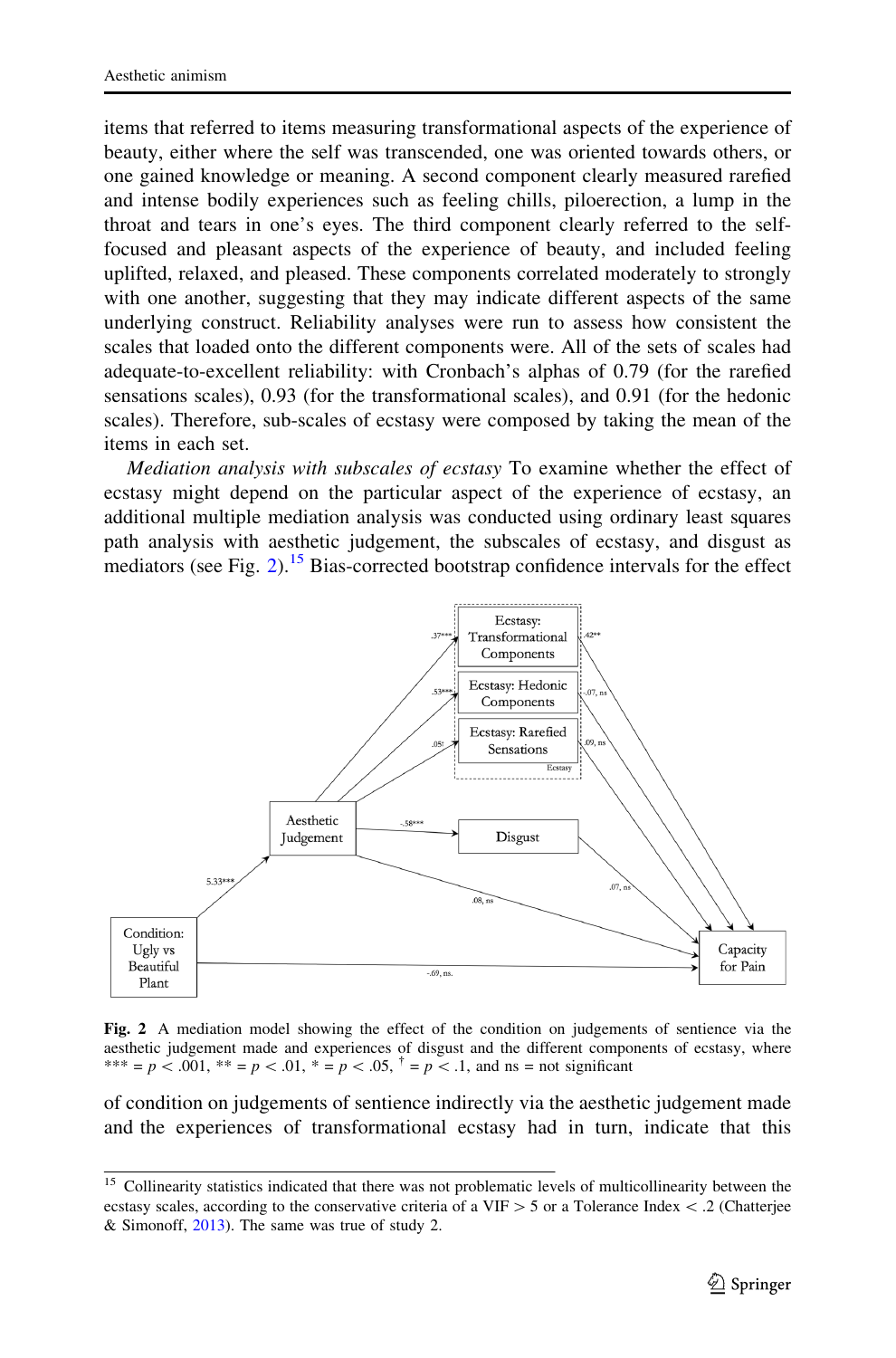indirect effect was significant at the  $0.05$  level  $(0.81, 95\% \text{ CI } [0.23, 1.44])$ . There were no other indirect or direct effects of condition on sentience judgements. That is to say, these results suggest that, compared to participants who viewed ugly plants, participants who viewed beautiful plants tended to attribute sentience to the plants to a greater degree to the extent that they made more positive aesthetic judgements of the plant, and in turn experienced greater feelings of the transformational component of the ecstasy response; and not to the extent that they experienced feelings of disgust, the hedonic component of the ecstasy response, or the rarefied sensations component of the ecstasy response.

Summary  $\&$  discussion In this study, participants were either presented with a non-functionally ugly or beautiful plant and asked to appreciate it as such, and were then asked to judge to what extent the plant could feel pain. The results indicate that the beautiful plants were judged to be more sentient than the ugly plants to the extent that the beautiful plants tended to give rise to the transformational component of the emotion that is sometimes called 'ecstasy'—where one feels, for example, tender feelings, and feelings of being moved, inspired, of somehow identifying or being unified with the object of this feeling—but not to the extent that they gave rise to the merely pleasant and self-focused component of this emotion—where one feels, for example, pleased, relaxed, and uplifted.<sup>16</sup>

This evidence provides support for the views of those, such as Hepburn, Næss and Adorno and Horkheimer (as discussed in Sect. [4.1\)](#page-10-0), who suggest that the appreciation of non-functional beauty leads to the state that I label 'ecstasy, $17$ and in turn leads to attributions of sentience to the object of that emotion. Moreover, with respect to the possible mechanisms that might explain why ecstasy leads to

<sup>&</sup>lt;sup>16</sup> Strictly speaking, we are only warranted to say that this provides strong evidence for reasons that will be familiar from the philosophy of causation. We do not observe causation directly, but rather infer a causal relationship between two events where one event precedes another, the two events covary with one another, and all likely deflationary explanations have been eliminated (such as the possibility that there is a third factor that causes the two events). In this case, we can be confident that the plants did in fact cause changes in the outcome variables because participants were *randomly assigned* to the different conditions (thus making it less likely that a third factor is responsible for the changes observed). We can also be confident that the relevant variables covary in a way which is consistent with causation (as the analyses reported here indicate). And since we have good theoretical reasons to think that feelings of ecstasy cause attributions of sentience (see Sect. [4\)](#page-9-0), it is likely that feelings of ecstasy cause attributions of sentience, rather than attributions of sentience causing feelings of ecstasy; although this remains a possibility, especially given Ruskin's views on the relationship between beauty and animism (see f.n. 10), and evidence that people automatically represent plants as sentient (Arico et al., [2011](#page-32-0)).

 $17$  An interesting further question is why beauty tends to give rise to a state of this kind. A reviewer for this journal helpfully suggests that one possible explanation for why beauty may tend to lead to aspects of this experience might be developed from Riggle [\(2016](#page-34-0)). Riggle suggests that ''beauty can have a kind of life- or self-transforming import'' (5) or ''strong personal import'' (7) when we see it as expressing ''personal values or ideals'' (13). In this case, insofar as the non-functional beauty of the plants might consist in an order or unity in their appearances, this might be seen to express personal ideals of ''order'' and ''unity,'' perhaps including broader, moral, senses of these ideals, and as a result be experienced as being important and meaningful. Doran's ([2021\)](#page-33-0) work on moral-aesthetic analogues is also likely to be important in this context. Another possible explanation, which is consonant with the idea that we transfer our mental capacities onto the beautiful object, is provided by Doran [\(2022a\)](#page-33-0), who suggests that we might feel our way into beauty when we experience it as such, in light of the complementarity between the features of the ecstasy response and the beautiful properties that tend to elicit this response.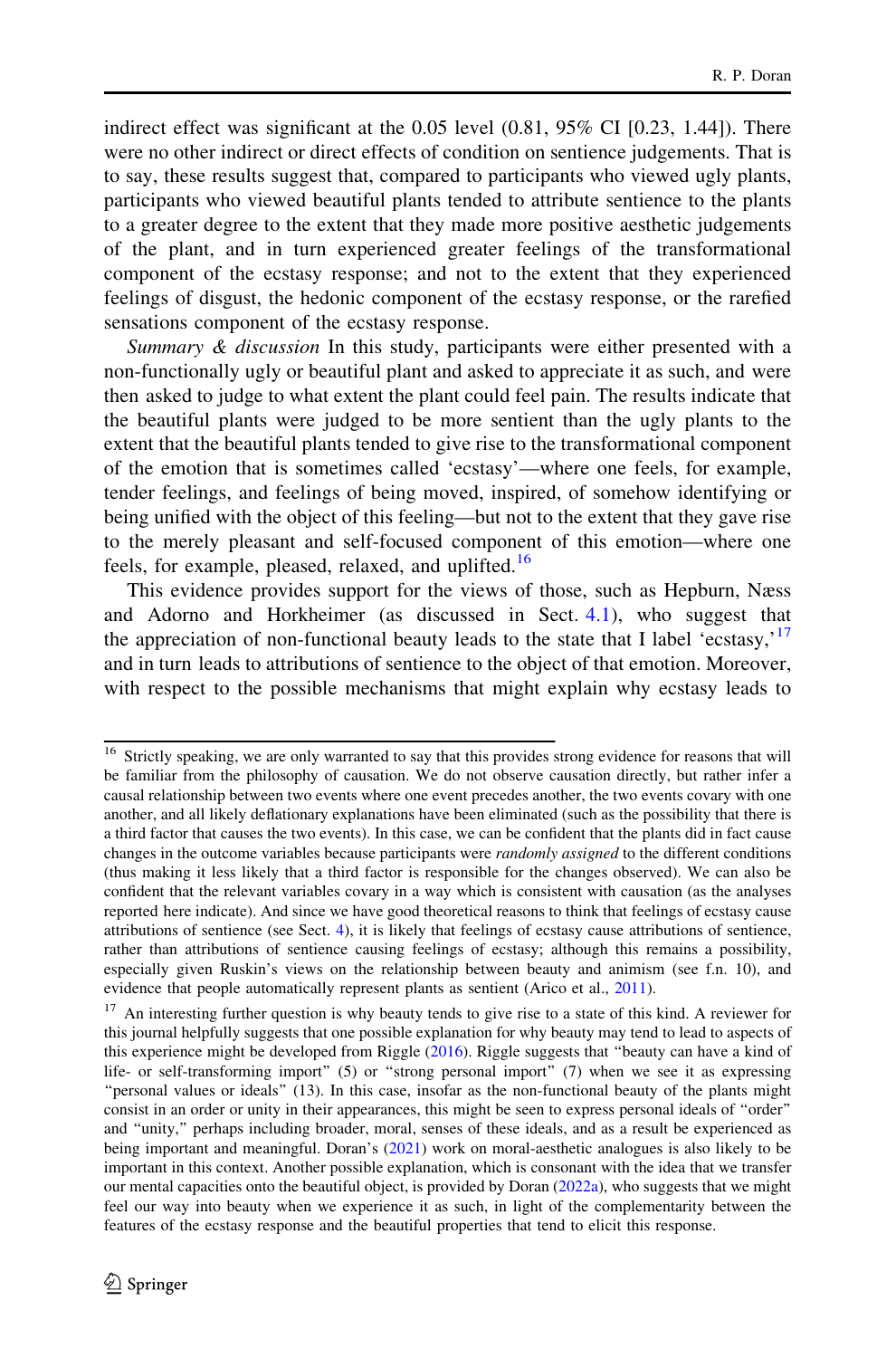<span id="page-20-0"></span>attributions of sentience (as also discussed in Sect. [4.1](#page-10-0)), this evidence is consistent with the idea that ecstasy does this because it tends to involve feelings of identification and tenderness which, respectively, lead to the transference of our mental capacities to the object of this emotion and to the attribution of capacities (such as sentience) that warrant such feelings. Moreover, these findings are not what would be expected if ecstasy leads to such representations because it involves pleasant feelings which facilitate responding in line with automatic representations of the plant being sentient. Since only the latter possible explanation is specific to plants, this evidence may also suggest that the appreciation of the non-functional beauty of abiotic environmental entities will lead to attributions of sentience to those kinds of entities too.

#### 4.1.2 Study 2—Does the appreciation of non-functional beauty lead to representations of animacy and, in turn, intrinsic moral standing?

A second study was conducted to replicate the findings of study 1, and to test whether the representations of sentience that arise from experiences of ecstasy in turn lead to representations of intrinsic moral standing.

Materials & method The method was similar to study one, with two main differences (for a full list of the changes, see the supplementary materials). In light of the analyses from study 1, a number of changes to the scales measuring participants' experiences were made. For example, the scale measuring upliftment and loss of desires was split to mitigate the possibility that this scale might confound transformational constructs (such as loss of desires and worries, which might be interpreted in a transformational rather than hedonic way) with more clearly hedonic and bodily constructs (such as feeling light). The second major change was that, after participants were asked to indicate to what extent they thought that the plant would feel pain when being eaten by locusts, they were asked to imagine the following scenario:

A scientist called Fred has invented a device that creates a special forcefield around the person holding it, which protects them from extreme forces. One day Fred is out in the wilderness testing the device when a catastrophic accident occurs on the other side of the world—a huge explosion. Fred, and the plant pictured above, happened to be inside the forcefield at the time of the explosion. With the exception of Fred and the plant, all other life in the universe is destroyed. Fred checks the scientific instruments he has with him, and what they tell him is clear: without the protection of the device, no life in the universe could possibly have survived. Feeling despair and anger, Fred pulls the plant out of the ground, and shreds it with his hands. Afterwards, Fred considers whether he did something wrong when he destroyed the plant and concludes that he probably didn't. He notes that he will die soon, and that once he does, there will be no living thing in the universe that could have benefitted from the plant in any way if he had stopped himself from destroying it. No living thing to eat it, or even look at it, or imagine it.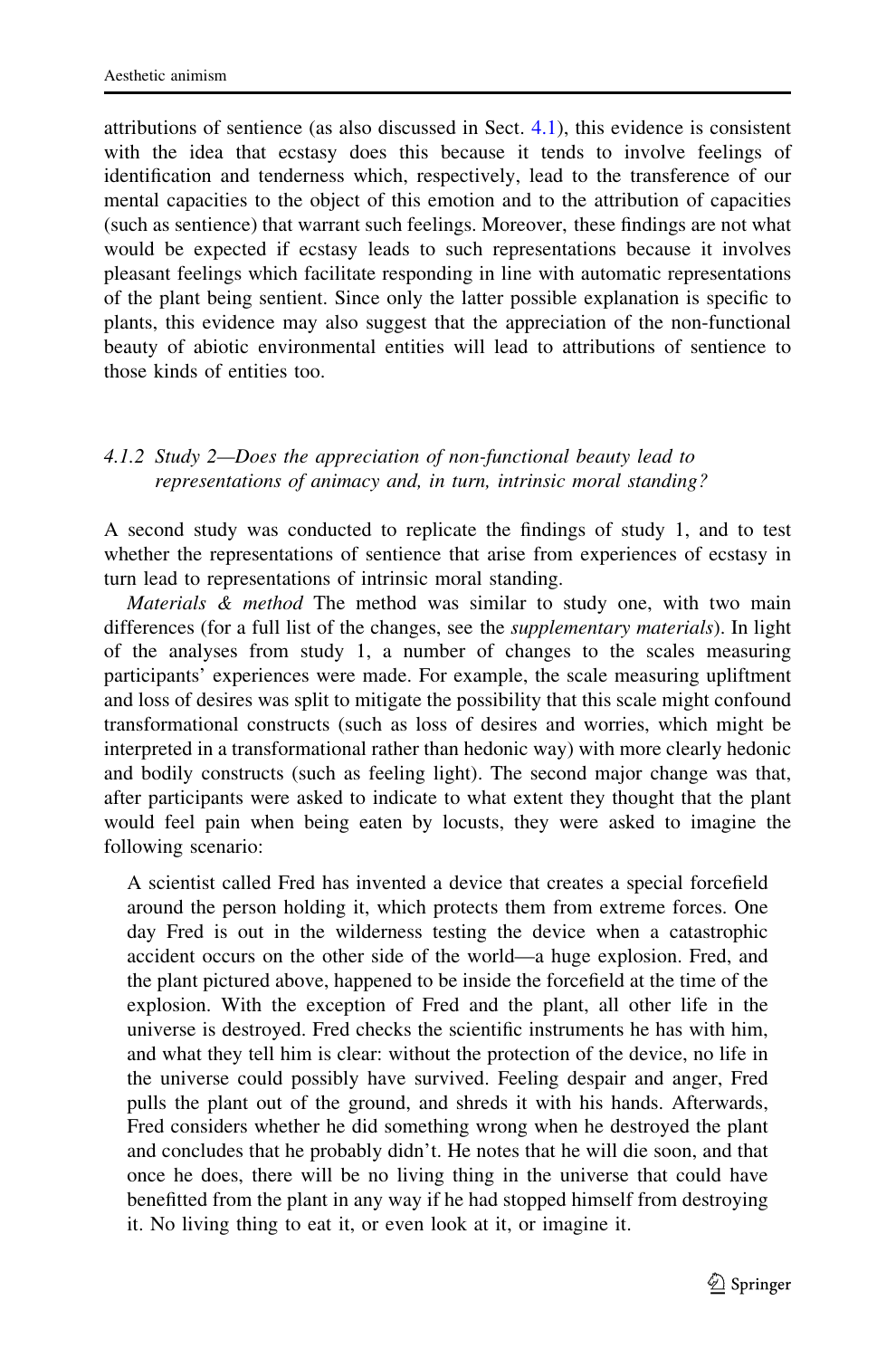Participants were asked whether, in destroying the plant, Fred did something wrong.

This thought experiment is similar to those proposed by Moore and Routley, but attempts to defuse a number of potential weaknesses in their formulations. Jamieson [\(2008](#page-33-0)) cautions that the conclusions that can be drawn from isolation thought experiments can be compromised if there are reasons other than the destroyed entity's putative moral standing to think that Fred's actions are impermissible. Noting one such factor in his own formulation, Jamieson writes that ''Fred would have to be a really arrogant and self-important jerk to destroy an entire world for no reason whatsoever. What an amazing act of cosmic vandalism!'' (75). For this reason, Fred is described in a manner that does not suggest a character vice that participants would readily want to condemn: Fred does not destroy the plant wantonly, or because he is arrogant, self-important, or malicious; his actions are, arguably, entirely understandable in the situation he is faced with.

A potentially more serious problem comes in successfully isolating the plant from all human evaluators (as suggested by Elliott, [1985\)](#page-33-0). If the question about the impermissibility of Fred's action is answered by imagining a world free of living creatures both with or without the plant, and assessing which state seems intuitively worse, then this would be done from the perspective of an evaluator. As such, if Fred's action is indeed thought to be impermissible, it might only be thought to be so because of some value the plant has that depends on the evaluator imagining the two states of the world, rather than any value it possesses that is not dependent on such an evaluator. To help assuage this possibility, participants are reminded that no living creature would exist to benefit from the plant in any way, including by looking at it or imagining it.

323 participants were recruited on Prolific in the US (for the reasons why this sample size was selected, see the *supplementary materials*). 53 participants were excluded as they failed the attention checks, leaving 270 participants (60% females, mean age = 33,  $SD = 13$ ).

Results, Principal components analysis A principal component analysis using oblique rotation (direct oblimin) was conducted on all of the experience items. The point of inflexion on the scree plot and Kaiser's criterion of retaining factors that exceed 1 both indicated a two-component solution. As per study 1, one component included all of the ecstasy items, and clearly indicated an underlying 'ecstasy' component, and the second component included all of the disgust items and the displeasure item and clearly represented an underlying 'disgust' component. The pleasure item loaded on both components, and so the PCA was re-run without this variable, yielding a similar result with an 'ecstasy' and 'disgust' component. Reliability analyses indicated that the set of scales that loaded onto the ecstasy component had a Cronbach's alpha of 0.97 and the set of scales that loaded onto the disgust component had a Cronbach's alpha of 0.95, indicating that both sets of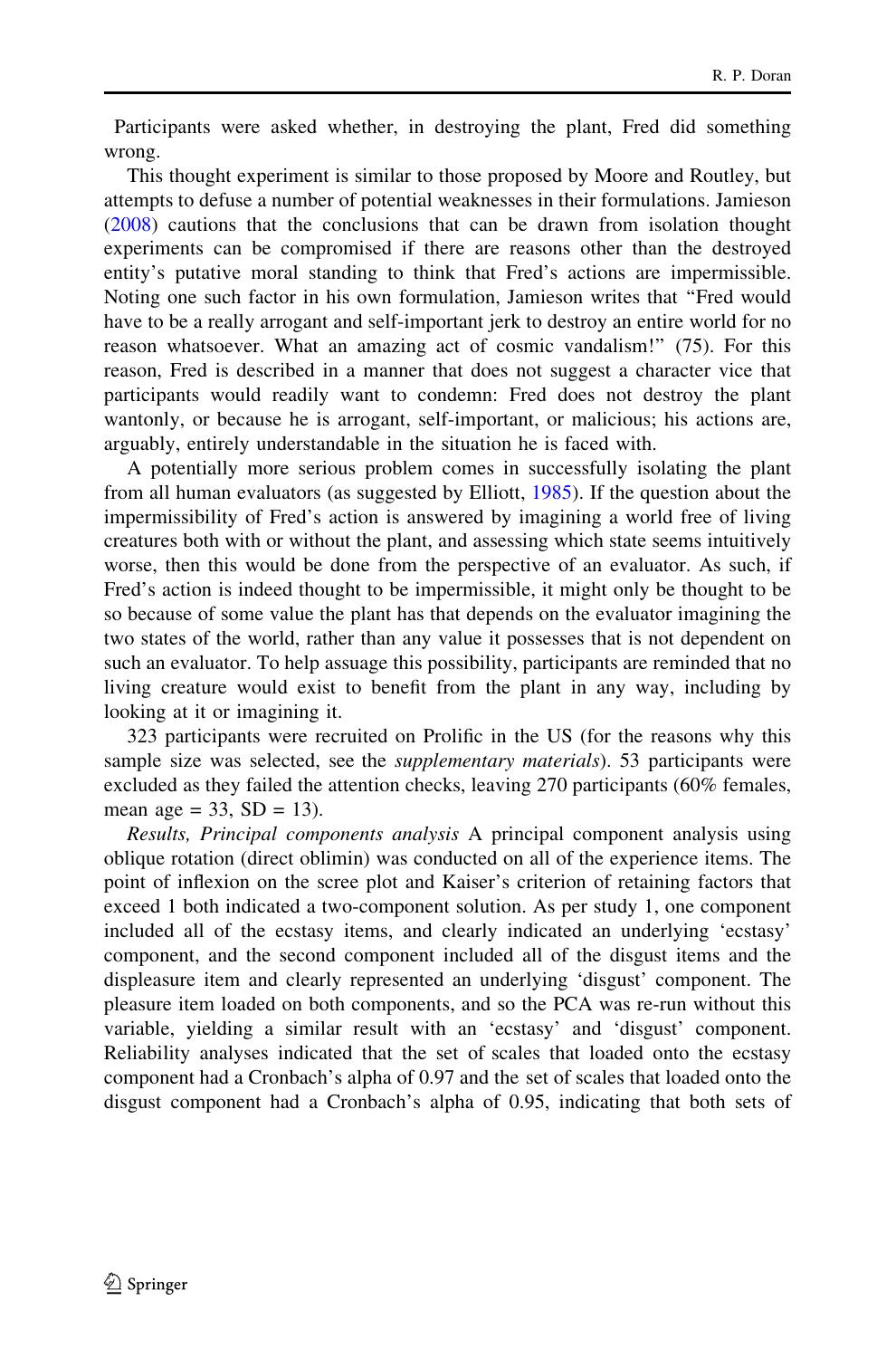scales are extremely consistent, and so overall ecstasy and disgust scales were composed by taking the mean of the items in each set.<sup>18</sup>

Mediation analysis To test whether the aesthetic character of the plants affected representations of intrinsic moral standing via the types of experience measured and representations of sentience—that is, to test whether the condition (being presented with a beautiful versus an ugly plant) caused changes in the participants' judgements of beauty, which in turn caused changes in the participants' experiences, and which themselves caused changes in participants' attributions of sentience and representations of intrinsic moral standing—a multiple mediation analysis was conducted using ordinary least squares path analysis, with aesthetic judgement, ecstasy, disgust, and judgements of sentience as mediators (see Fig. 3). Bias-corrected bootstrap confidence intervals for the effect of condition on judgements of intrinsic moral



Fig. 3 A mediation model showing the effect of the condition on judgements of intrinsic moral standing via the aesthetic judgement made, experiences of ecstasy and disgust, and judgements of sentience, where \*\*\* = p < .001, \*\* = p < .01, \* = p < .05,  $\bar{f} = p$  < .1, and ns = not significant

standing indirectly via the aesthetic judgement made, experiences of ecstasy had, and judgements of sentience made in turn, indicate that this indirect effect was significant at the 0.05 level (0.25, 95% CI [0.10, 0.43]). There was an indirect effect of condition on intrinsic moral standing judgements via the aesthetic judgement made, experiences of disgust had, and judgements of sentience made in turn  $(-0.26, 95\% \text{ CI } [-0.48, -1.00]$ 0.09]). There was also an indirect effect of condition on intrinsic moral standing via aesthetic judgements and experiences of ecstasy (0.73, CI [0.28, 1.18]). There were no other direct or indirect effects. That is to say, these results suggest that, compared to participants who viewed ugly plants, participants who viewed beautiful plants tended to attribute intrinsic moral standing to the plants to a greater degree to the extent that they made more positive aesthetic judgements of the plant, in turn experienced greater

<sup>&</sup>lt;sup>18</sup> Similar to study 1, only deletion of the rarefied bodily response items would have improved the reliability of the ecstasy scale, but as the improvement was negligible in each case (0.001 and 0.003), the items were retained nonetheless.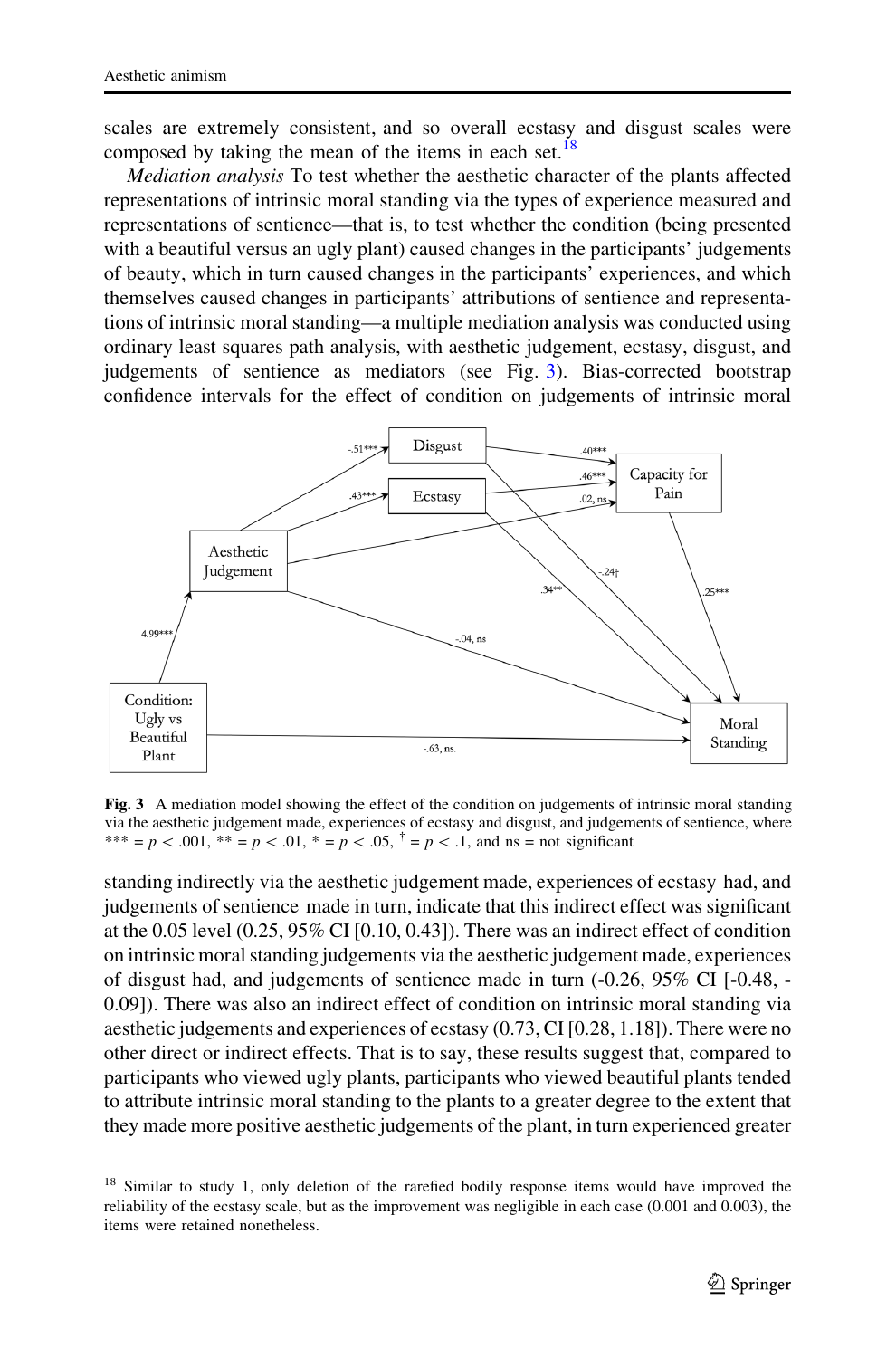feelings of ecstasy in response, and in turn attributed greater sentience; and to the extent that they merely made more positive aesthetic judgements and in turn felt more ecstasy. These results also suggest that, compared to participants who viewed the beautiful plants, participants who viewed the ugly plants tended to attribute intrinsic moral standing to the plants to a greater degree to the extent that they made more negative aesthetic judgements of the plant, experienced greater feelings of disgust in response, and in turn attributed greater sentience to the plants.

Exploring the structure of ecstasy As per study 1, a further principal components analysis was conducted on all the items intended to capture the experience of ecstasy with more liberal thresholds for component retention. The same threecomponent structure from study 1 emerged. The components correlated moderately to strongly with one another, in the same manner as in study 1, which is consistent with them indicating different aspects of the same underlying construct. Reliability analyses indicated that all of the sets of scales had adequate-to-excellent reliability: with Cronbach's alphas of 0.71 (for the rarefied sensations scales), 0.95 (for the transformational scales), and 0.96 (for the hedonic scales).

Mediation analysis with subscales of ecstasy As per study 1, to examine whether the effect of ecstasy might depend on the particular aspect of the experience of ecstasy, an additional multiple mediation analysis was conducted using ordinary least squares path analysis with the subscales of ecstasy, disgust, and judgements of sentience as mediators (see Fig. 4). Bias-corrected bootstrap confidence intervals for



Fig. 4 A mediation model showing the effect of the condition on judgements of intrinsic moral standing via the aesthetic judgement made, experiences of disgust and the different components of ecstasy, and judgements of sentience, where \*\*\* = p < .001, \*\* = p < .01, \* = p < .05,  $\hat{f} = p \lt 0.1$ , and ns = not significant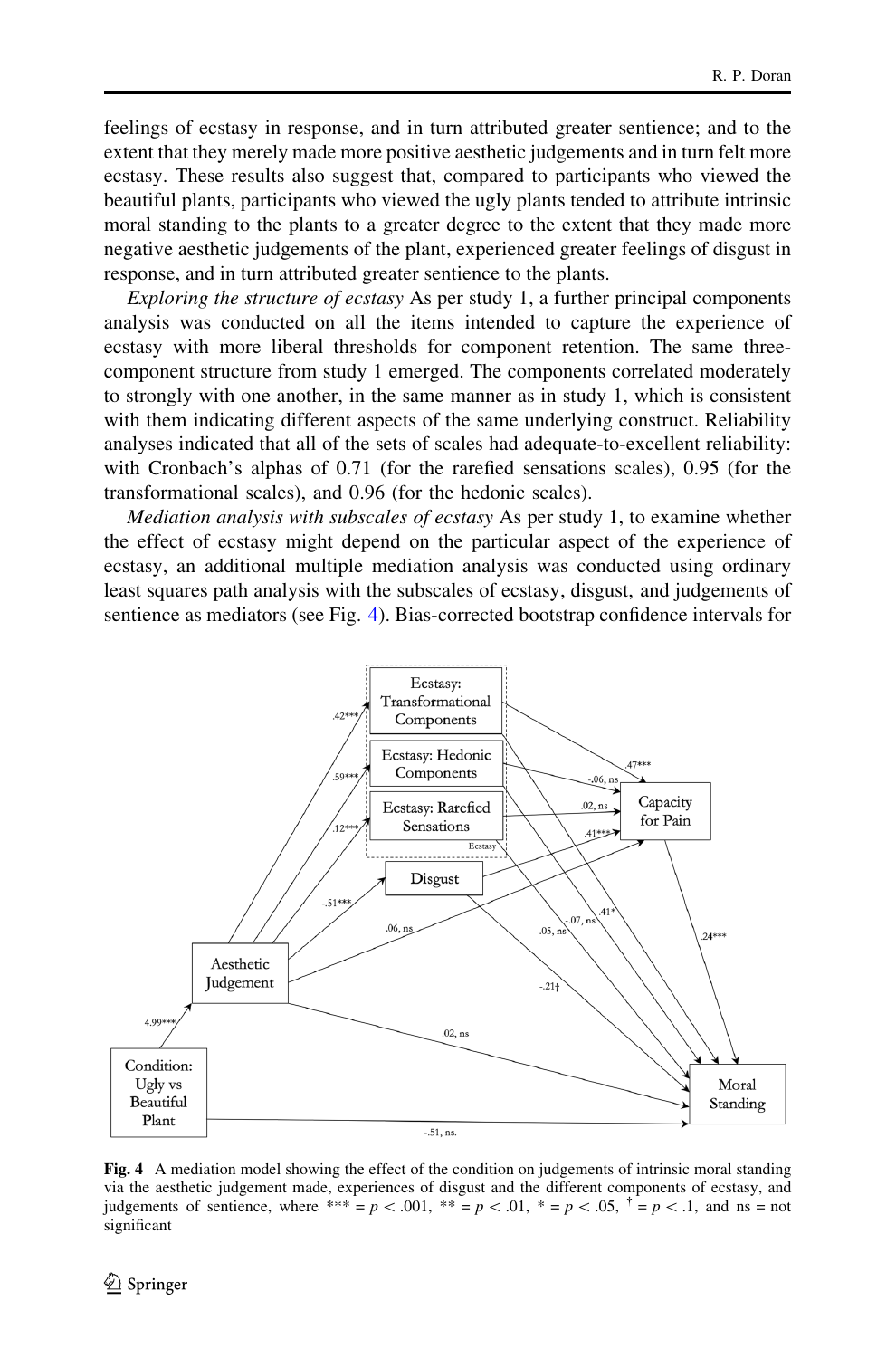the effects of condition on judgements of intrinsic moral standing via the aesthetic judgement made, experiences of transformative ecstasy had, and judgements of sentience made in turn, and via the aesthetic judgement made and experiences of transformational ecstasy had, indicated that these indirect effects were significant at the 0.05 level (0.24, 95% CI [0.07, 0.45]; 0.85, CI [0.26, 1.53] respectively). There was also an indirect effect of condition on intrinsic moral standing via the aesthetic judgement made, experiences of disgust had, and judgements of sentience made in turn  $(-0.25, 95\% \text{ CI } [-0.48, -0.08])$ . There were no other direct or indirect effects. That is to say, these results suggest that, compared to participants who viewed ugly plants, participants who viewed beautiful plants tended to attribute intrinsic moral standing to the plants to a greater degree to the extent that they made more positive aesthetic judgements of the plant, in turn experienced greater feelings of the transformational component of ecstasy in response, and in turn attributed greater sentience; and also to the extent that they merely made more positive aesthetic judgements and in turn felt more transformational ecstasy. These results suggest that the same is not true, mutatis mutandis, of the hedonic and rarefied sensations components. Furthermore, these results suggest that, compared to participants who viewed the beautiful plants, participants who viewed the ugly plants tended to attribute intrinsic moral standing to the plants to a greater degree to the extent that they made more negative aesthetic judgements of the plant, in turn experienced greater feelings of disgust in response, and in turn attributed greater sentience to the plants.

Summary & discussion In this study, participants were either presented with a non-functionally ugly or beautiful plant and asked to appreciate it as such, and then judge to what extent the plant was able to feel pain and possessed intrinsic moral standing. The main results indicate that the beautiful plants were judged to be more sentient, and to have greater intrinsic moral standing to the extent that the beautiful plants tended to give rise to the transformational component of the emotion that is sometimes called 'ecstasy'—where one feels tender feelings, and feelings of being moved, inspired, and of somehow identifying or being unified with the object of this feeling—but not to the extent that they gave rise to the merely pleasant and selffocused component of this emotion—where one feels, for example, pleased, relaxed, and uplifted.

This study provides further support, in addition to the evidence provided by study 1, for the views of those, such as Hepburn, Næss and Adorno and Horkheimer (as discussed in Sect. [4.1\)](#page-10-0), who suggest that the appreciation of non-functional beauty leads to the state that I label 'ecstasy,' and in turn mental representations of sentience in the object of that emotion. Moreover, with respect to the possible mechanisms that might explain why ecstasy leads to attributions of sentience (as also discussed in Sect. [4.1](#page-10-0)), this study provides further support, in addition to the evidence provided by study 1, for the idea that ecstasy does this because it tends to involve feelings of identification and tenderness which, respectively, lead to the transference of our mental capacities to the object of this emotion and to the attribution of capacities (such as sentience) that warrant such feelings. Moreover, this study also finds no evidence in favour of the idea that ecstasy might lead to such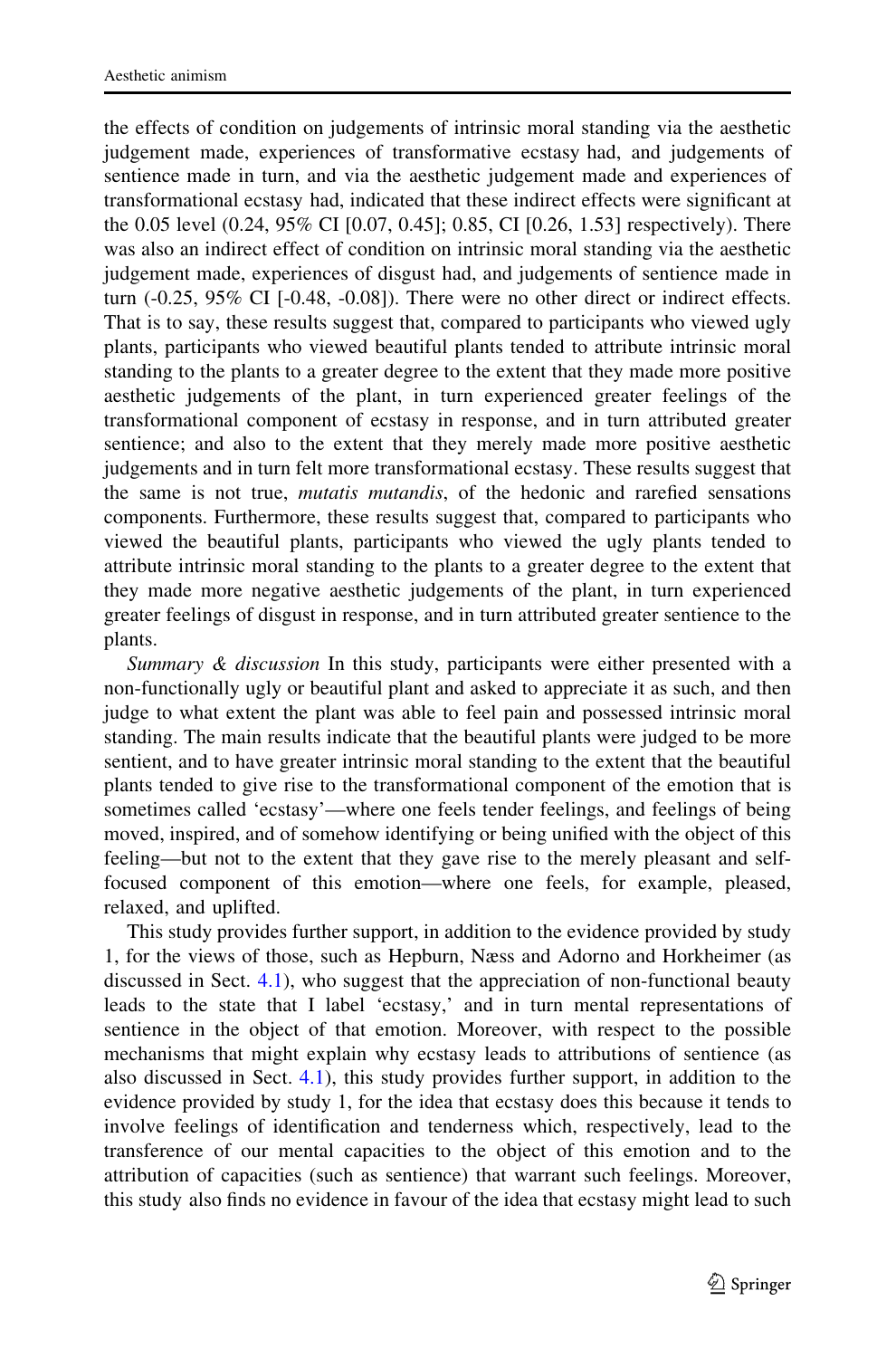representations because it involves pleasant feelings which may facilitate responding in line with automatic representations of the plant as being sentient.

In addition to replicating the findings of study 1 concerning ecstasy, this study additionally shows that non-functional beauty leads to representations of intrinsic moral standing to the extent that it tends to give rise to ecstasy (and specifically the transformational component) in itself, and to the extent that ecstasy (and specifically the transformational component) tends to lead to representations of sentience.

Unlike study 1, and contrary to the expectation that the experience of ugliness might tend to decrease attributions of sentience given existing findings showing that disgust can lead to dehumanisation (see Sect. [4.1](#page-10-0)), the results of this study suggest that ugliness leads to representations of sentience via experiences of disgust. One possibility for the inconsistency with study 1 and the existing literature is that being disgusting may at times lead to pity, which may itself lead to the representation of a capacity that would warrant such a feeling (in line with Gray et al., [2014\)](#page-33-0). In resolving this inconsistency, future work might wish to include pity as a further mediator between disgust and representations of sentience.

What might explain the additional, and unexpected, finding that beauty led to representations of intrinsic moral standing via experiences of transformational ecstasy (but not the hedonic component) independently of its expected effect via representations of sentience? One possibility is that some participants are not willing to report their representations of the plant as sentient (cf. Arico et al.,  $2011$ ), even if those representations are nonetheless influencing their judgements of intrinsic moral standing. Another possibility is that transformational ecstasy leads to representations of intrinsic moral standing because the experience of transformational ecstasy incudes a sense of gaining knowledge of, or contact with, something that is pure and perfect, and which may include the attribution of moral goodness to its object. Indeed, since this transformational state seems to frequently arise in response to moral goodness (see Sect. [4.1\)](#page-10-0), it may have high cue-validity for moral goodness. This suggestion is consistent with previous work showing that the disposition to be morally good affects our intuitions about whether something has moral standing (Piazza et al., [2014\)](#page-34-0), and with recent work showing that beauty tends to lead to moral standing as a result of leading to judgements of purity (Klebl et al., [2022\)](#page-34-0).

A third possibility is as follows. The transformational ecstasy component included a sense of meaningfulness and of the world fitting together somehow, and these may have been understood by participants to consist in, or result from, a sense that the plants exhibited some kind of teleology or purposiveness. Such a thought seems to be similar to what Scruton [\(2009](#page-35-0)) is referring to when he suggests, along Kantian lines, that the experience of natural beauty brings an intimation of the "orderliness" and "finality" of the world and inspires a thought of "purposiveness" without purpose" (77). If that is right then it may also be the case that the transformational component of the ecstasy response led participants to attribute the property of having interests (e.g., Taylor, [1981](#page-35-0), [1986](#page-35-0)) to the plants (even if it didn't result in the attribution of specific interests), and in turn intrinsic moral standing, independently of attributions of sentience. Clearly, however, this deserves further investigation, as does the question of whether these findings generalise to other nonanimal environmental entities such as landscapes.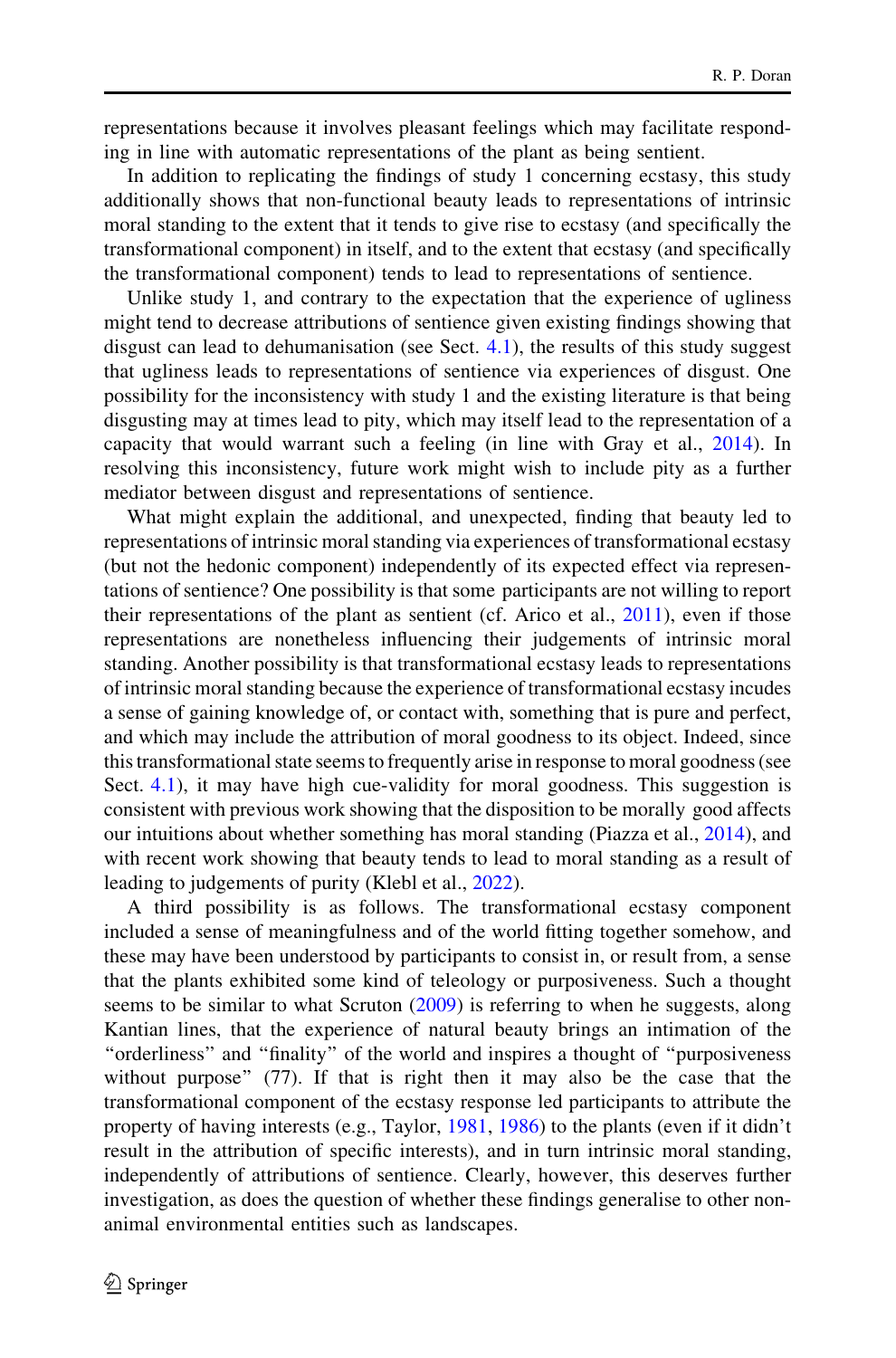# <span id="page-26-0"></span>5 What is the overall significance of these findings for views about the relationship between the non-functional beauty of the environment and its moral standing?

What do these findings tell us about the true relationship between non-functional beauty and intrinsic moral standing? They suggest, I submit, that the isolation thought experiments that the beauty optimists have deployed to justify the idea that non-functional beauty confers moral standing likely only support one variety of pessimism at best, or need to be debunked altogether.

As we have seen in Sect. [3](#page-5-0), the optimists variously suggest that, intuitively, a non-functionally beautiful world would be preferable to a non-functionally ugly world, or that, intuitively, it would be wrong for the last man to destroy beautiful nature, even if there were nobody around to appreciate it; and that this shows that non-functional beauty confers intrinsic moral standing. The studies reported here suggest that people do indeed have this kind of intuition, but only to the extent that they tend to feel ecstasy, and specifically its transformational component.

Now, the fact that transformational ecstasy seems to *cause* people to have this intuition does not, by itself, suggest that these intuitions need to be debunked. It may be the case that during experiences of transformational ecstasy in response to nonfunctionally beautiful objects we are given access to reasons which would justify the view that they have intrinsic moral standing. If that were the case, then rather than exerting a debunking pressure, the evidence presented here would provide support for the optimist's claims.

As we have seen in Sect. [3](#page-5-0), there are three main reasons that have been offered for thinking that an entity has some moral standing. The two strongest, and least controversial, reasons are that an entity is sentient, and that it has agency. The third, weaker and more controversial, reason is that an entity has 'interests,' in the sense that things can be said to go well or badly for it, even if it cannot itself care about its 'interests.'

Indeed, as we have also seen in Sects. [4.1.1](#page-20-0) and 4.1.2, to that extent that nonfunctional beauty is received with ecstasy (and specifically its transformational component), it leads to representations of sentience and in turn intrinsic moral standing; and to the extent that non-functional beauty is received with ecstasy (and specifically its transformational component) it *might* also lead to representations of interests and in turn intrinsic moral standing (as well as representations of moral goodness and in turn intrinsic moral standing).

Despite this, rather than vindicating the claims of optimists such as Moore, the evidence presented here suggests that these findings either exert a debunking pressure on these very grounds, as the ostensibly intrinsic-moral-standing-conferring reasons are not likely to hold in the relevant cases; or they may lead to a form of pessimism, as these ostensibly intrinsic-moral-standing-conferring reasons might only unreliably hold for poor reasons.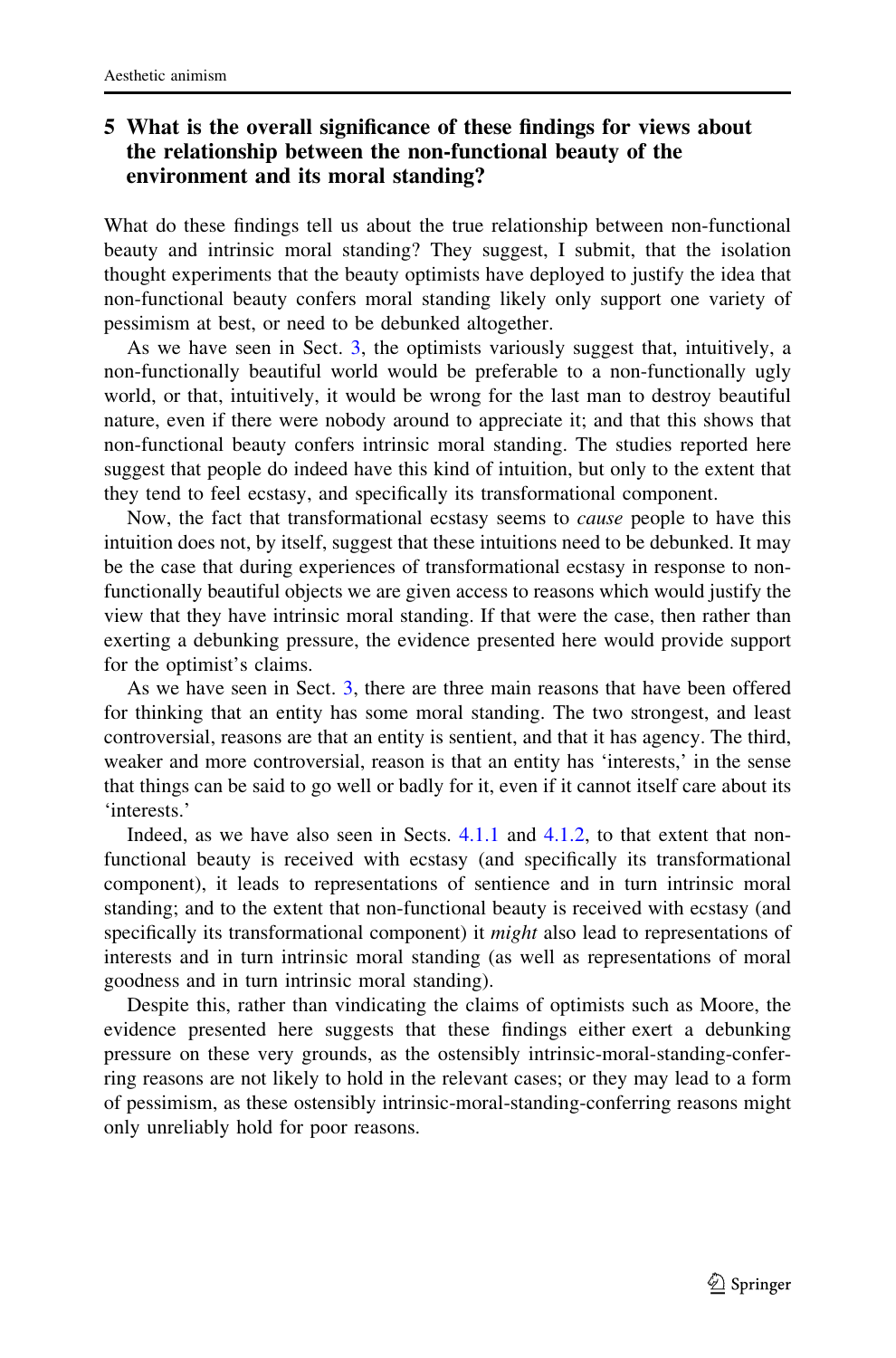In the case of sentience specifically, non-animal environmental entities such as plants are clearly unlikely to be sentient.<sup>19</sup> As a result, the representations of sentience that appreciation of non-functional beauty gives rise to are likely to be false, and so too are the representations of intrinsic moral standing that arise as well to the extent that they are the result of such false representations of sentience.

In the case of interests, specifically, while it might be true that some non-animal environmental entities, such as plants, have moral standing in virtue of having 'interests' in the sense that things can go well or badly for them, appreciation of their non-functional beauty does not reliably lead to these interests, for the right reasons. To the extent that plants have interests in this sense, then both nonfunctionally beautiful and non-functionally ugly plants possess them (and indeed, likely to the same extent). Moreover, non-functional beauty is not related to the natural functions which are linked to interests in this sense (cf. the pessimist's superficiality objection in Sect. [3\)](#page-5-0). As such, if plants (at least) do indeed have interests, and if the appreciation of their non-functional beauty does indeed lead to representations of the presence of interests, then appreciation of their non-functional beauty at best provides an unreliable means of accessing this fact for beautiful plants, and indeed, leads us to represent the property of possessing interests for reasons that are poorly connected to the specific interests themselves. For these reasons, the findings reported in Sect. [4.1.2](#page-26-0) at best provide support for the pessimist's conception of non-functional beauty as a handmaiden.<sup>20</sup>

Failing the possibility that non-functional beauty might reliably acquaint us with intrinsic-moral-standing-conferring properties (let alone for the right reasons), there is a second way in which it might be suggested that the fact that people have the intuition that non-animal environmental entities such as plants have intrinsic moral standing to the extent that those entities tend to lead to transformational ecstasy

<sup>&</sup>lt;sup>19</sup> It may be objected that this deflationary argument partly fails as plants (at least) are, in fact, sentient, even if other non-animal environmental entities such as landscapes are not. However, the prospects for such an objection don't currently look promising. Some of the claims that have been made in support of the idea that plants are sentient—such as that they have structures that are functionally equivalent to neurons and brains that are capable of sentience (e.g., Calvo et al., [2017](#page-32-0))—are currently speculative, even by the admission of the supporters of plant sentience, and have further been robustly criticised (e.g., Robinson & Draguhn, [2021](#page-34-0)). And many of the facts that have been cited in support of plant sentience such as the fact that plants behave in ways which seem suggestive of the capacity for sentience, with, for example, touch-me-nots recoiling from touch—are insufficient for sentience (e.g., Hamilton & McBrayer, [2020\)](#page-33-0). Moreover, even if plants were sentient, arguably these findings would still lead to a pessimism about non-functional beauty, since appreciation of non-functional beauty would not be a reliable means of detecting sentience, since, for example, both non-functionally beautiful *and* non-functionally ugly plants would be sentient (see Sect. [5](#page-26-0)).

<sup>&</sup>lt;sup>20</sup> Since inanimate environmental entities do not have interests, to the extent that this evidence suggests that people likely attribute such interests as a result of experiencing transformational ecstasy, they will be false, and so the corresponding intuitions concerning intrinsic moral standing should be discarded. Furthermore, as per Sect. [4.1.2](#page-14-0), I note that the evidence presented here may suggest that people represent the plants as having intrinsic moral standing to the extent that their experience of ecstasy (and specifically its transformational component) may lead them to represent the plants as being morally good. Since even plants (among non-animal environmental entities) are not capable of being morally good, and moral goodness is not one of the reasons that is thought to truly ground moral standing in any case, the intuition that optimists appeal to would clearly need to be debunked if it were determined by such representations.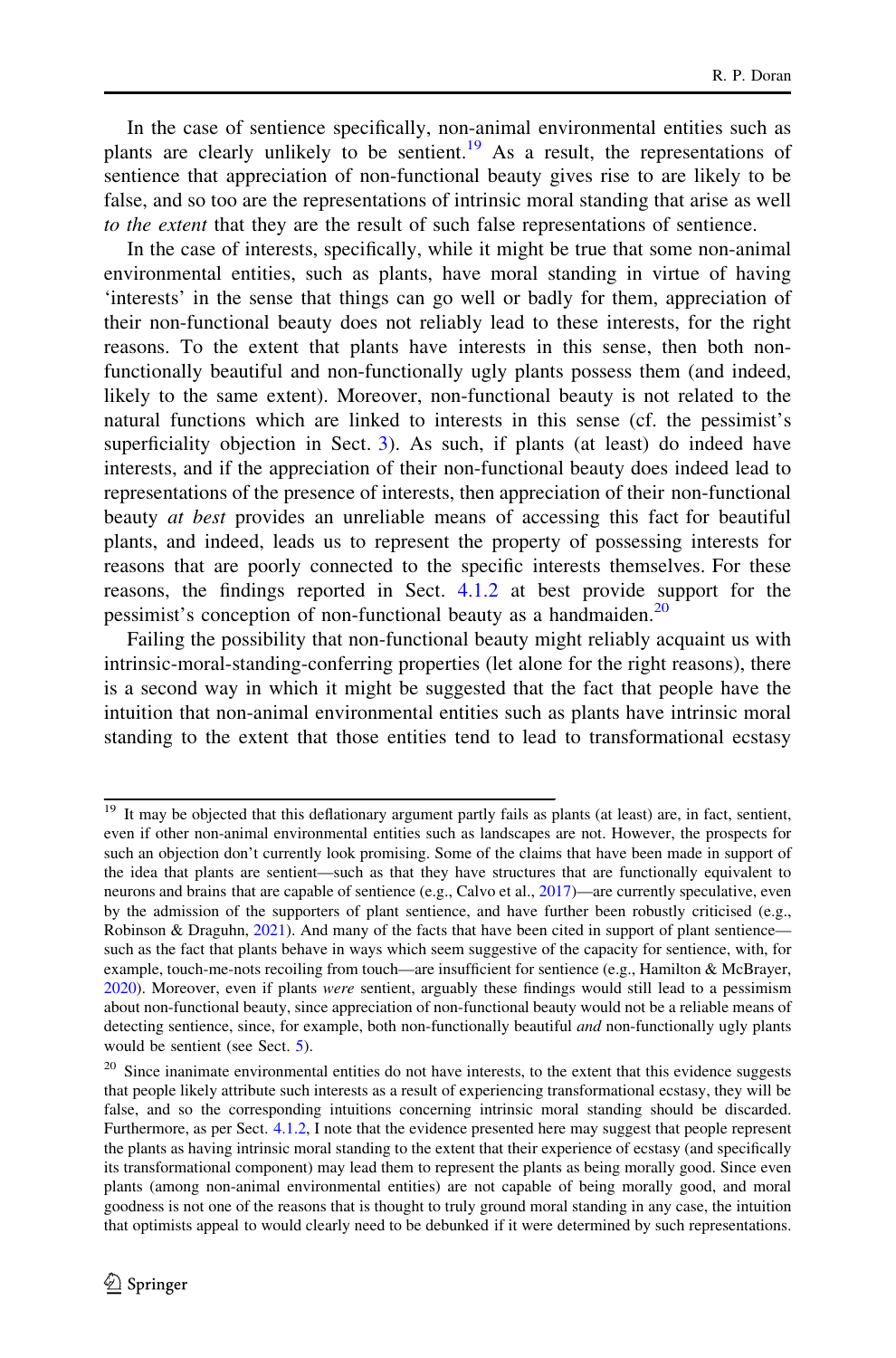vindicates the optimist. Once we account for the degree to which people's representations of intrinsic moral standing are accounted for by the fact that they variously represent non-animal environmental entities such as plants as being sentient, morally good or as having interests (falsely, or at least unreliably and for poor reasons, as I have argued), it may be the case that people might still to some extent have the intuition that these objects have intrinsic moral standing to the extent that they give rise to transformational ecstasy. Further, it might be suggested that this remaining intuition is *basic* in the justification it provides for thinking that nonfunctional beauty confers intrinsic moral standing: this residual intuition does not justify the belief that such objects have intrinsic moral standing to the extent that it tracks, howsoever unreliably, a further reason (such as the possession of sentience or interests), but rather provides justification in itself.

However, such a suggestion isn't convincing. Even if it is indeed the case that the intuition that non-functionally beautiful non-animal environmental entities such as plants possess intrinsic moral standing arises to the extent they are received with transformational ecstasy, and independently of such further reasons (which is far from clear from the evidence presented here), I submit that such a state of affairs should be taken to count *against* the idea that such intuitions are tracking the truth.

First, it is far from obvious that such intuitions should be regarded as having justificatory purchase if they cannot be rationally justified, especially given that pessimists seem to possess the opposite intuition, and are able to provide a rational basis for this: as Jamieson asks (see Sect. [3](#page-5-0)), if no one is there to experience the non-functionally beautiful entity, then why should its destruction matter?

Second, the mechanics of the thought experiment should give cause for concern about this proposal. The fact that optimists such as Moore appeal to isolation thought experiments suggests that we cannot easily and clearly intuit the fact (if indeed it is a fact) that non-functional beauty confers intrinsic moral standing merely by contemplating the destruction, or mere existence or non-existence, of beauty in ordinary circumstances. The reason for this seems to be that the content of our intuitions in relation to such thought experiments is simple: its content is something like a mere "yay!" or "nay!" as a result of imagining the thought experiment, and doesn't, in itself, contain the *grounds* for the intuition, which themselves need to be inferred from the features of the thought experiment itself.

But if that's so, then it seems that facts about the conditions under which such intuitions arise should also come to bear on the significance of these intuitions too; and that's where the evidence presented here exerts an additional debunking pressure. For, the fact that the relevant intuition does, as a matter of fact, depend on a certain kind of emotional experience that paints its objects as having value (namely, transformational ecstasy) arguably suggests that these intuitions likely indicate a failure on the part of the imaginer to quarantine the value of the experience provided to one person—namely, themselves—in order to adopt the view from nowhere. Furthermore, if the intuition that non-functional beauty confers intrinsic moral standing truly isn't connected to the value of the experience of affective states such as transformational ecstasy, then one might wonder why this intuition—with its basic justificatory power—should only arise when we experience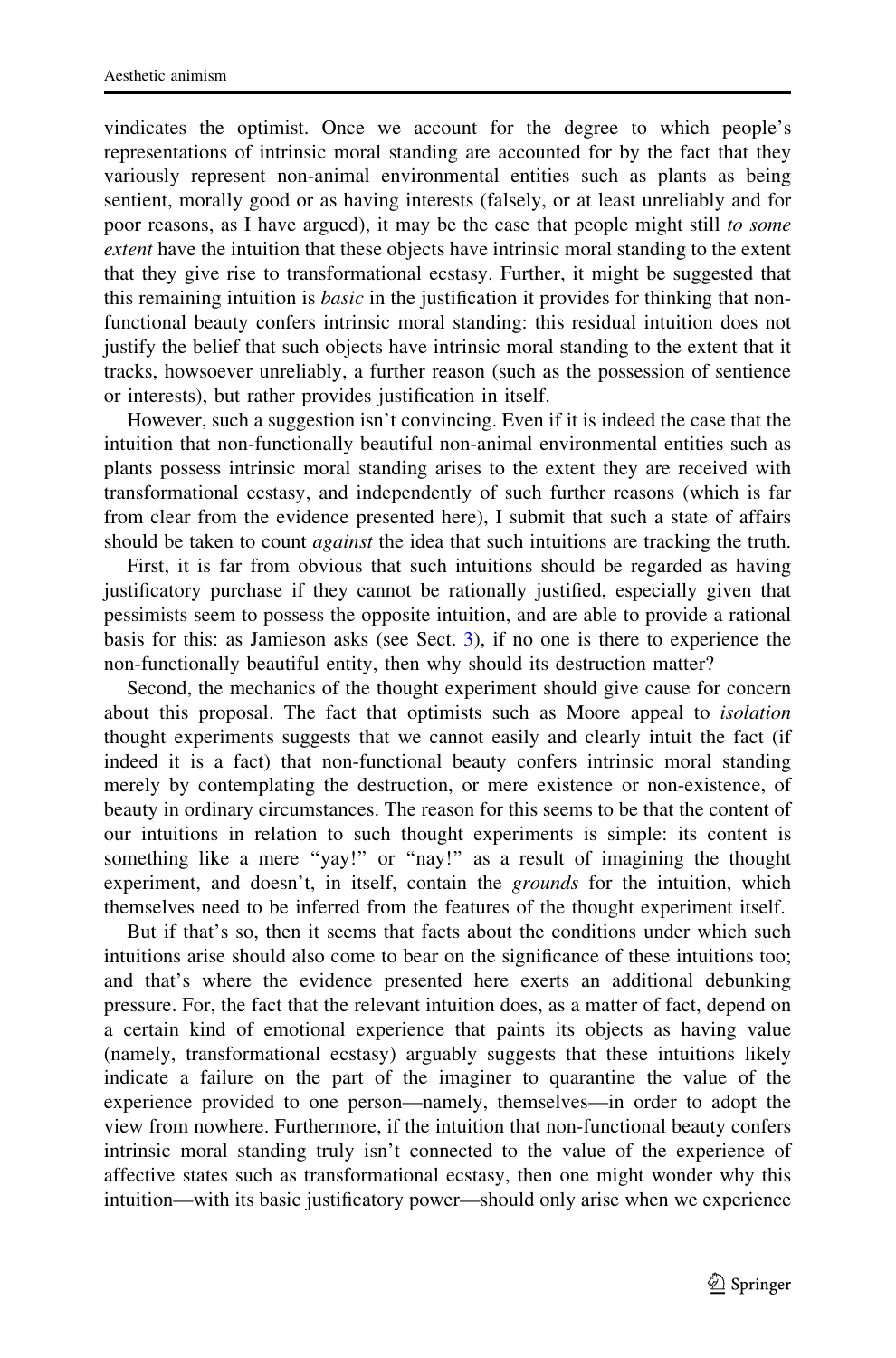transformational ecstasy, rather than when we merely recognise non-functional beauty.

So, the fact that this intuition doesn't arise independently of a given kind of affective experience (transformational ecstasy) should be taken to count against the idea that the non-functional beauty of non-animal environmental entities does indeed confer intrinsic moral standing, even if our uninterrogated intuitions suggest that they do. Indeed, if the foregoing is correct, then the insistence of optimists such as Moore that we should imagine the most beautiful world possible in contemplating the isolation thought experiment—which is most likely to give rise to emotional experiences—should give further cause for concern about the likelihood that the resulting intuitions will be able to track moral-standing-conferring reasons (basic or otherwise) that do not depend on the value of emotional experiences to the subjects of those experiences.

In sum, the evidence presented here suggests that the isolation thought experiments that optimists such as Routley and Moore deploy to justify the idea that non-functional beauty confers intrinsic moral standing, either should be discarded, or regarded as merely supporting a form of pessimism about nonfunctional beauty.

#### 5.1 Why does beauty secure a more valuable form of anthropocentric value than merely pleasant experiences do?

All is not lost, however, as the evidence presented here suggests that the anthropocentric value of non-functional beauty is greater than is suggested by pessimists about non-functional beauty for two reasons.

First, the self-same transformational experiences that seem to mislead us into thinking that non-functional beauty is intrinsically valuable are also the reason why beauty tends to cause experiences that are subjectively more valuable than other kinds of pleasant experiences.

As Mill ([1861/](#page-34-0)[1879]: 11–16) rightly notes, not all kinds of pleasant experiences tend to be thought to be equally valuable to those who have experienced them ('competent judges' in Mill's terminology). $^{21}$  The value of some pleasant experiences, which are often bodily in nature, such as many that come from satisfying hunger or from orgasms, are not as subjectively valuable as the pleasures that come from 'elevated' pursuits such as exercising our moral, intellectual and aesthetic capacities. The transformational ecstasy that beauty tends to give rise to is, I submit, just the kind of higher pleasant experience that Mill's competent judges would identify as such: in bringing about pleasing feelings of inspiration, of transcending ourselves, and of being sympathetically oriented towards others, it is precious. It is for this reason that beauty has been described as satisfying our

<sup>&</sup>lt;sup>21</sup> A reviewer asks what expertise is required for a judge to be competent, and how we can be sure that the participants in the study had sufficient expertise to judge the beauty of the plants. In the former case, at a minimum, we might expect them to be able to experience lower pleasures as well as ecstasy, and to compare them. In the case of the latter, given that non-functional beauties tend to be widely detected in an automatic manner, it is likely that they had the requisite expertise.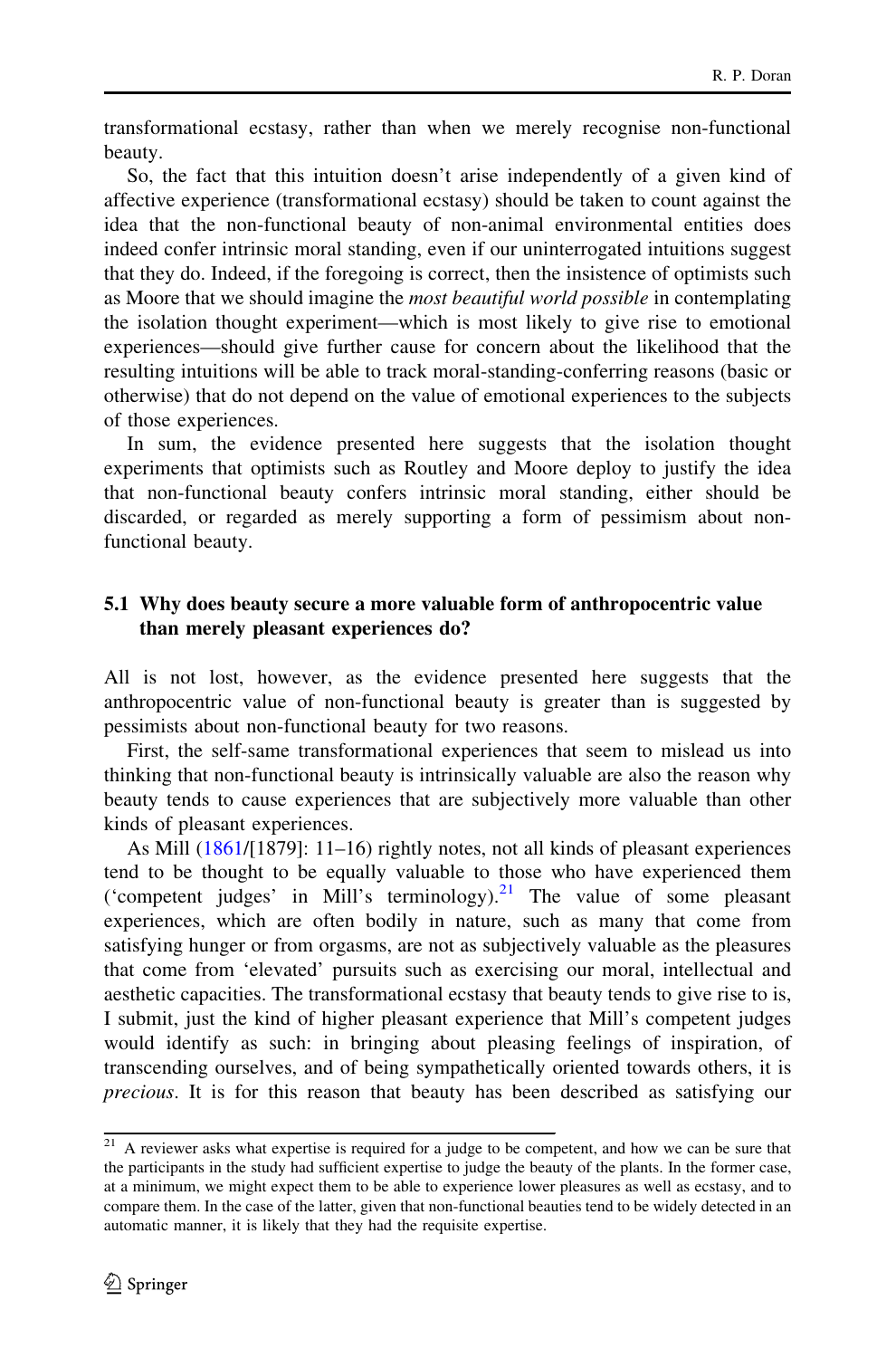"spiritual" needs (Cooper, [1998](#page-33-0): 95): by appreciating beauty we allow ourselves to exercise our higher capacities. $^{22}$ 

To this, it might be objected that we have not actually self-transcended or been inspired, at least in the sense of receiving some profound truth in the latter case, when we appreciate non-functional beauty. As a result, the value of the experience of these things (at least) might be thought to be subject to deflation in the same way that the fact that transformational ecstasy gives rise to false representations of sentience at least partly deflates our intuition that non-functionally beautiful objects have intrinsic moral standing, as we have seen.

However, the two are disanalogous in a number of important ways. The truthmakers in the case of deciding whether, say, a plant is sentient or not, are *just* facts about whether the plant concerned can feel valanced states, and do not include how humans tend to represent it. By contrast, the truth-makers in the case of selftranscending and being inspired *just are*, in an important sense at least, feelings of these things occurring in the individual concerned themselves. We cannot *actually* step outside of ourselves, but nonetheless can rightly be said to have selftranscended when we feel as such; and inspiration is more often than not ineffable or without specific content (inaccessible or otherwise), but no less inspiration in the sense of feeling mentally stimulated to do something good. And even if the foregoing is not true, it is far from clear that we need to actually have selftranscended or received profound truths for feelings of these things to be valuable to those experiencing them: just as we often tend to be fictionalists in the domain of art appreciation, finding value in the experience of exercising our higher capacities in many cases even if we don't believe that the content of the art is true, so too it may be in the case of appreciating non-functional beauty.

Second, independently of the subjective value of the experiences that are engendered by the appreciation of non-functional beauty, the appreciation of nonfunctional beauty also provides a second anthropocentric source of moral standing insofar as it exercises capacities that may actually tend to lead us to act in a moral manner towards entities that warrant this (even if non-functionally beautiful plants do not). This idea is closely aligned to the brief comments that Kant makes with respect to the reasons we have to protect beauty, particularly in The Metaphysics of

<sup>22</sup> Indeed, even if Moore's claim that non-functional beauty confers intrinsic value is false and far too optimistic, as I have sought to argue in the previous sections of this article, Moore himself makes a similar, and perhaps even stronger, claim with regard to the value of the experience of beauty. Moore suggests that ''by far the most valuable things, which we know or can imagine, are certain states of consciousness, which may roughly be described as the pleasures of human intercourse and the enjoyment of beautiful objects'' [\(1903/](#page-34-0)[1922]: 189, see also xxv); and, indeed, that ''it is only for the sake of these things—in order that as much of them as possible may at some time exist—that anyone can be justified in performing any public or private duty; that they are the raison d'etre of virtue… [and] the rational ultimate end of human action and the sole criterion of social progress'' (189). It is important to note, however, that Moore is not referring to the value of the aesthetic emotion in isolation. Rather, Moore thinks that this highest value is the value of a whole which consists of at least a bare cognition of a beautiful property as such, and the appropriate aesthetic emotion, and perhaps a true belief in the existence of the beautiful object (see e.g., 189-99, xxv); and that these are 'organic wholes' insofar as the value of the whole is not equal to the sum of the value of the individual parts.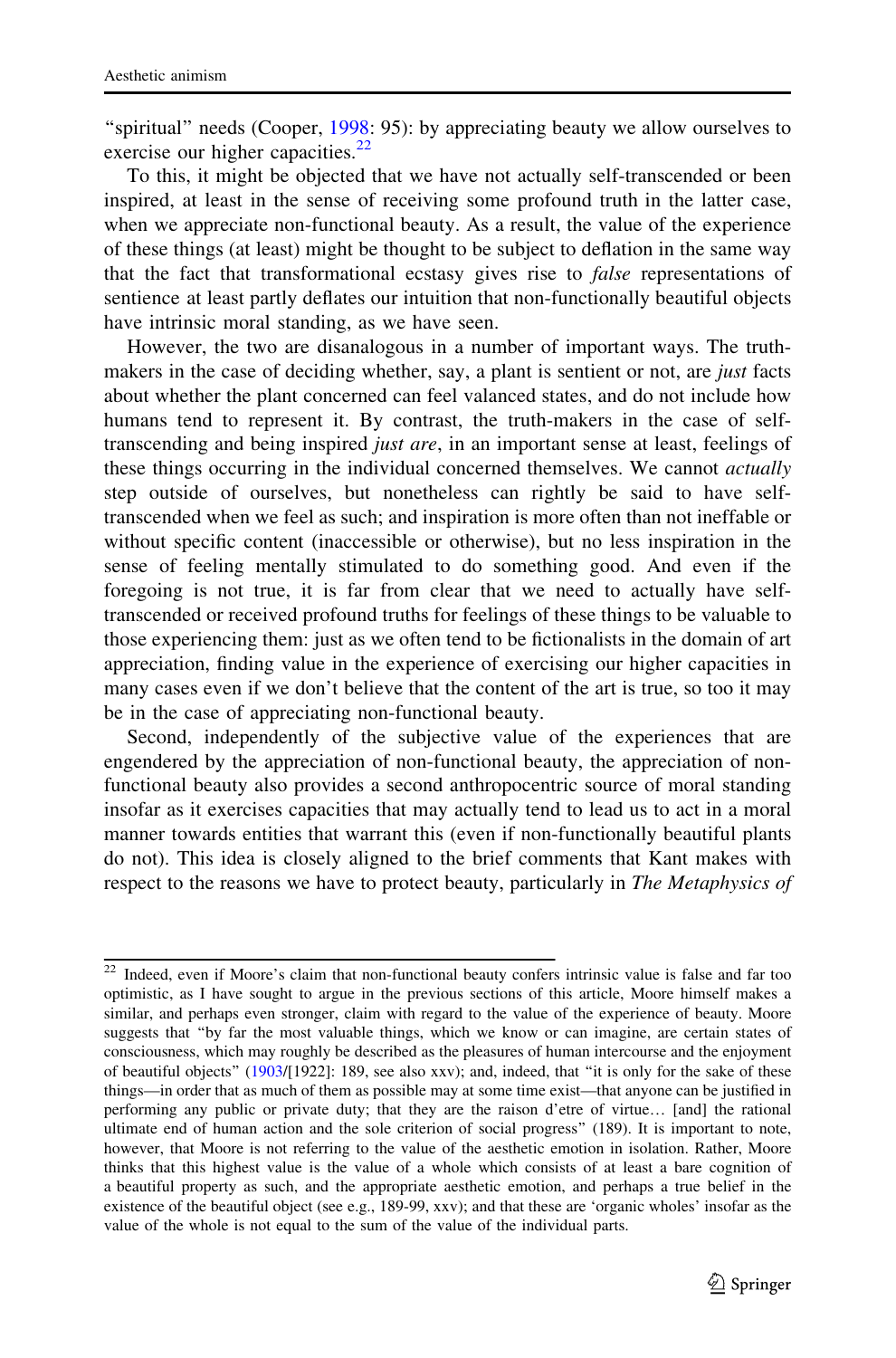Morals, and with explicit reference to the beauty of non-animal environmental entities, including plants:

A propensity to wanton destruction of what is beautiful in inanimate nature (spiritus destructionis) is opposed to a human being's duty to himself; for it weakens or uproots that feeling in him which, though not of itself moral, is still a disposition of sensibility that greatly promotes morality or at least prepares the way for it: the disposition, namely, to love something (e.g., beautiful crystal formations, the indescribable beauty of plants) even apart from any intention to use it. (Kant, [1797/](#page-34-0)[2018]: 209)

Kant's thought here may most plausibly be glossed in the following way. Respect for rational being is at the root of all duties, and this involves us not taking an interest in using others for our ends. Similarly, the appreciation of a beautiful object involves a love for the object independent of any interest we may have to use it for our ends. So, the appreciation of beauty may give rise to a *taste* for not taking an interest in using people for our ends, helping to bring our sensibilities in line with our rational capacities. In a similar vein, Iris Murdoch [\(1970](#page-34-0)/[1985]) suggests that the appreciation of the beauty of our surroundings might alter ''consciousness in the direction of unselfishness'' by leading us to focus less on our concerns (84).

We need not follow this gloss of Kant and Murdoch entirely, however, in their account of the way that the appreciation of beauty generally cultivates our moral sensibilities. The kinds of features that they point to—a taste for approaching things without any interest and a tendency to focus less on ourselves—may help to scaffold a range of moral virtues, including honesty, compassion and being fair-minded, without preferentially directing us towards any in particular. But the findings in the studies reported here suggest that in addition to promoting these moral inclinations, the experience of non-functional natural beauty may tend particularly in the direction of tender moral behaviours, insofar as the transformational component of ecstasy included a sense of compassion, sympathy or tenderness, and of a desire to be kind and caring. As such, non-functional natural beauty may be particularly valuable as a source of developing tender moral capacities.

### 6 Conclusion

This paper suggests that the main existing views of the relationship between nonfunctional beauty and the moral standing of the environment are mistaken in important ways. The pessimists about non-functional beauty are wrong when they variously claim that the non-functional beauty of the non-animal environment is, at best, a morally trivial property that confers as much moral standing as merely pleasure-generating properties; or worse, a dangerous property, which leads us to ignore normatively significant features. And the optimists about non-functional beauty are wrong when they suggest that beauty confers intrinsic moral standing. Non-functional beauty is, in fact, Janus-faced: as a source of transformational experiences, it is both a cause of false mental representations of animacy and of experiences that are much more valuable and anthropocentric than merely pleasant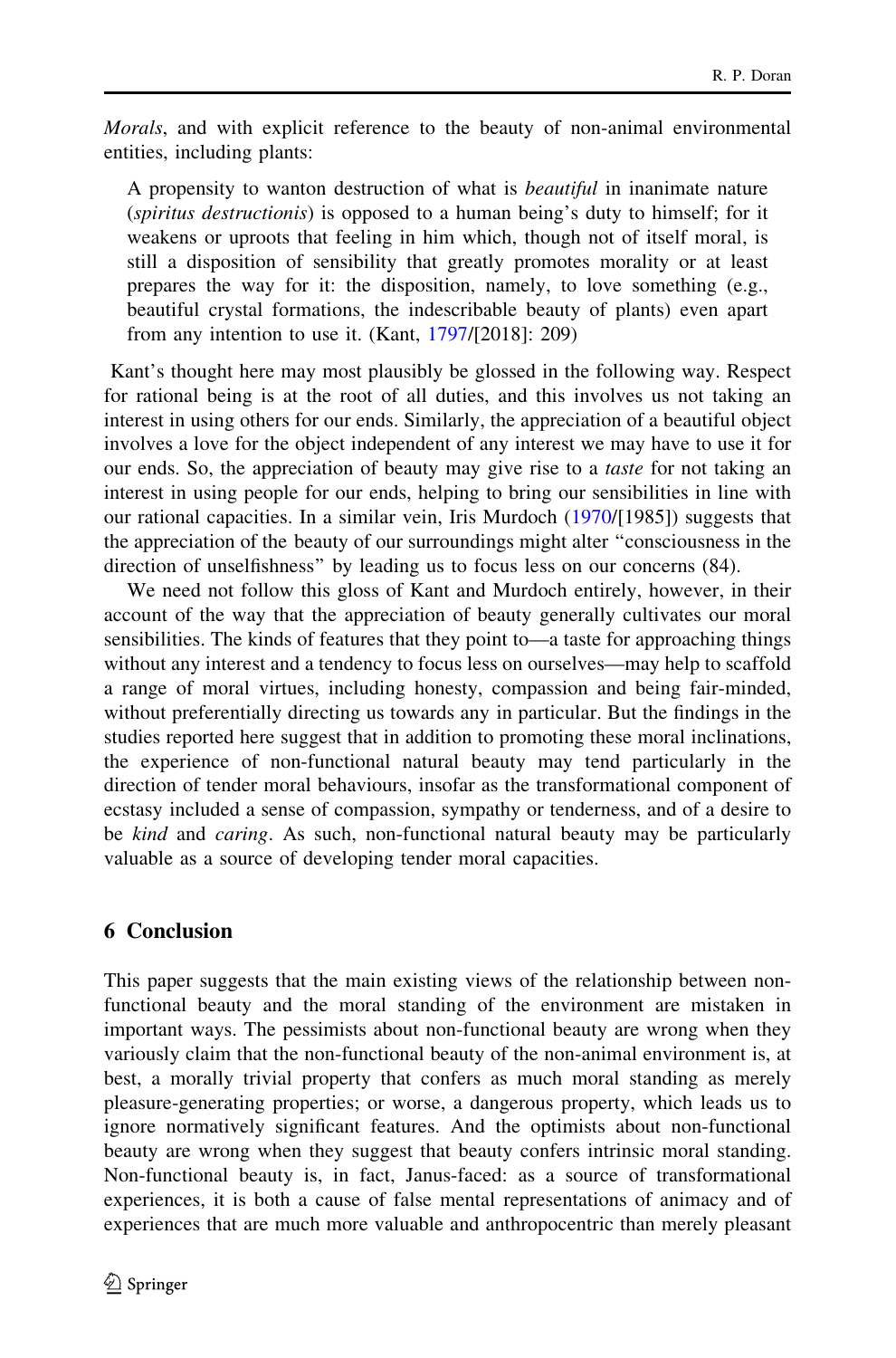<span id="page-32-0"></span>experiences. And if it transpires that non-animal environmental entities such as plants do not have moral standing in virtue of having 'interests,' especially given that this view is controversial, such anthropocentric grounds for having moral standing may be among the strongest reasons we have to protect these entities.

Acknowledgements I express warm thanks to two anonymous peer reviewers for this journal and Anthony I. Jack for their extremely helpful comments on this paper, and to Derek Matravers for his advice on this paper. I am grateful to the Faculty of Arts and Humanities at the University of Sheffield for awarding me a grant to undertake this work, and to the trees of Sheffield and the New Forrest for inspiration.

Funding Funding for the studies reported in this paper was provided by a Faculty Small Grant (2017/18) from the Faculty of Arts and Humanities at the University of Sheffied, awarded to RPD for the project ''Aesthetics and Attributions of Mentality: Mechanisms and Ethical Implications.''

Open Access This article is licensed under a Creative Commons Attribution 4.0 International License, which permits use, sharing, adaptation, distribution and reproduction in any medium or format, as long as you give appropriate credit to the original author(s) and the source, provide a link to the Creative Commons licence, and indicate if changes were made. The images or other third party material in this article are included in the article's Creative Commons licence, unless indicated otherwise in a credit line to the material. If material is not included in the article's Creative Commons licence and your intended use is not permitted by statutory regulation or exceeds the permitted use, you will need to obtain permission directly from the copyright holder. To view a copy of this licence, visit [http://](http://creativecommons.org/licenses/by/4.0/) [creativecommons.org/licenses/by/4.0/.](http://creativecommons.org/licenses/by/4.0/)

#### **References**

Adorno, T. W. (1970/[2004]). Aesthetic Theory. Continuum.

- Adorno, T. W., & Horkheimer, M. (1969/[2002]). Dialectic of the enlightenment: Philosophical fragments. Stanford University Press.
- Algoe, S., & Haidt, J. (2009). Witnessing excellence in action: The 'other praising' emotions of elevation, gratitude, and admiration. The Journal of Positive Psychology, 4(2), 105–127.
- Arico, A., Fiala, B., Goldberg, R. F., & Nichols, S. (2011). The Folk Psychology of Consciousness. Mind & Language, 26(3), 327–352.
- Bates, B. J., & Chadwick, A. E. (2015). Measuring State Disgust: Initial Evidence for the Reliability and Validity of an English-Language Version of the Ekel-State-Fragebogen. Communication Research Reports, 32(1), 73–82.
- Baumgarten, A. G. (1751, 1763). Ethica Philosphica Scripsit Acroamatice (Philosophical Ethics) (2nd edn). Carl H. Hemmerde.
- Beardsley, M. C. (1981). Aesthetics: Problems in the Philosophy of Criticism (2nd edn). Hackett Publishing.
- Bell, C. (1914). Art. Chatto & Windus.
- Bentham, J. (1823/[1907]). An Introduction to the Principles of Morals and Legislation. Clarendon Press.

Bernstein, J. M. (2001). Adorno: Disenchantment and Ethics. Cambridge University Press.

- Blomster Lyshol, J. K., Thomsen, L., & Seibt, B. (2020). Moved by observing the love of others. Frontiers in Psychology, 11, 1240.
- Budd, M. (2003). The Aesthetic Appreciation of Nature. Oxford University Press.
- Buckels, E. E., & Trapnell, P. D. (2013). Disgust facilitates outgroup dehumanization. Group Processes & Intergroup Relations, 16(6), 771–780.
- Calvo, P., Sahi Pratap, V., & Trewavas, A. (2017). Are plants sentient? Plants, Cell and Environment, 40, 2858–2869.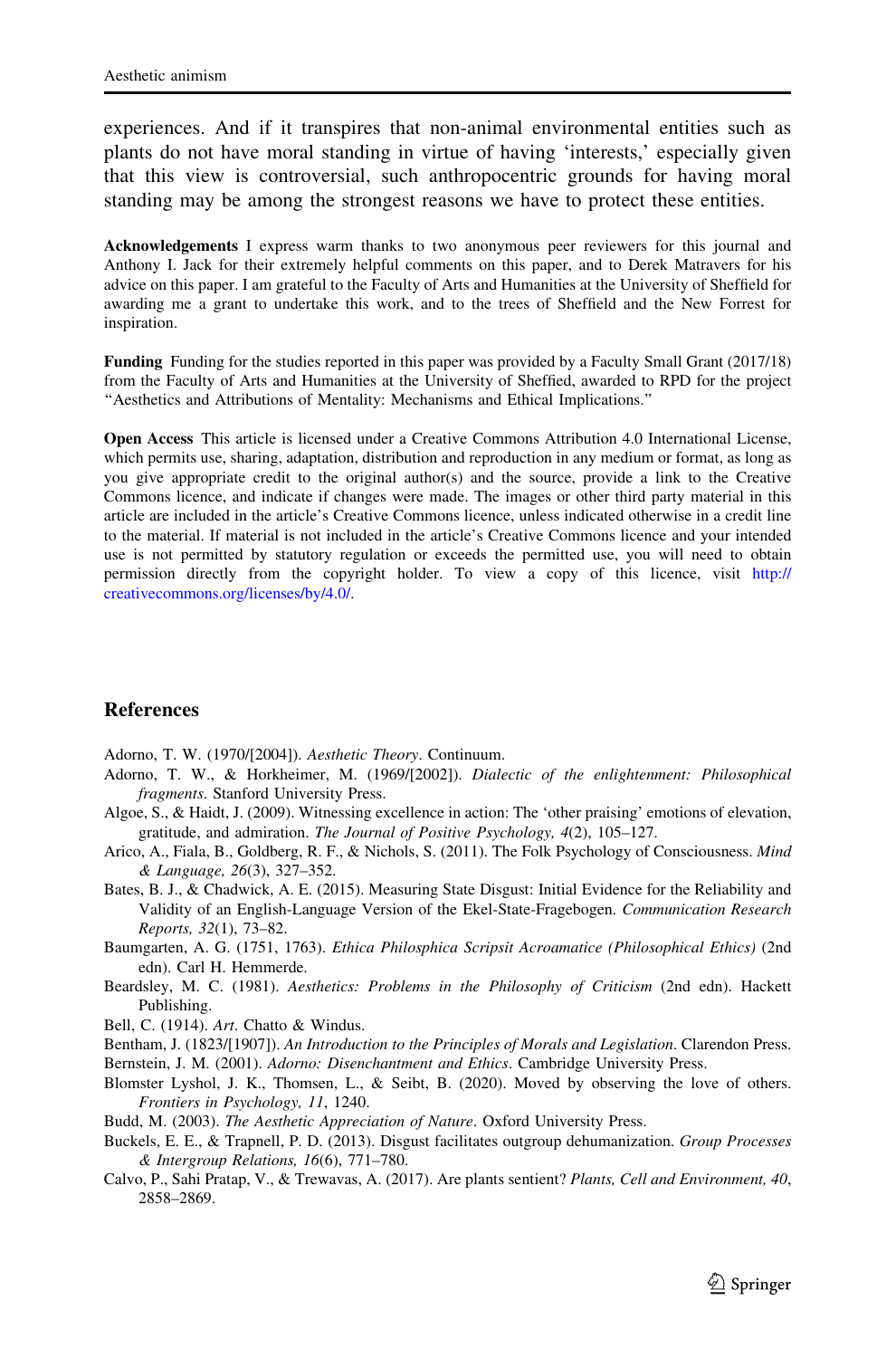- <span id="page-33-0"></span>Clore, G. L., Wyer, R. S., Dienes, B., Gasper, K., Gohm, C., & Isbell, L. (2001). Affective Feelings as Feedback: Some Cognitive Consequences. In L. L. Martin, & G. L. Clore (Eds.), Theories of mood and emotion: A user's guidebook (pp. 27-62). Lawrence Erlbaum Associates Publishers.
- Chatterjee, S., & Simonoff, J. S. (2013). Handbook of Regression Analysis. Wiley.
- Cooper, D. E. (1998). Aestheticism and environmentalism. In D. E. Cooper & J. A. Palmer (Eds.), Spirit of the Environment: Religion, Value and Environmental Concern (pp. 95–106). Routledge.
- Carroll, N. (1991). Beauty and the genealogy of art theory. The Philosophical Forum, 22(4), 307–334.
- Diessner, R., Solom, R. D., Frost, N. K., Parsons, L., & Davidson, J. (2008). Engagement With Beauty: Appreciating Natural, Artistic and Moral Beauty. The Journal of Psychology: Interdisciplinary & Applied, 142(3), 303–329.
- Demoulin, S., Leyens, J. P., Paladino, M. P., Rodriguez-Torres, R., Rodriguez-Perez, A., & Dovidio, J. (2004). Dimensions of ''uniquely'' and ''non-uniquely'' human emotions. Cognition & Emotion, 18(1), 71–96.
- Doran, R. P. (2020). Beauty and Sublimity: A Cognitive Aesthetics of Literature and the Arts. The British Journal of Aesthetics, 60(4), 492–495.
- Doran, R. P. (2021). Moral Beauty, Inside and Out. Australasian Journal of Philosophy, 99(2), 396-414.
- Doran, R. P. (2022a). Thick and Perceptual Moral Beauty. Australasian Journal of Philosophy. Online First. <https://doi.org/10.1080/00048402.2022.2029921>
- Doran, R. P. (2022b). Ugliness Is in the Gut of the Beholder. *Ergo: An Open-Access Journal of* Philosophy. <https://doi.org/10.3998/ergo.2261>
- Doran, R. P. (2022c). Sullying Sights. Philosophical Psychology, 35(2), 177-204.
- Elliott, R. (1985). Meta-Ethics and Environmental Ethics. Metaphilosophy, 16(2/3), 103–117.
- Feinberg, J. (1980). Rights, Justice, and the Bounds of Liberty: Essays in Social Philosophy. Princeton University Press.
- Goodpaster, K. E. (1978). On Being Morally Considerable. The Journal of Philosophy, 75(6), 308-325.
- Gunnthorsdottir, A. (2001). Physical Attractiveness of an Animal Species as a Decision Factor for its Preservation. Anthrozoo's, 14(4), 204-215.
- Grafe, T. U., Schöner, C. R., Kerth, G., Junaidi, A., & Schöner, M. G. (2011). A novel resource-service mutualism between bats and pitcher plants. Biology Letters, 7, 436–439.
- Gray, H., Gray, K., & Wegner, D. M. (2007). Dimensions of Mind Perception.Science, 315(5812), 619.
- Gray, K., Schien, C., & Ward, A. F. (2014). The Myth of Harmless Wrongs in Moral Cognition: Automatic Dyadic Completion From Sin to Suffering. Journal of Experimental Psychology: General, 143(4), 1600–1615.
- Haidt, J. (2000). The Positive Emotion of Elevation. Prevention & Treatment, 3(3), 1-5.
- Hamilton, A., & McBrayer, A. (2020). Do Plants Feel Pain? Disputatio, 12(56), 71–98.
- Hargrove, E. C. (1989). Foundations of Environmental Ethics. Prentice Hall, Inc.
- Hayes, A. F. (2013). Introduction to Mediation, Moderation and Conditional Process Analysis: A Regression-Based Approach. The Guildford Press.
- Hegel, G. F. (1835/[1975]). Lectures on fine arts (Vol. I) (T. M. Knox, Trans.). Oxford University Press.

Hepburn, R. W. (1966). Contemporary Aesthetics and the Neglect of Natural Beauty. In B. Williams, & A. Montefiore (Eds.), British Analytical Philosophy (pp. 285-310). Routledge.

- Hettinger, N. (2005). Allen Carlson's Environmental Aesthetics and the Protection of the Environment. Environmental Ethics, 27(1), 57–76.
- Hogan, P. C. (2016). Beauty and Sublimity: A Cognitive Aesthetics of Literature and the Arts. Cambridge University Press.
- Hume, D. (1739/[1975]). A Treatise of Human Nature (edited by L. A. Selby-Bigge and revised by P. H. Nidditch). Oxford University Press.
- Isen, A. M. (2008). Some ways in which positive affect influences decision making and problem solving. In M. Lewis, J. M. Haviland-Jones, & L. F. Feldman (Eds.), Handbook of the emotions. Guildford.
- Jack, A. I., & Robbins, A. I. (2012). The Phenomenal Stance Revisited. Review of Philosophy and Psychology, 3, 383–403.
- Jamieson, D. (2008). Ethics and the environment. Cambridge University Press.
- Joliffe, I. T. (2002). Principal Components Analysis (2nd edn). Springer.
- Kant, I. (1785/[1998]). Groundwork of the Metaphysics of Morals (edited and translated by M. Gregor). Cambridge University Press.
- Kant, I. (1790/[2000]). The Critique of the Power of Judgement (edited by P. Guyer, and translated by P. Guyer & E. Matthews). Cambridge University Press.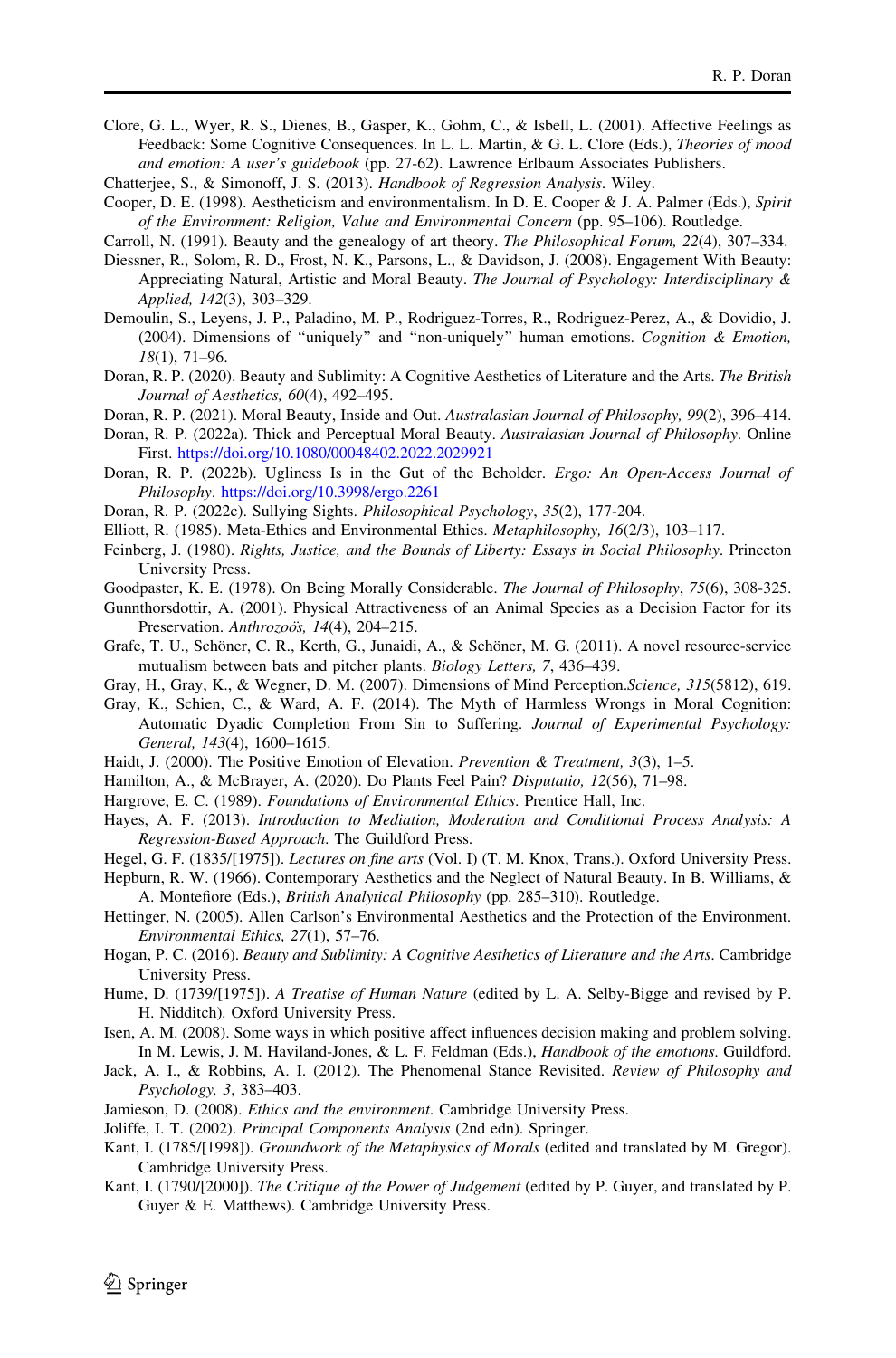- <span id="page-34-0"></span>Kant, I. (1797/[2018]). The Metaphysics of Morals (2nd edn, translated by M. Gregor). Cambridge University Press.
- Kant, I. (1775–1784/[1997]). Lectures on Ethics. (Georg Ludwig Collin's Notes) (edited by P. Heath & J. B. Schneewind, and translated by P. Heath). Cambridge University Press.
- Kahl, M. P. (1963). Thermoregulation in the Wood Stork, with Special Reference to the Role of the Legs. Physiological Zoology, 36(2), 141–151.
- King, L. A., Burton, C. M., Hicks, J. A., & Drigotas, S. M. (2007). Ghosts, UFOs, and magic: Positive affect and the experiential system. Journal of Personality and Social Psychology, 92(5), 905–919.
- King, L. A., & Hicks, J. A. (2009). Positive affect, intuition and referential thinking. Personality and Individual Differences, 46, 719–724.
- Klebl, C., Luo, Y., & Bastian, B. (2022). Beyond Aesthetic Judgement: Beauty Increases Moral Standing Through Perceptions of Purity. Personality & Social Psychology Bulletin, 48(6), 954–967.
- Landis, S. K., Sherman, M. F., Piedmont, R. L., Kirkhart, M. W., Rapp, E. M., & Bike, D. H. (2009). The relation between elevation and self-reported prosocial behaviour: Incremental validity over the Five-Factor Model of Personality. The Journal of Positive Psychology, 4(1), 71–84.
- Landová, E., Poláková, P., Rádlová, S., Janovcová, M., Bobek, M., & Frynta, D. (2018). Beauty rankings of mammalian species kept in at the Prague Zoo: does beauty of animals increase the respondents' willingness to protect them? The Science of Nature, 105(69), 1-14.
- Laski, M. (1961). Ecstasy: A Study of some Secular and Religious Experiences. The Cressett Press.
- Lee, K. (1995). Beauty for Ever? Environmental Values, 4(3), 213–226.
- Leopold, A. (1949/[1987]). A Sand Country Almanac. Oxford University Press.
- Levinson, J. (2016). Aesthetic pursuits: Essays in philosophy of art. Oxford University Press.
- Lintott, S. (2006). Toward Eco-Friendly Aesthetics. Environmental Ethics, 28(1), 57–76.
- Loftis, J. R. (2003). Three Problems for the Aesthetic Foundations of Environmental Ethics. *Philosophy* in the Contemporary World, 10(2), 41–50.
- Lorenz, K. (1950/[1980]). Part and parcel in animal and human societies. In The Panda's Thumb (pp. 95–107). W.W. Norton & Co.
- Mill, J. S. (1861/[1879]). Utilitarianism. Longmans Green & Co.
- Moore, G. E. (1903/[1922]). Principia Ethica. Cambridge University Press.
- Murdoch, I. (1970/[1985]). The Sovereignty of Good. Ark Paperbacks.
- Næss, A. (1989). *Ecology, community and lifestyle: Outline of an ecosophy* (translated and revised by D. Rothenberg). Cambridge University Press.
- Nahmias, E., Allen, C., & Loveall, B. (2020). When Do Robots Have Free Will? Exploring the Relationship between (Attributions of) Consciousness and Free Will. In M. Missla & A. Feltz (Eds.), Free Will, Causality, and Neuroscience. Brill.
- Paris, P. (2020). Functional Beauty, Pleasure, and Experience. Australasian Journal of Philosophy, 98(3), 516–530.
- Parsons, G., & Carlson, A. (2008). Functional Beauty. Clarendon Press.
- Passmore, J. (1974). Man's Responsibility for Nature: Ecological Problems and Western Traditions. Charles Scribner & Sons.
- Peters, J. (2015). Hegel on Beauty. Routledge.
- Plato. (c. 370 BC/[1875]). Phaedrus. In *The dialogues of Plato* (Vol. II, pp. 154–155) (translated by B. Jowett). The Clarendon Press.
- Plato. (c. 370 BC/[2010]). Symposium. In O. Bychkov & A. Sheppard (Eds. & Trans.), Greek and Roman Aesthetics (pp. 22–25). Cambridge University Press.
- Piazza, J., Landy, J. F., & Goodwin, G. P. (2014). Cruel nature: Harmfulness as an important, overlooked dimension in judgments of moral standing. Cognition, 131(1), 108–124.
- Ramachandran, V. S., & Hirstein, W. (1999). The Science of Art. Journal of Consciousness Studies,  $6(6-7), 15-51.$
- Riggle, N. (2016). On the Interest in Beauty and Disinterest. Philosophers' Imprint, 16(9), 1–14.
- Robinson, D. G., & Draguhn, A. (2021). Plants have neither synapses nor a nervous system. Journal of Plant Physiology, 263, 153467.
- Rolston, H. (2002). From beauty to duty. In A. Berleant (Ed.), *Environment and the Arts: Perspectives on* environmental aesthetics (pp. 127–141). Ashgate.
- Routley, R. (1973). Is There a Need for a New, an Environmental, Ethic? In Proceedings of the XVth World Congress in Philosophy (pp. 205–210). Sofia Press.
- Rozin, P., Haidt, J., & McCauley, C. R. (2008). Disgust. In M. Lewis, J. M. Haviland-Jones, & L. F. Barrett (Eds.), Handbook of Emotions (pp. 757–776, 3rd edn). Guildford Press.